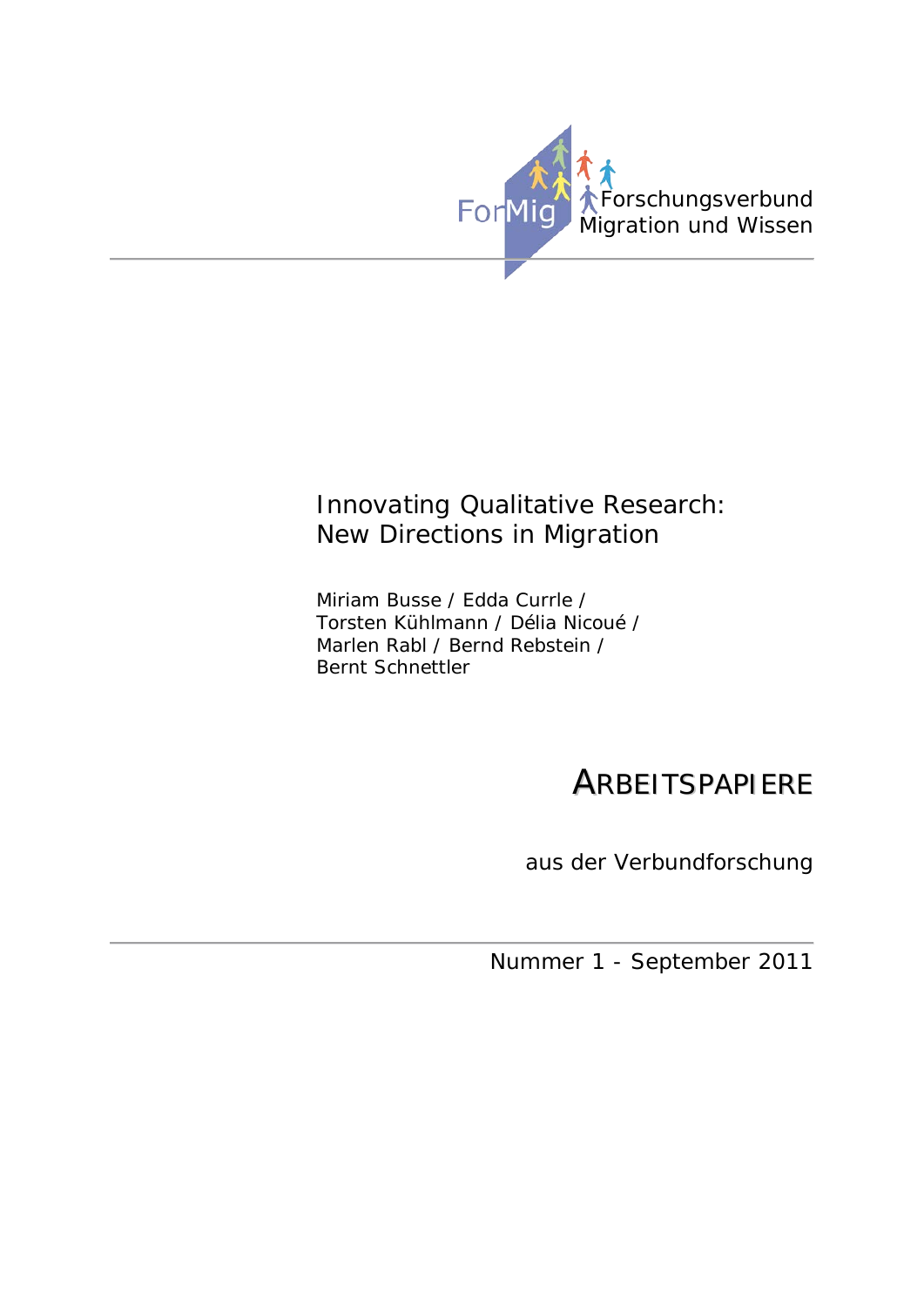Forschungsverbund Migration und Wissen (ForMig) Redaktion: Helga Schubert ISBN 978-3-9812340-4-6 ISSN 1613-0332 *ForMig* wird gefördert vom Bayerischen Staatsministerium für Wissenschaft, Forschung und Kunst *© ForMig, München*

Abdruck oder vergleichbare Verwendung von Arbeiten des Forschungsverbunds Migration und Wissen ist auch in Auszügen nur mit vorheriger schriftlicher Genehmigung der Geschäftsstelle gestattet

 $2 -$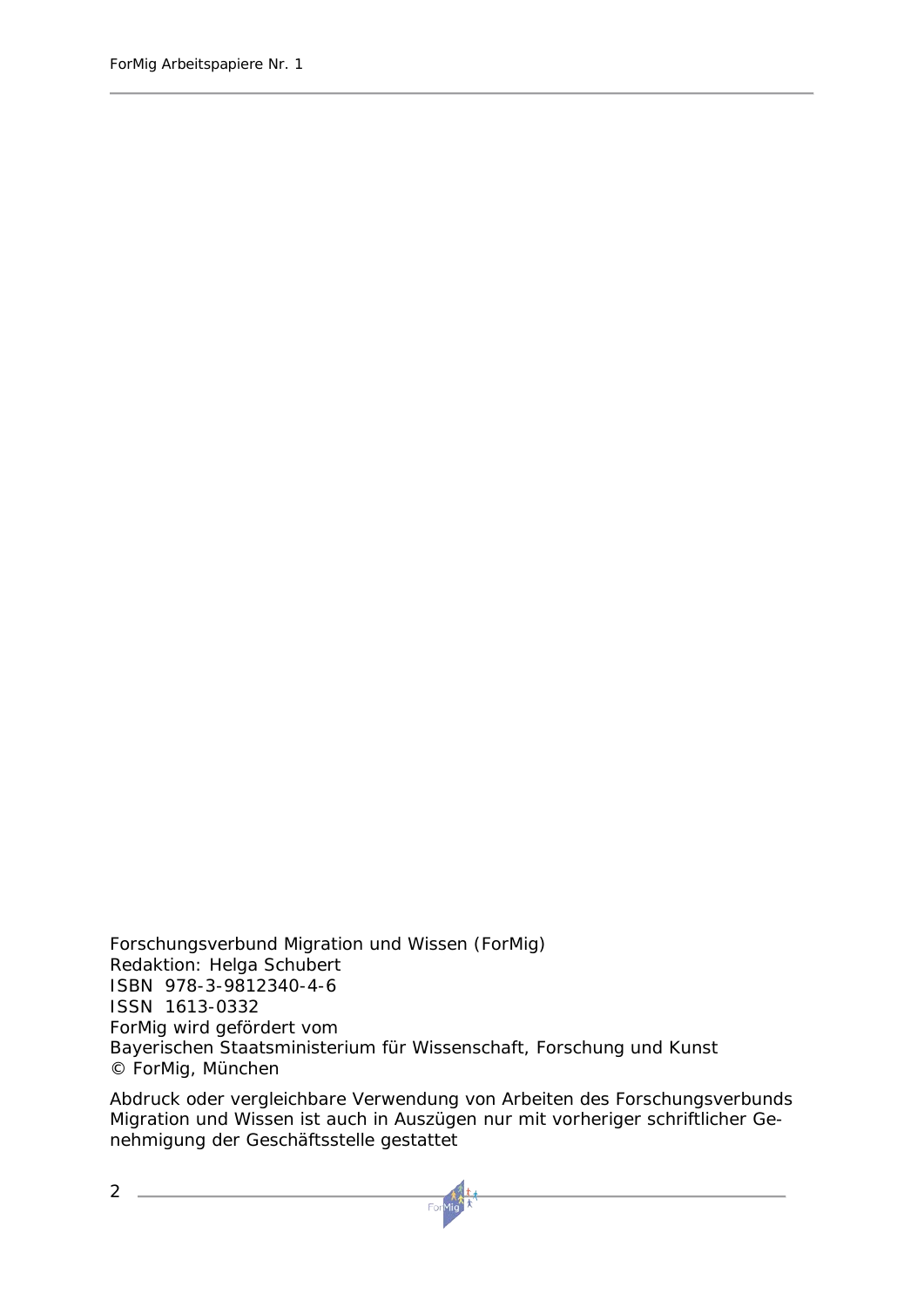# Content

| $\mathbf{I}$ . | Focus group discussions in migration research                                                                                                                                                                           | 7  |
|----------------|-------------------------------------------------------------------------------------------------------------------------------------------------------------------------------------------------------------------------|----|
| $\Pi$ .        | The exploration of knowledge sharing between inpatriates<br>and local colleagues in multinational companies.<br>Incorporating the critical incident technique in focus group<br>interviews                              | 25 |
|                | III. "In Germany, I've never expected something like this to<br>happen!" - Studying Knowledge and Narratives of Migrants<br>on Their Way to Europe                                                                      | 35 |
|                | IV. Communicating Knowledge across Language Borders -<br>"Moderating" as a Communicative Form at Bilingual Social<br>Events among Spanish Speaking Migrants in Bavaria<br>Bernd Rebstein, Marlen Rabl, Bernt Schnettler | 53 |
|                |                                                                                                                                                                                                                         |    |

Formig XX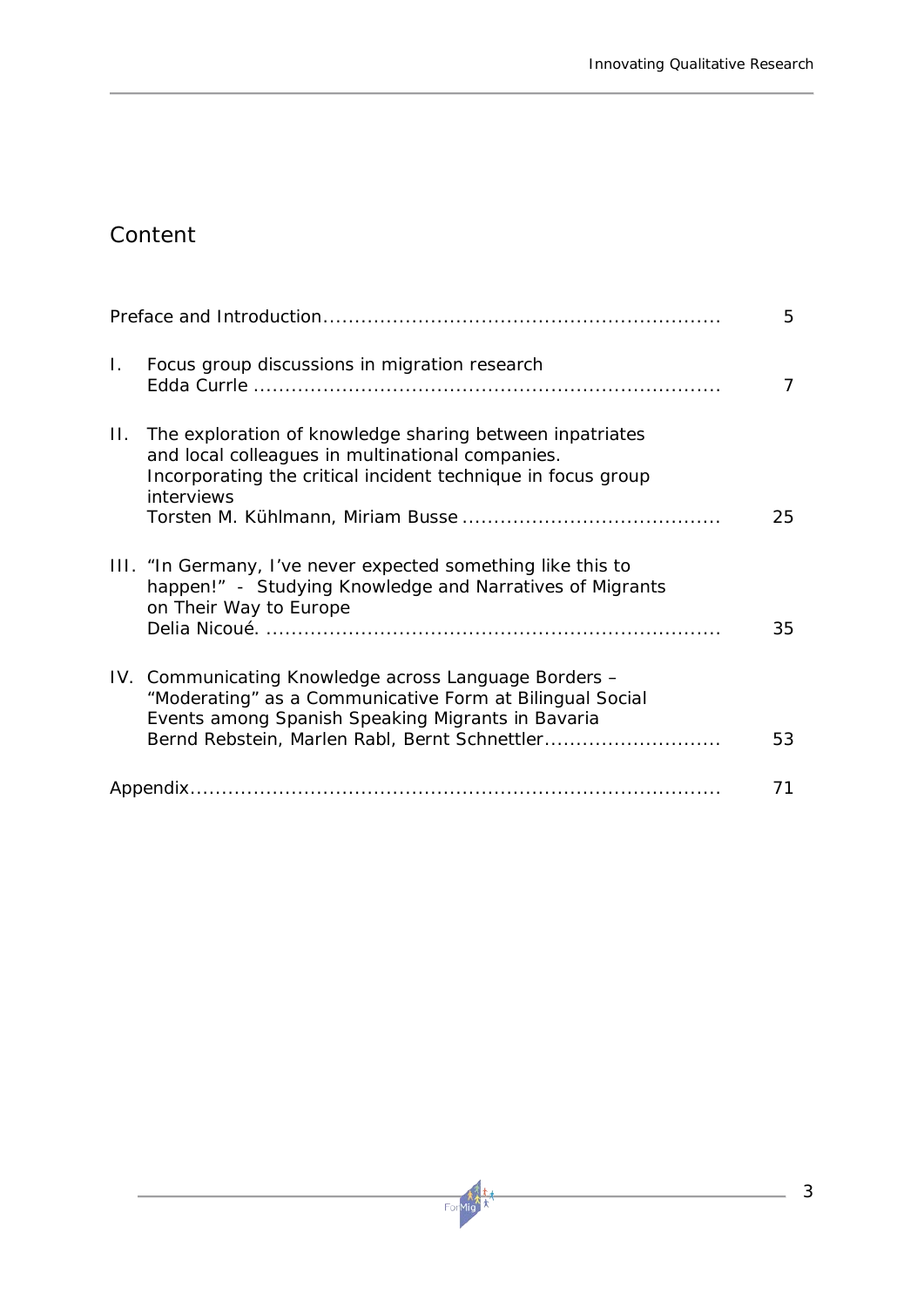4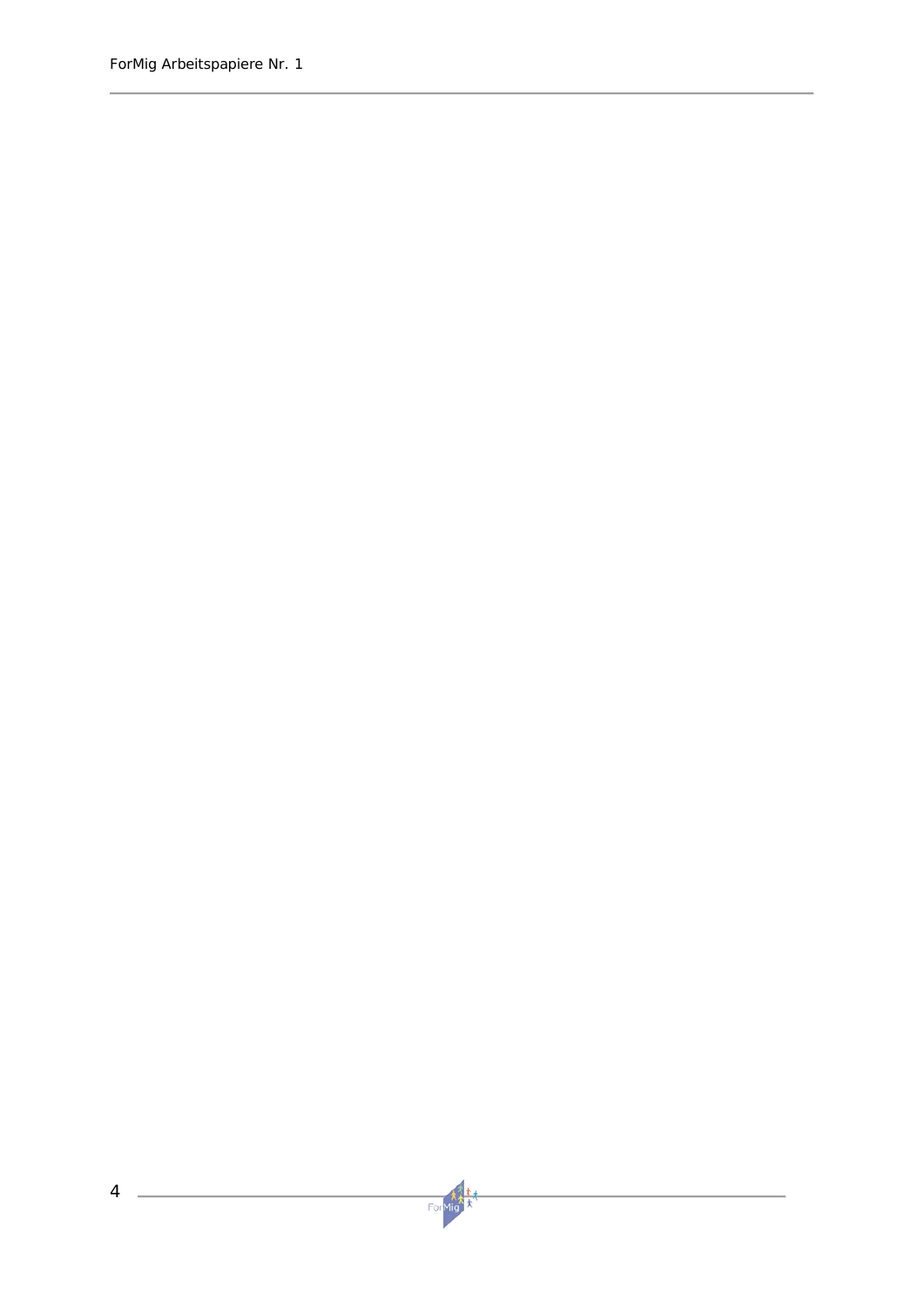# <span id="page-4-0"></span>Preface and Introduction

-

This collection of articles highlights the first results of the interdisciplinary re-search network on "Migration and Knowlege" (ForMiG).<sup>[1](#page-4-1)</sup>

These contributions are based on a presentation given as part of the Midterm Conference of the European Sociological Association, held on the 20th and 21st of September 2010 in Bayreuth.

International migration is a phenomenon that is encountered world wide and just since the era of globalization. International migrants have constituted between 2% and 3% of the world population consistently throughout recent decades. Approximately 200 million people across the globe no longer live in their native country. Yet, behind these numbers lie a wide variety of migration forms, migrants, countries of origin and destinations as well as diverse attitudes towards migrational policy. Even Germany was, and still is, a target destination, transitional area and point of origin for the process of international migration.

Public debate regarding the scale, structure and the societal consequences of migration in Germany suffers from disseminated, false or biased ideas. Public discussion often reduces the complexity of international migration to problems of illegal migration, human trafficking, integration, wage dumping and misuse of the social system.

The Bavarian Research Network on "Migration and Knowledge" aims to counteract this one-sided discussion through the investigation of the potential of immigration in Germany. This research is, therefore, focused on the knowledge possessed by migrants, how knowledge is shared between migrants and representatives of the host countries as well as the formation of new knowledge. From this perspective the research group gains an awareness of immigration as a knowledge resource, capable of contributing to innovation, economic development, social change and employment in the host country.

The two leading terms in this paper, "knowledge" and "migration", are too complex to be scientifically defined without ambiguity. A broad spectrum of disciplines is applied to the study of knowledge and migration: anthropology, sociology, psychology, geography, education and economics to name but a few.

Similarly varied is the canon of research methods. The widely used quantitative social science strategies yield numerical data from large samples via standardised data collection methods. But in recent years, this method has increasingly been joined by a qualitative research approach. The goal is a holistic understanding of the individual and their environment by defining the reality of the people surveyed and understanding how they assign meaning.

The research focuses on the interpretation of conversations, texts, pictures and movies in order to generate new hypotheses regarding human interactions. The review of existing theories on social phenomena is of less interest. A high degree

<span id="page-4-1"></span><sup>&</sup>lt;sup>1</sup> The research network comprises 10 individual projects and is funded by the Bavarian State Ministry for Science, Research and Art.

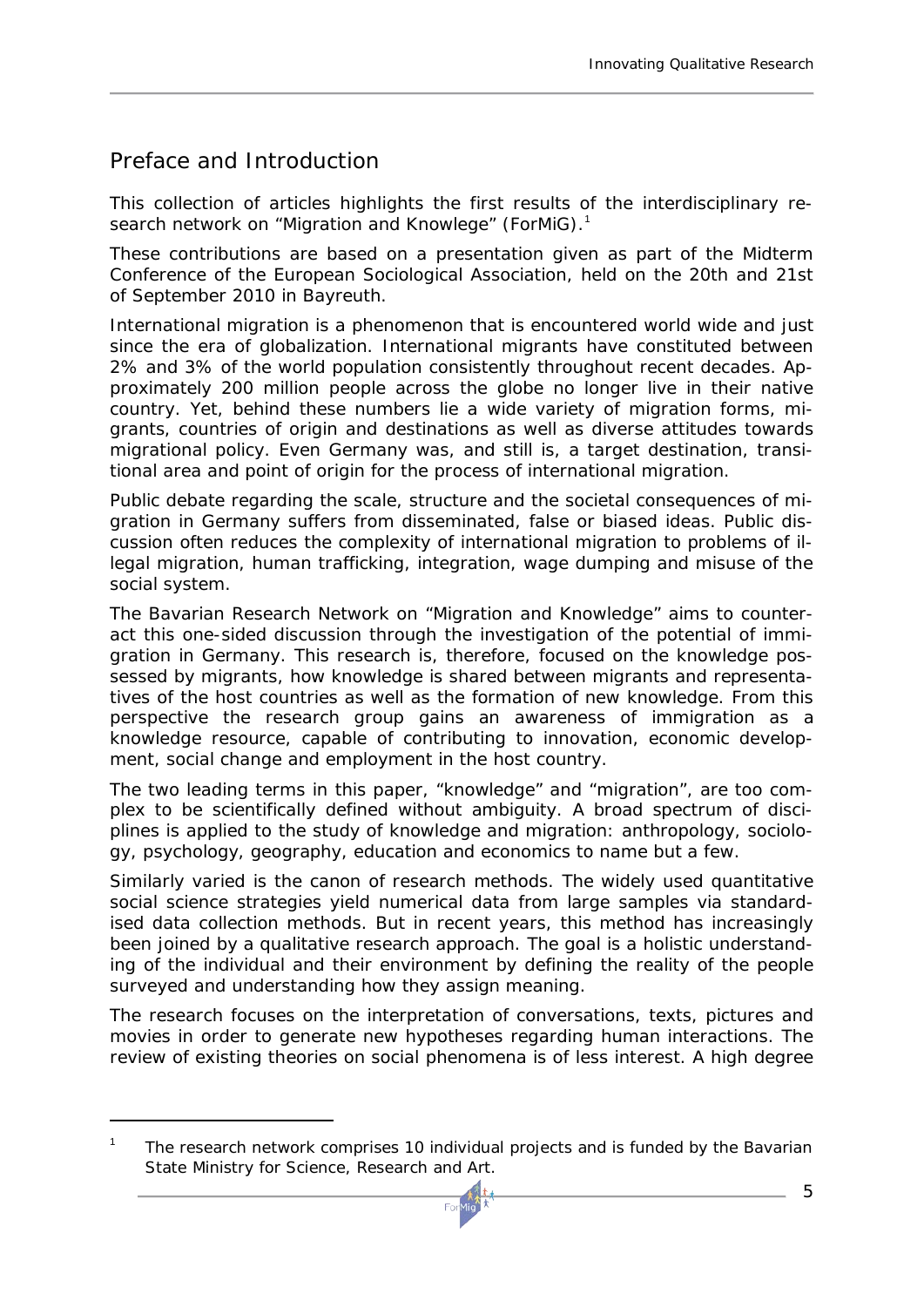of flexibility and openness is required in the conduct of the investigation and analysis if new insight is to be gained.

The contributions gathered in this volume draw on various methods of quantitative social research and discuss their application to studies of international migration. They reflect the diversity of qualitative research approaches as well as discussing the range of immigration into Germany. All the contributions share a common structure. A brief introduction will present the practical research in which the methods are used. This is followed by a detailed explanation of the method including its development, evolution and boundaries. Examples of the application of these research practices are then presented in order to illustrate the data collection and the findings of the applied method. Each article concludes with a discussion of the potential of the proposed method and its limitations.

*Currle* demonstrates how the various facets of migration events can be explored via focus group interviews. The article shows how difficulties arise when focus group interviews are conducted with migrants and how these difficulties may be overcome through the methods found in two research projects.

*Busse* and *Kühlmann* present a novel combination of the focus group interview and the Critical Incident Technique, both proven methods of qualitative research. An example of a research project on knowledge sharing between inpatriates and local work colleagues indicates how the individual weaknesses of the two methods can cancel each other out by integrating them in a hybrid method.

*Nicoué* uses narrative interviews to describe the varied experiences, expectations and behaviours of immigrants from Ethiopia and Eritrea on their multi-stage route to Europe. Several interview excerpts are used to illustrate how migrants experience the various stages of their journey and how they acquire and exchange knowledge, develop and discard expectations, learn behavioural practices and adapt to changes in context.

While the first three articles deal with the reconstruction of the subjective knowledge possessed by migrants either during or after their migration to Germany, *Rebstein*, *Rabl* and *Schnettler* focus on the question of how migrants transfer their knowledge to nationals of the host country. The authors utilise ethnographic analysis of video documentaries, recorded at public events, in which migrants attempt to impart their knowledge to a mostly German audience. Special emphasis is placed on the meaning of "moderating". This term refers to an annotated and interpreted translation specifically tailored for the sharing of knowledge at multilingual events.

*Torsten M. Kühlmann*

*Spokesman of the ForMig research Network*

6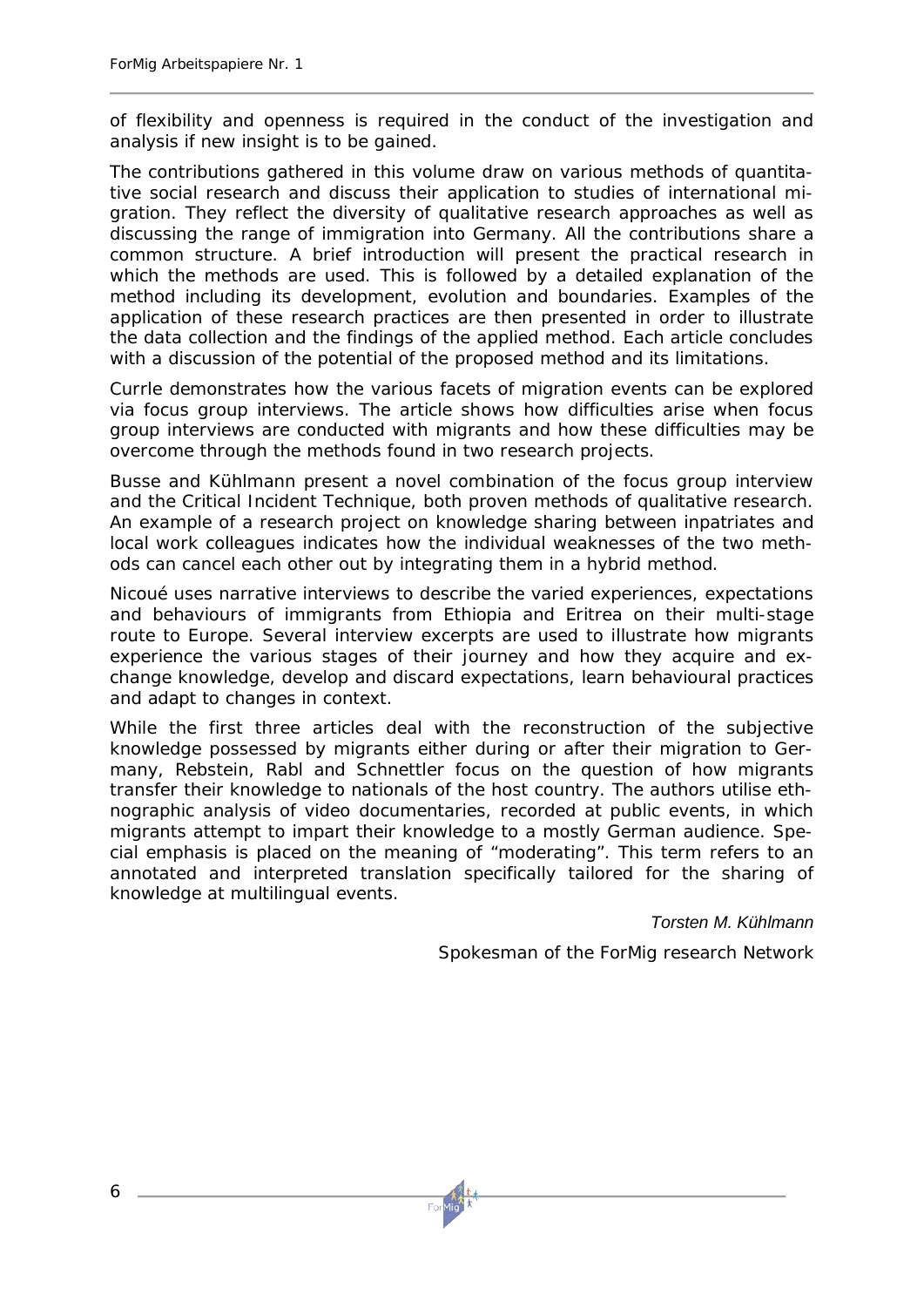# <span id="page-6-0"></span>I. Focus group discussions in migration research

# <span id="page-6-1"></span>*Edda Currle*

# 1. Introduction

This paper reports the experiences of the european forum for migration studies (efms), an institute based at the University of Bamberg, involving the focus group discussions used in its research so far. $1/2$  $1/2$  Firstly, we will provide an overview of the method of focus group discussions. Next, we will introduce two of the efms research projects that utilized focus group discussions. We will then discuss the advantages and disadvantages of focus group discussions in migration research concerning the recruitment of participants, the implementation of focus groups and data interpretation.

# 2. Focus group discussions: Description of the method

# 2.1. Definition

l

As a qualitative data collection method, focus group discussions are effective in helping researchers to learn the social norms of a community or subgroup, as well as the range of perspectives, experiences, attitudes and opinions that exist within that community or subgroup. A focus group discussion is a group discussion which enables analysis and understanding of a selected topic on the basis of common group characteristics (for example gender, age, ethnicity or socioeconomic status). In contrast with a group discussion, there are some key elements necessary for a focus group discussion:

- $\triangleright$  The moderator guides the discussion by key questions.
- The discussion involves a special topic which has to be kept by the moderator.
- $\triangleright$  The moderator starts the discussion with an information input (this could be a short presentation, a film, or other suitable material).
- $\triangleright$  Results of focus group discussions are generated by the dynamics of the participants.

It might be said that group discussions represent a broader concept, whereas focus group discussions are a more specific term. The give-and-take interaction of focus group discussions allows the participants to share ideas and discuss priority issues. Meeting with focus groups, under the guidance of the moderator, is not only useful for gathering numerous views and perceptions simultaneously, but also for observing the exchanges between different participants (Morgan, 1992, p. 12).

<span id="page-6-2"></span><sup>1</sup> Founded in 1993, the main topics of the efms are migration and integration of migrants in Europe. The efms is actively involved in scientific research, policy counseling, preparation of expert surveys, evaluation, training, information and documentation.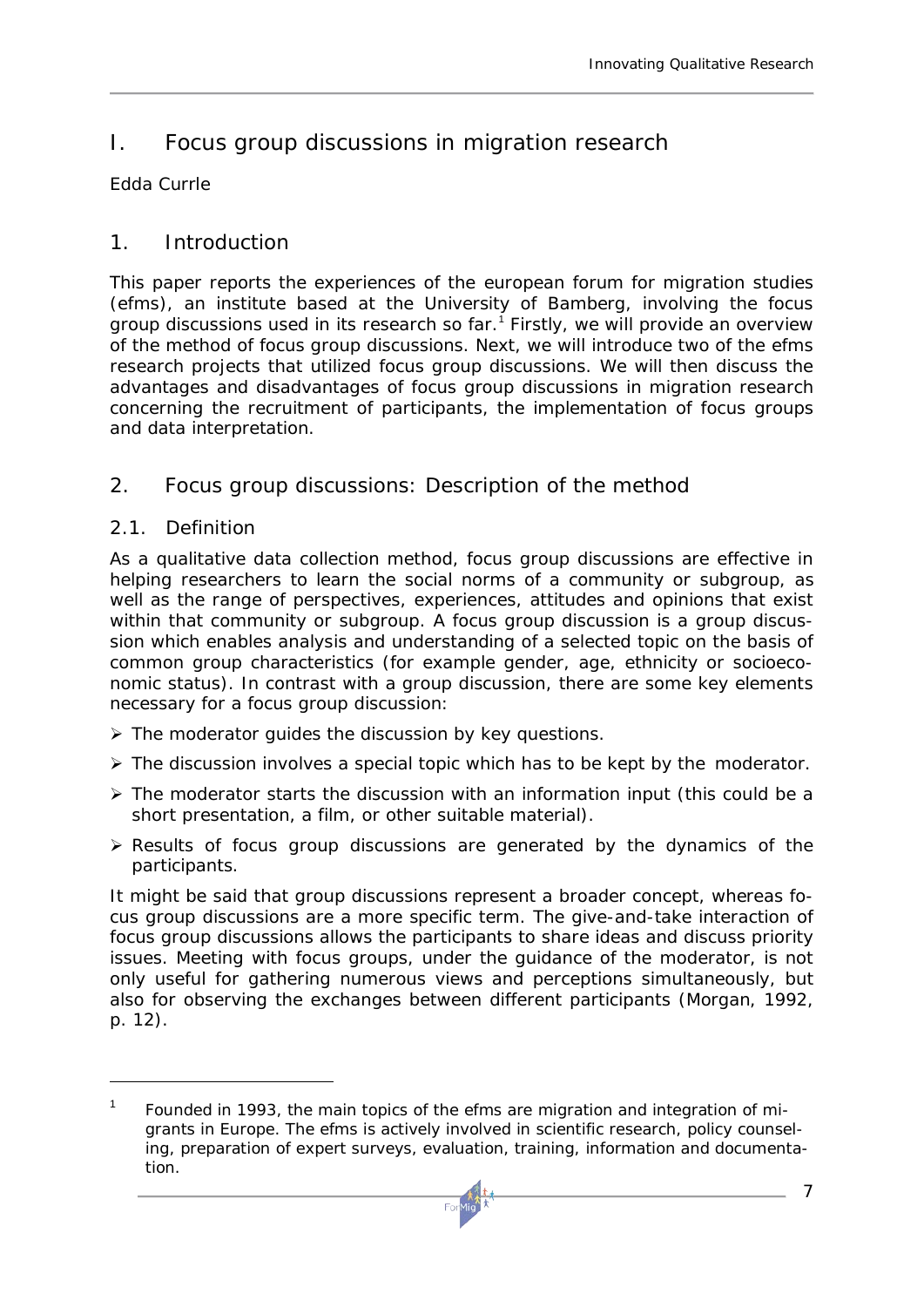For this reason the results of focus group discussions do not reflect single persons' views to the same extent as personal interviews do. Personal interviews are better suited to gain information on individuals while focus group discussion provide the researcher with a wide range of different perspectives. This guarantees a high degree of density and depth of information (Henseling, Hahn & Nolting, 2006, p. 3). In sum:

"Any group discussion may be called a focus group as long as the researcher is actively encouraging of, and attentive to, the group interaction." (Kitzinger & Barbour, 1999, cited in Barbour, 2007, p. 2).

### 2.2. Historical background of focus group discussions

To better understand the way focus groups work, we will take a brief look at the historical background of the method. It was developed by Robert Merton in the early 1940's when he joined a research project of Paul Lazarsfeld (Merton, 1987, p. 552). He originally called his method "focussed interview". Although its origins lay in sociology, the social sciences paid little attention to the method at first, which is partly due to a small number of publications at that time (one example is Merton & Kendall reporting the method in 1946). Instead, the method has been in common use in market research since the 1950's.<sup>[2](#page-7-0)</sup> In this field it can be applied to the development and design of new products and the optimization of sales strategies for both products and services. This development is behind the emphasis placed by the literature on focus groups relating to "issues and problems that bear little resemblance to the questions that social scientists usually investigate" (Morgan, 1988, p. 10). In the 1980's the method was applied to new fields and entered policy counselling, especially in the fields of environmental and climate policy. In this context, focus group discussions have been used to test the design and process of political campaigns and initiatives. Only since the 1990's a growing number of scientific literature deals with the implementation of focus groups in the social sciences.<sup>[3](#page-7-1)</sup> In German-speaking countries the full potential of the method has only been realized in the last few years (Henseling et al., 2006, p. 10).

# 2.3. Application in the social sciences

Working with small samples, the results of focus group discussions are not representative. Used in main surveys, the crucial benefit of focus group discussions compared to standardized surveys is the greater openness of responses. This allows the analysis of complex behaviour and motivations. Attitudes, opinions and tolerances become clear. In some cases focus group discussions are an alternative for those who prefer not to participate in face-to-face interviews (Henseling et al., 2006, p. 10).

In the social sciences focus group discussions are often used in pilot studies to obtain initial information, orient the research theme and identify scientific ques-

8

1

<span id="page-7-0"></span><sup>&</sup>lt;sup>2</sup> Merton himself stated, in 1986, his astonishment at the widespread use of focus groups: "One gains the impression that focus-group research is being mercilessly misused as a quick-and-easy claim for the validity of research which is not subjected to further, quantitative test." (Merton, 1987, p. 557).

<span id="page-7-1"></span><sup>&</sup>lt;sup>3</sup> Links for further reading are cited in 7.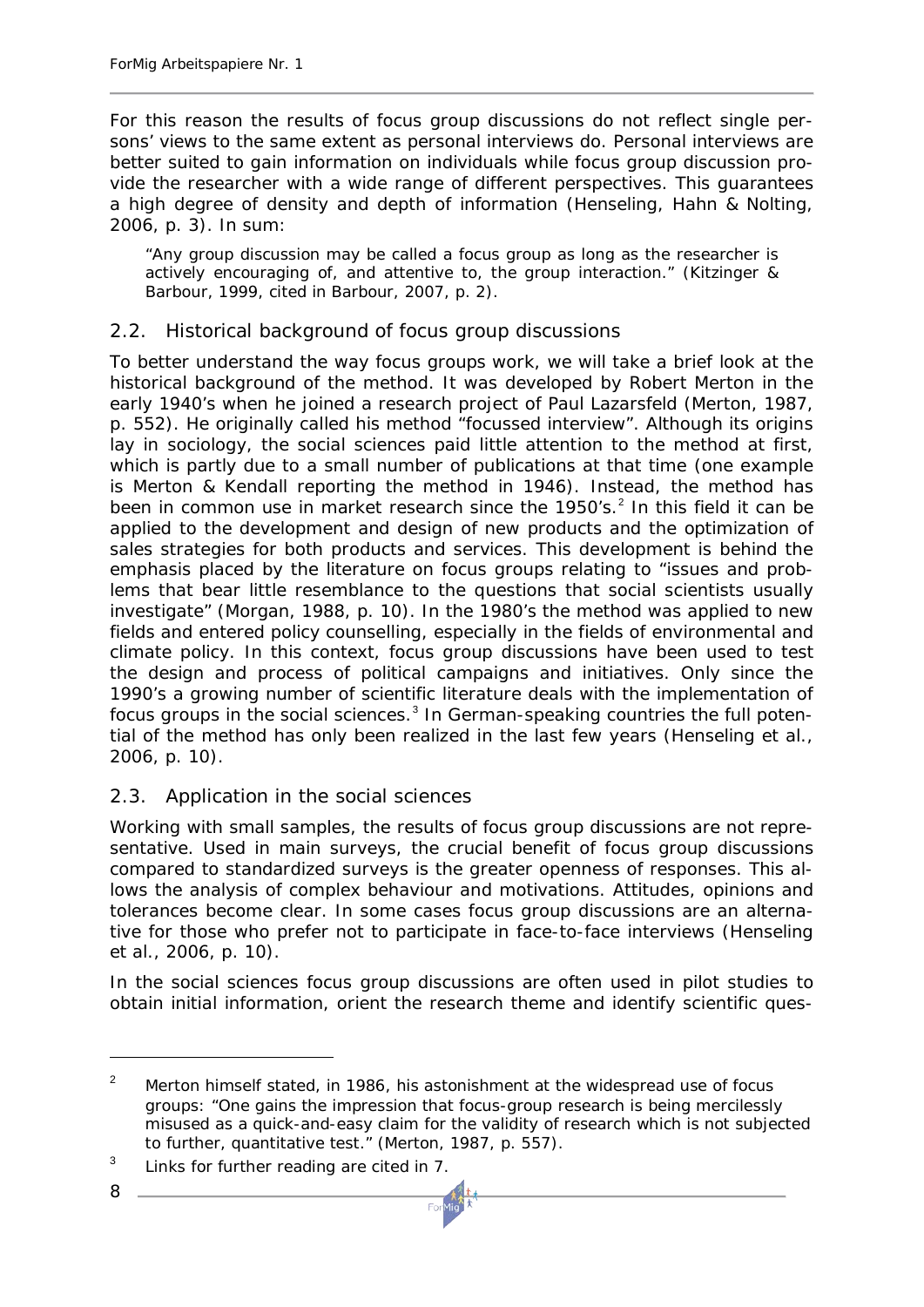tions, often combined with other methods.<sup>[4](#page-8-0)</sup> Theses may be generated in order to develop the survey instruments such as questionnaires or interview guides. Focus group discussions are also useful in the field of evaluation of political or social measures. Effects of projects or social measures can be analysed during their implementation. Any disparity between intention and implementation may be identified (Morgan, 1998, p. 13).

In one of the following examples, the efms has used focus group discussions as a supplement for other qualitative methods in order to develop a quantitative study. The other research project used self-contained focus groups. The application of focus group discussions may prove difficult if the subject matter evokes emotions or has a negative affect on group atmosphere. Discussing a controversial or emotional topic can exacerbate possible conflicts between group members. This is especially true for migration research when the discussion involves members of different ethnic groups. A moderator who is conducting discussions with members of different ethnic backgrounds must be aware of differences in the style of communication for different ethnicities, for example the different ways they may convince others of one's opinions.

Focus group discussions typically involve six to ten people. Groups of fewer participants are appropriate when participants are deeply interested in the topic and, therefore, require more time for discussion. This is particularly true in situations where the conversation regards personal experiences, the participants possess considerable knowledge about the topic or when they are highly emotionally involved. Ideally, several focus group discussions should be held with different participants who do not know each other.

#### 2.4. The implementation of focus group discussions

#### *Phase one: Planning of focus group discussions*

l

Thorough preparation is required when conducting focus groups. This can consume a great deal of time and money in comparison to other methods. Knowledge regarding this method is generally limited and researchers must acquire the relevant skills before implementing focus group discussion sessions. To begin with, the following questions must be answered: where will the session be conducted; what will be the size and number of the discussion groups; what will be the form and structure of the discussion and the final report (Morgan & Scannell, 1998, p. 5).

When defining the target group there should ideally be relevant background information regarding the group. Group compositions that are likely to cause problems should be considered in advance. If possible, further demographic and social background information on the participants should be gathered in order to avoid problematic group compositions. Previous experience also indicates that the focus group discussions work best when the research topic is of interest to the participants (Morgan, 1998, p. 9).<sup>[5](#page-8-1)</sup> In many cases, the recruitment of participants causes a problem. Depending on the group composition there are many strategies to overcome this problem (Morgan & Scannell, 1998, p. 85).

<span id="page-8-0"></span><sup>&</sup>lt;sup>4</sup> Busse and Kuhlmann for example incorporated the Critical Incident Technique in focus groups (see their paper in this volume).

<span id="page-8-1"></span><sup>&</sup>lt;sup>5</sup> More information on the ideal group composition: Morgan & Scannell, 1998, p. 55.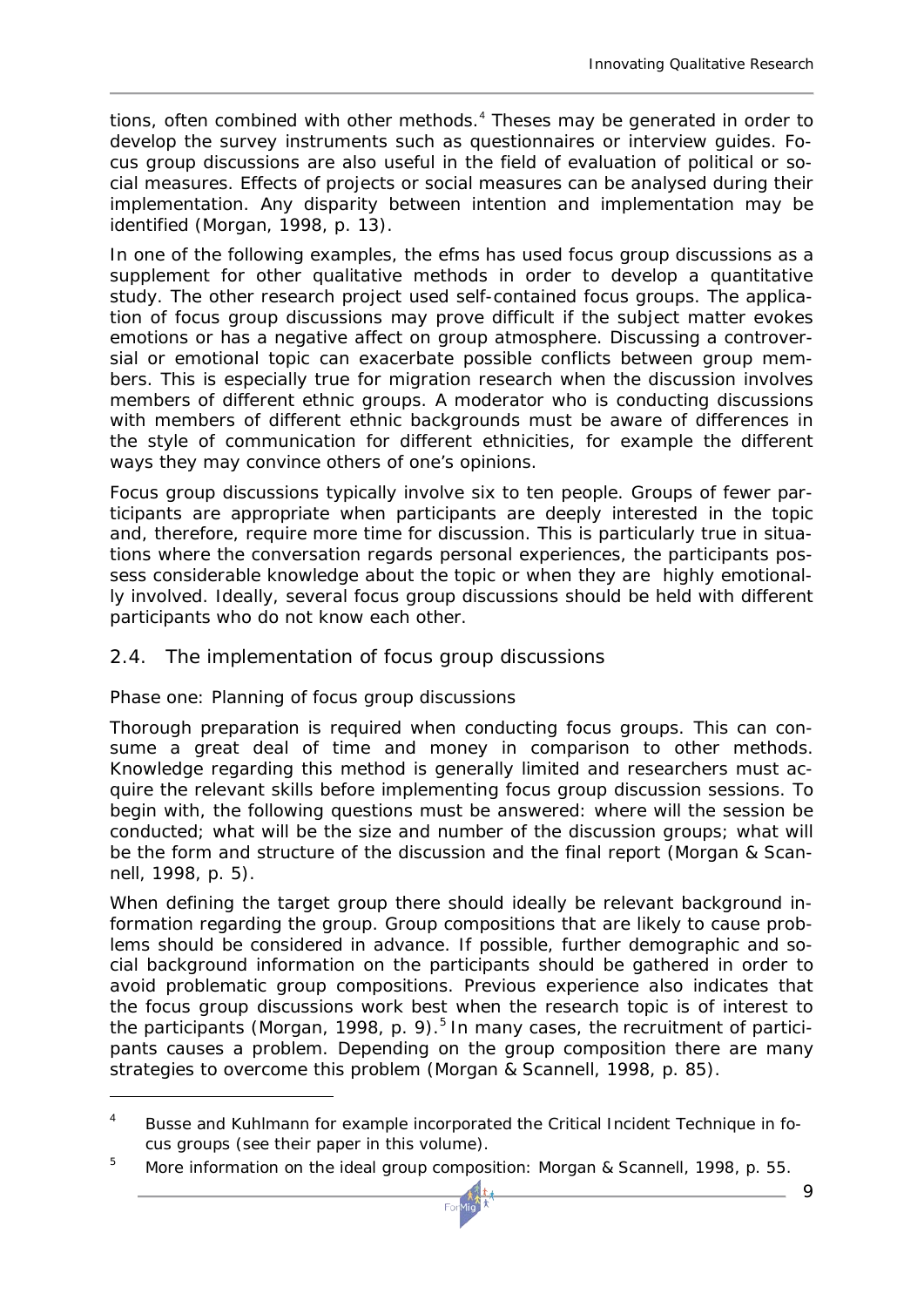Basically, a decision must be reached as to whether the discussion is more or less structured. A less structured discussion allows the participants to talk more freely but can allow the conversation to deviate from the discussion theme (Morgan & Scannell, 1998, p. 45). The interview guide for structured discussions defines the content as well as the time budget of a focus group discussion. The interview guide should cover as many relevant discussion issues as possible. In contrast to standardized questionnaires, precisely formulated questions shall not dominate and limit the answers. As with any interview guided method the art is to use the questionnaire not in a rigid, but in a flexible, adaptable manner.

The questions may be open, introductory, transitional, key and ending in form (Krueger, 1998, p. 21). The appropriate formulation of the questions is highly dependent on the target group. The information input that starts the discussion can be a crucial part of the method and may be comprised of a short presentation, pictures, short films or other visual materials such as flyers or posters. The reliance on information input reveals the origin of this method since market research offers considerably more options for information inputs than the social sciences, as used in product tests (Henseling et al., 2006, p. 18).

#### *Phase two: Implementing focus group discussions*

The moderator plays an important role in ensuring the quality of the collected data and is, therefore, crucial to the focus group's success. They determine the course of the discussion, topic and central aspects without excessively controlling the group dynamics (Morgan, 1998, p. 9). Their task is to ensure that all the questions detailed in the interview guide are covered while simultaneously encouraging the participants to discuss the topic in depth. They must be able to accommodate silences and recognize possible obstructions during the course of the discussion and, if necessary, correct a problem. This is especially true when a dominant speaker, who may restrict the voices of others, influences the conversation. While restraining dominant speakers may rectify this problem, the moderator should also encourage reluctant participants to speak.

During the discussion, an assistant moderator takes notes on their impression of the conversation in a "field diary", which also records non-verbal forms of communication and seating arrangements throughout the discussion. In migration research, particular sensitivity is required when dealing with certain groups, such as ethnic minorities.<sup>[6](#page-9-0)</sup>

#### *Phase three: Data analysis[7](#page-9-1)*

During the analysis of data obtained in focus group discussions, the participant's personal background should be considered as well as the spatial context of the interview. Similarly, the moderator's role and influence on the participants needs to be critically analysed. A technically supported qualitative analysis is recommended for the data interpretation (Krueger, 1998b, p. 89). The coding system uses a-priori-Codes, which are manually assigned to the data material. By contrast, in-vivo-Codes, are obtained from the material according to the concepts used by the actors who are subject to the study (Kuckartz, 2005, p. 74).

 $10 -$ 

1

<span id="page-9-0"></span> $6$  Basic and comprehensive information on the role and the tasks of a moderator: Krueger, 1998a.

<span id="page-9-1"></span> $7$  Focus Group Analysis is Unique " (Krueger, 1998b, p. 20).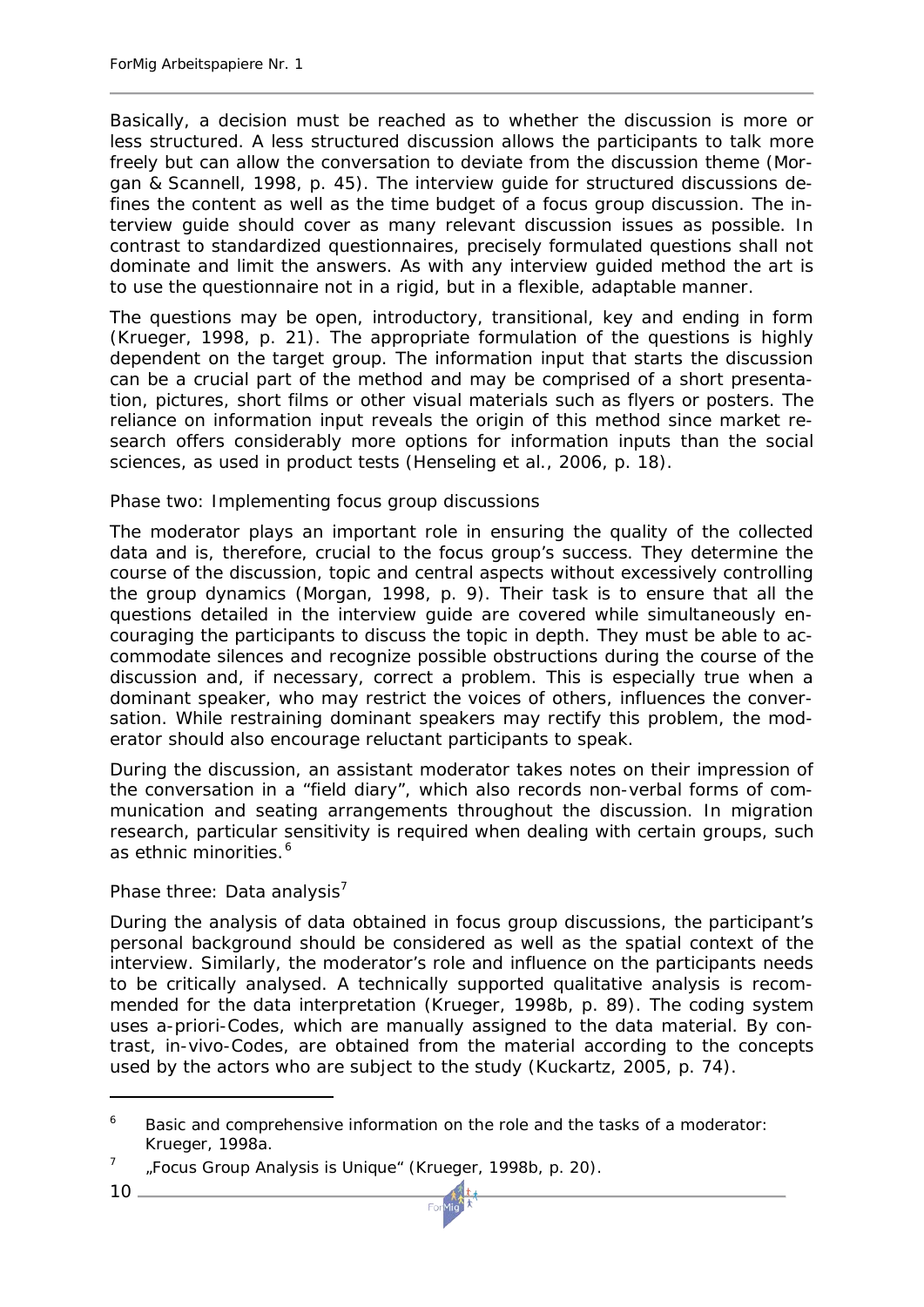To achieve a systematic analysis of the interactions between participants the patterns of interaction are identified in the data and analysed. The analytical potential of the data is significantly increased if the moderator has already paid close attention to such patterns during the course of the discussion since later interpretation of interaction patterns will be easier. Attention should also be paid to compromises, mergers, or convictions that arise during the discussion. This indicates that single statements must be considered as well as identifying patterns and trends shown during the conversation. Thus, the focus group moderator should, ideally, analyse the data themselves (Krueger, 1998b, p. 76).

### 3. The research projects by the efms using focus group dis $c$ ussions $8$

### 3.1. Brain Gain?

l

The research project "Brain Gain?" analyses the patterns of immigration and career as well as the working conditions experienced by foreign researchers in Bavaria. It is part of the Bavarian research network "Migration and Knowledge, ForMig. Migration and integration are primarily referred to by the German media as "a problem". Interpreting the topic in this way means underestimating its importance. Insufficient attention has been paid to the prospect of mobility as an opportunity for modern societies. Therefore, the research network ForMig concentrates on the various ways in which knowledge is transferred between societies and how this knowledge is transformed or rebuilt. ForMig aims at providing research on the topic of migrants' knowledge, the mechanisms of knowledge transfer and the possibilities for creating new knowledge. The work on ForMig started in September 2009 and will last for three years.

The research project "Brain Gain?" asks how and why a particular group of highly qualified migrants come to Bavaria. This group consists of foreign scientists working at non-university institutes of the Max-Planck-Society and the Fraunhofer-Society. The study aims to understand the motivations behind the migration of foreign scientists to Germany and identify which migration channels they use, why they wish to stay and whether they wish to re-migrate or to move to another country. It also aims to discover the factors that restrain or support a decision to migrate and under which conditions knowledge transfer works best.

Due to the lack of empirical research data on foreign scientists, a broad pilot study was conducted combining different methods. As well as expert interviews, biographical and narrative interviews were used in conjunction with focus group interviews with researchers from abroad. Since focus group discussions do not focus on individual information, narrative interviews were also used in the preliminary study. In the focus group discussions, we brought together different scientists and encouraged them to discuss their "migration stories", because we wanted to learn about a wide range of experiences, perspectives, attitudes and opinions concerning the research questions mentioned above. Since the participants' answers are mutually influenced by each other, topics are likely to be

<span id="page-10-0"></span><sup>&</sup>lt;sup>8</sup> A further research project using focus group discussions is "Temporary Immigration". In this volume Busse and Kühlmann describe in detail the design of their project as well as advantages, difficulties and experiences of the method.

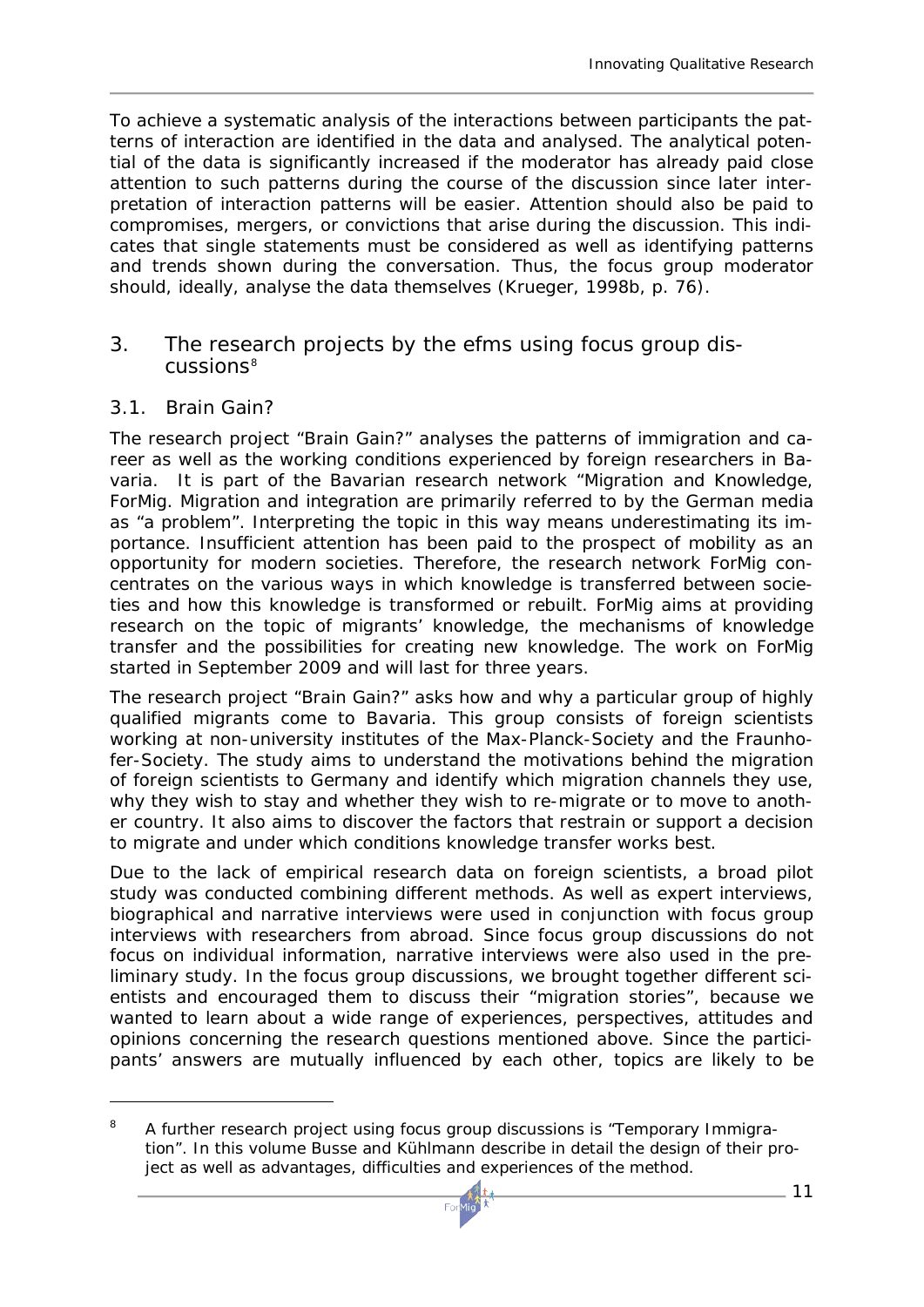$12 -$ 

raised that were neglected in the face-to-face interviews. In the focus group discussions we aimed to bring the experiences of different migrants into contrast. Through the combination of both methods we expected to gain deeper insights into the motivations behind migration. Both methods, focus group discussion and narrative interview, should help to develop the questionnaire for the standardized survey in the second phase of the project.

The participants of each focus group were scientists from the same institute but have different home countries and differ in age and occupational status. The use of researchers from the same institute aids in overcoming the difficulties in establishing the group and these homogeneous participants were able to quickly enter discussion. Heterogeneous groups often struggle to find acceptable basis for debate since they are uncomfortable revealing their opinions and experiences (Henseling et al., 2006, p. 14). This is also a problem when boss and subordinate meet in a focus group.

In the end we could realize two focus group discussions, one in each society. In one case we received five commitments but only three members from India, Lebanon and Mexico. The seven assured members of the second group all attended the discussion. Altogether the participants came from eight different countries. In most cases, the researchers occupied lower positions such as research assistant or researcher. Three participants were female, seven male. Both discussions were held in English and took place at the institutes.

3.2. RAXEN thematic study "The asylum-seekers' perspective: Access to Information and to effective remedies"

The second research project using focus group discussions is a thematic study for the Racism and Xenophobia Network, which was founded in 2000 and is coordinated by the European Union Agency for Fundamental Rights, FRA. The RAXEN network consists of 27 so-called National Focal points (NFP's), each one of them representing a European Union Member State. The RAXEN National Focal Points are the FRA's main source of data and information concerning racism, xenophobia, anti-Semitism and related intolerance. The information they provide at the national level constitutes the essential background material for the development of comparative reports and studies at the European level by the FRA. Since June 2001 the efms has been contracted as the National Focal Point for Germany.

The main objective of the thematic study "The asylum seekers perspective: Access to Information and to effective remedies" was to provide the FRA with country specific information regarding the impact of existing national policies on asylum seekers in selected areas. The views and perceptions of asylum seekers should be collected and analysed in order to identify patterns that may be useful for making policy decisions on EU-level.

The first issue that will be studied concerns the fairness of asylum procedures and, more specifically, the duty to provide information to asylum seekers regarding procedure including rights and obligations during the asylum procedure (Article 10.1 Asylum Procedure Directive). The final report examines the information that asylum seekers have on the asylum procedure. In particular it details the main source of information for asylum seekers, which type of information they receive and when and how they receive it. The report also highlights those people asylum seekers deem the most useful and trustworthy sources of information. In this area, the research by FRA should help to identify the effective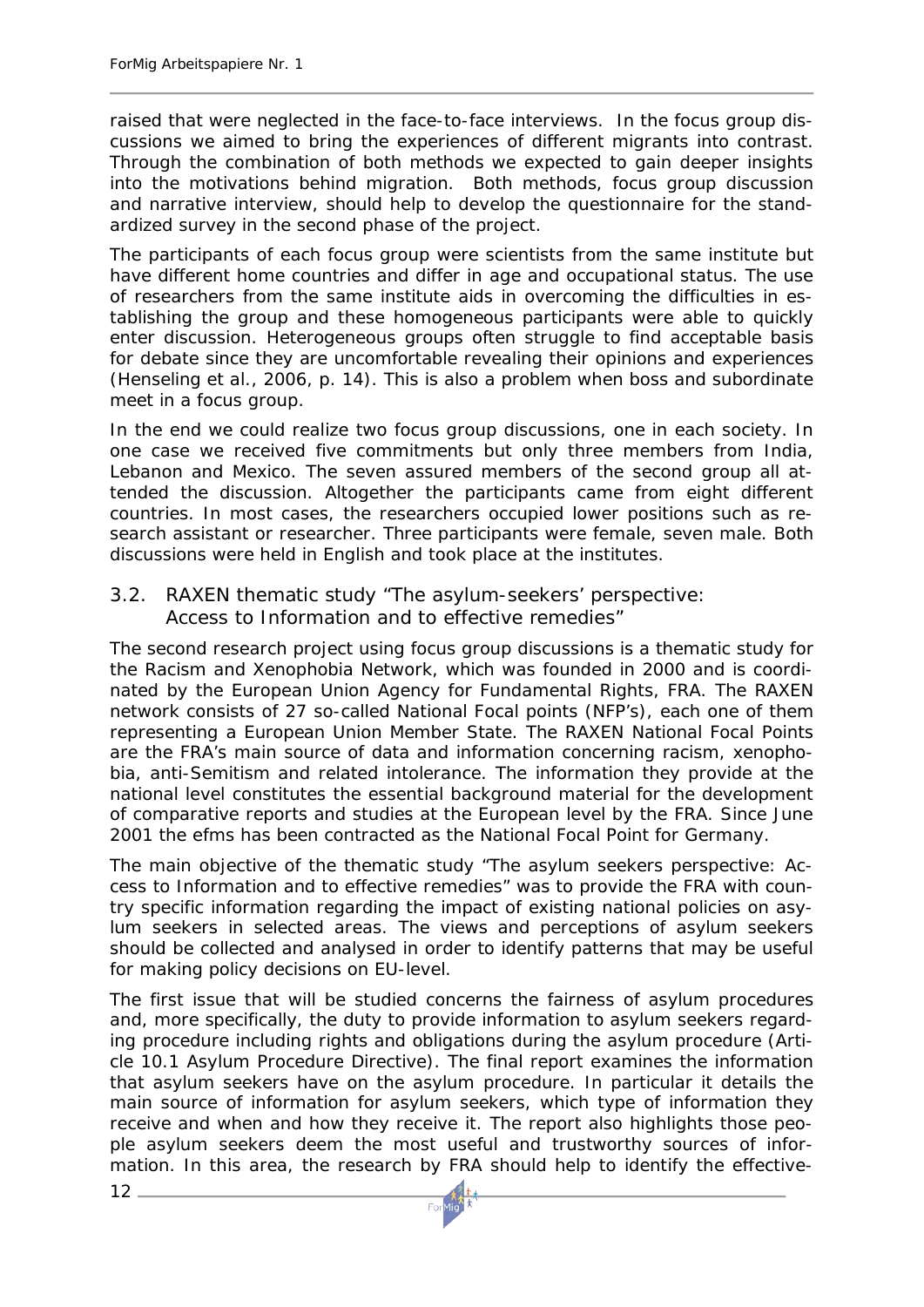ness of the information provided to asylum seekers in the different EUMS as well as to clarify the degree to which asylum seekers rely on information they receive from smugglers or members of their community, as some allegations suggest.

The second issue to be examined regards access to effective remedies as seen from the asylum seekers' perspective (see Article 39 of the Asylum Procedure Directive). The study concentrates on the asylum seekers' experiences when submitting an appeal against a negative decision by national asylum authorities. The FRA attempted to identify the main challenges that asylum seekers face when trying to submit an appeal in time.

The study used focus group discussions as the main empirical instrument in analysing both issues. The discussion groups were structured by an interview guide. The target group consisted of asylum seekers from Somalia, Iraq or Afghanistan. The study has been supplemented by individual interviews with asylum seekers as well as a closed questionnaire submitted to the national asylum authorities.

A common characteristic of the focus group discussions was the nationality of the participants. Unlike the Brain-Gain groups, which consisted of highly qualified migrants, the asylum seekers showed a wide range of education levels. Altogether, six focus group discussions have been carried out, three with men and three with women. It was important to conduct separate focus group discussions for women and men of all ages, from age 18 and up, because women and men of different ages and backgrounds experience some similar, but also some different, challenges. This can lead to a different level of access and benefit from services and resources.

Recruitment, implementation and data interpretation of such focus group discussions were affected by different problems. We will illustrate this through examples from our research projects and then present the results gained by focus group discussions.

- 4. Results, advantages and problems of focus group discussions in the efms research projects
- 4.1. Results on Brain Gain's research questions<sup>[9](#page-12-0)</sup>

One has to bear in mind that the focus group discussions of the Brain Gain project only constituted one of many methods used to give an insight into the research field, to formulate hypotheses, and to develop the instrument for the main study.

# *4.1.1 Migration paths of the scientists*

-

In terms of migration paths, we found three core groups among the participants of the pre-study. The first, students, studied in Germany and took up work afterwards. Participants of the second group were those who came as labour migrants to Germany. The third group came to Germany as family migrants.

About half of the scientists who were questioned in the pre-study were people who came to work in Bavaria, but, vice versa, this indicates that there is a great

<span id="page-12-0"></span><sup>&</sup>lt;sup>9</sup> The results described in this chapter stem from the whole pilot study including the focus group discussions as well as the in-depth interviews.

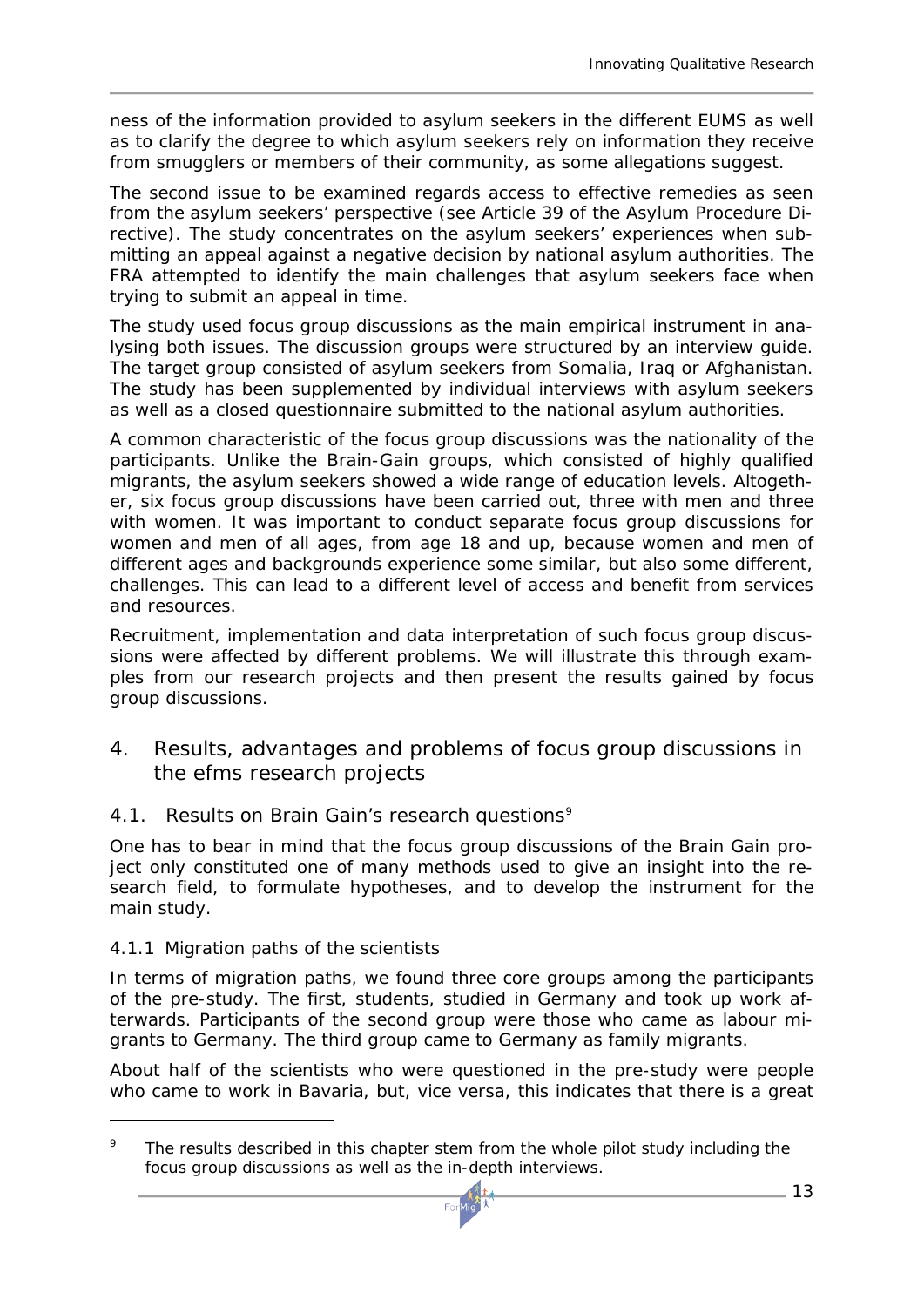potential among the migrants already living in Germany who used other migration channels like student migration or family unification. Four of the labour migrants came to Germany with a work visa and actively looked for work. The other five labour migrants did not actively look for work but used their contacts in career networks. Some of these respondents decided to follow a university professor, others were approached directly by their employer or had the position mentioned to them by other researchers. Possible gatherings for these kinds of contacts are summer schools or international conferences, but web-based networks were also mentioned. Most of the scientists stay in Germany for a short time. It seems natural for the so-called "science nomads" to migrate more or less voluntarily from job to job. Only two of these people lived longer than 10 years in Germany and both have children growing up in Germany.

#### *4.1.2 Motives to migrate*

With the instruments of the pilot study we aimed, amongst other things, at reconstructing the underlying motivation of the researchers' decisions to migrate to Germany. As expected, the results showed us a bundle of reasons. As far as the motives behind migration were concerned, the pre-study enabled us to determine many of the variables for the questionnaire.

Different dimensions were revealed through the analysis of the interviews and the focus groups. In terms of the scientific environment, many researchers mentioned the reputation of their research society or institute and the possibility of working with prestigious scientists. Those who decided on work places specifically to advance their scientific career mentioned Germany as a leader in technology or as having a positive scientific environment for researchers. For these people, political or societal conditions do not play a crucial role in the decision to migrate. Familial or personal reasons are also considered less important than career aspects. Unsurprisingly, in terms of personal motivation the persons who came with a partner predominate. But in this context, motivations such as the desire to explore another culture or another language were also discussed. People searching for a workplace talked about how their home countries lacked perspective or restricted their chance to get a new job as an older employee.

As expected, professional networks can play a decisive role in provoking a decision to migrate. Here, working on the same topic, formerly shared work places or the mediation of contacts by scientists in the same fields of research open up new possibilities for work and can smooth the career path that leads to employment at the Max-Planck or Fraunhofer institutes. In some cases, job advertisements provoked the decision to apply for a job. In this context, the possibility to improve one's professional profile with a position in Germany in order to improve their professional life in their home country was discussed.

Former students pinpoint their decisions to migrate to Germany to the date when they came for their studies. Partnerships between universities play a decisive role and further the argument for better study conditions in comparison to student's home countries. The possibility to raise one's career profile by study in Germany was also discussed. Most of the former students had not intended to stay longer then their studies lasted.

14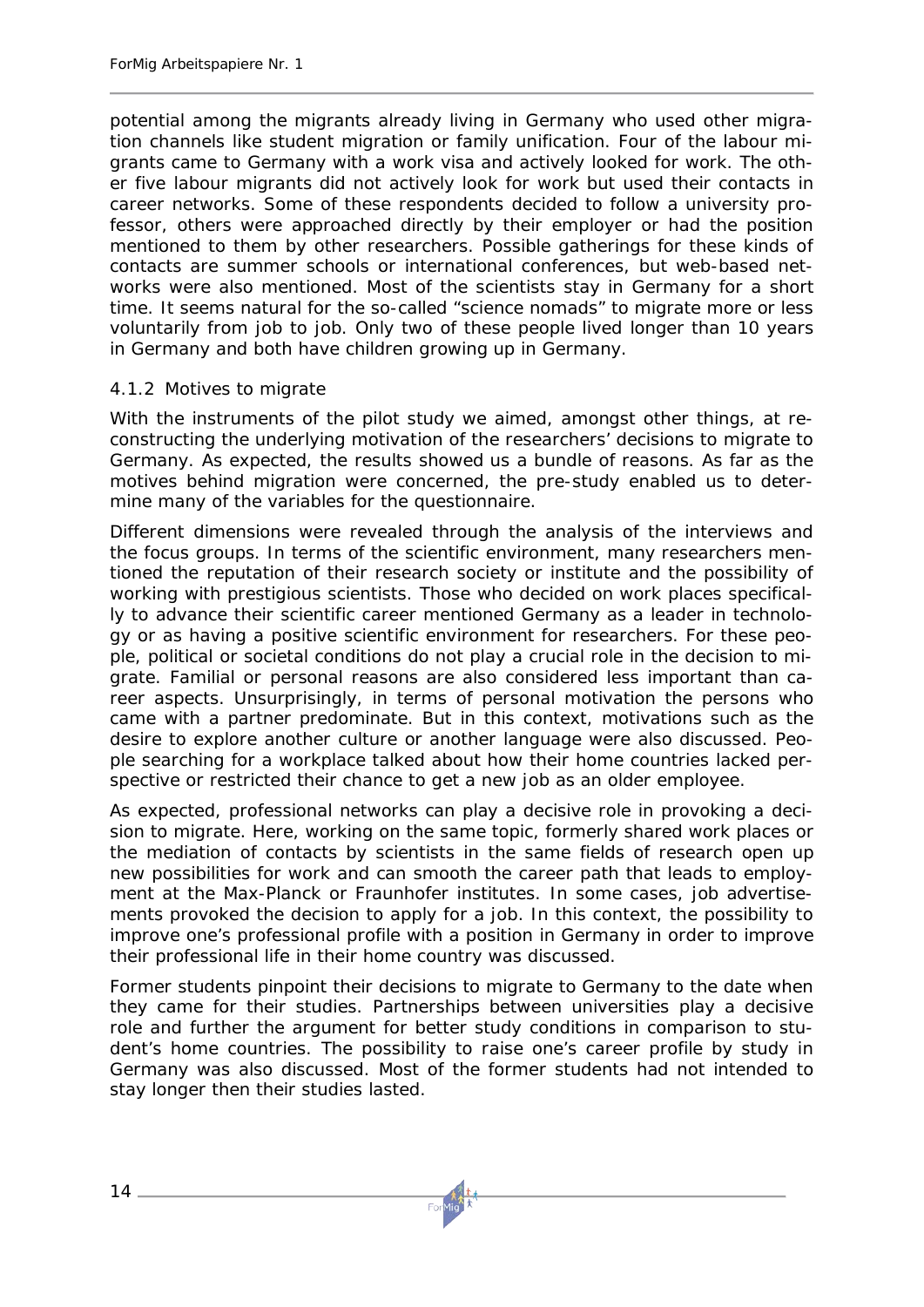#### *4.1.3 Migration plans*

Six of the people involved in the pilot study stated a clear intention to stay in Germany. All these people live in stable partnerships, five of them with children growing up in Germany. Almost all interviewees argued that the system of timerestricted contracts subverts their intentions. This uncertainty in particular can result in an intention to leave the country soon in order to find a career outside the country. Generally, the migration plans of parents show how the priorities of a family change. Above all, the integration of the children plays the crucial role. However, even childless scientists mentioned considerations on schooling, education and upbringing of children. Generally speaking, it can be shown that scientists with children are positive about their stay in Germany. This became especially clear when drawing comparison with conditions in the U.S.

Most of the respondents showed no concrete plans for the future. This uncertainty is of course largely due to work in time-limited contracts. All eight people mentioned their intention to carry on with work in Germany for a variety reasons. Many of them discussed the working conditions at the Max-Planck and Fraunhofer societies in great detail. Scientists of the Max-Planck society were especially regretful of the limitations of their contracts. For example, one member of a focus group discussion said:

"I mean, the science life, it is a wonder where you see an end."

Other motives to stay include the investments already made in the German language or to habilitate in Germany. Here, the obstacles to the realization of this plan imposed by the language barrier were critically discussed. Consequently, the only person who wished to migrate to another country was forced to do so due to their plan to habilitate. Four of the people lacked a clear preference but stated an intention not to return to their home countries. Instead, they considered that their professional and private future lay in Germany. Few respondents indicated a definite plan to return to their home country and those that did were limited to India. We assume that the step to move to another country means a greater step for Indians than for other people. Indian people discussed their understanding of family and family ties as a motive to return to India, regardless of whether they have children or not. On the other hand, all Indian respondents have no doubt that they will be able to start a promising career in India.

#### *4.1.4 Factors influencing a migration decision*

The focus group discussions in particular contributed to the question of what influences a decision to migrate to Germany in both positive and negative ways. Discussion of working conditions and the reputation of societies was especially lively as well as discussion regarding the quality of life in Germany. Both focus groups drew great attention to the factors that hinder a decision to migrate. These can be summarized in three groups: bureaucratic barriers, financial problems and language problems. On one hand, the problems concerning the individual's entry to Germany and the entry of family members were described in detail and on the other hand there is still a great problem in recognizing the foreign qualifications of family members. Germany's university system is counted among the bureaucratic barriers due to the implication for foreign scientists. This is also true when thinking about the lack of flexibility in wage agreements for the public services.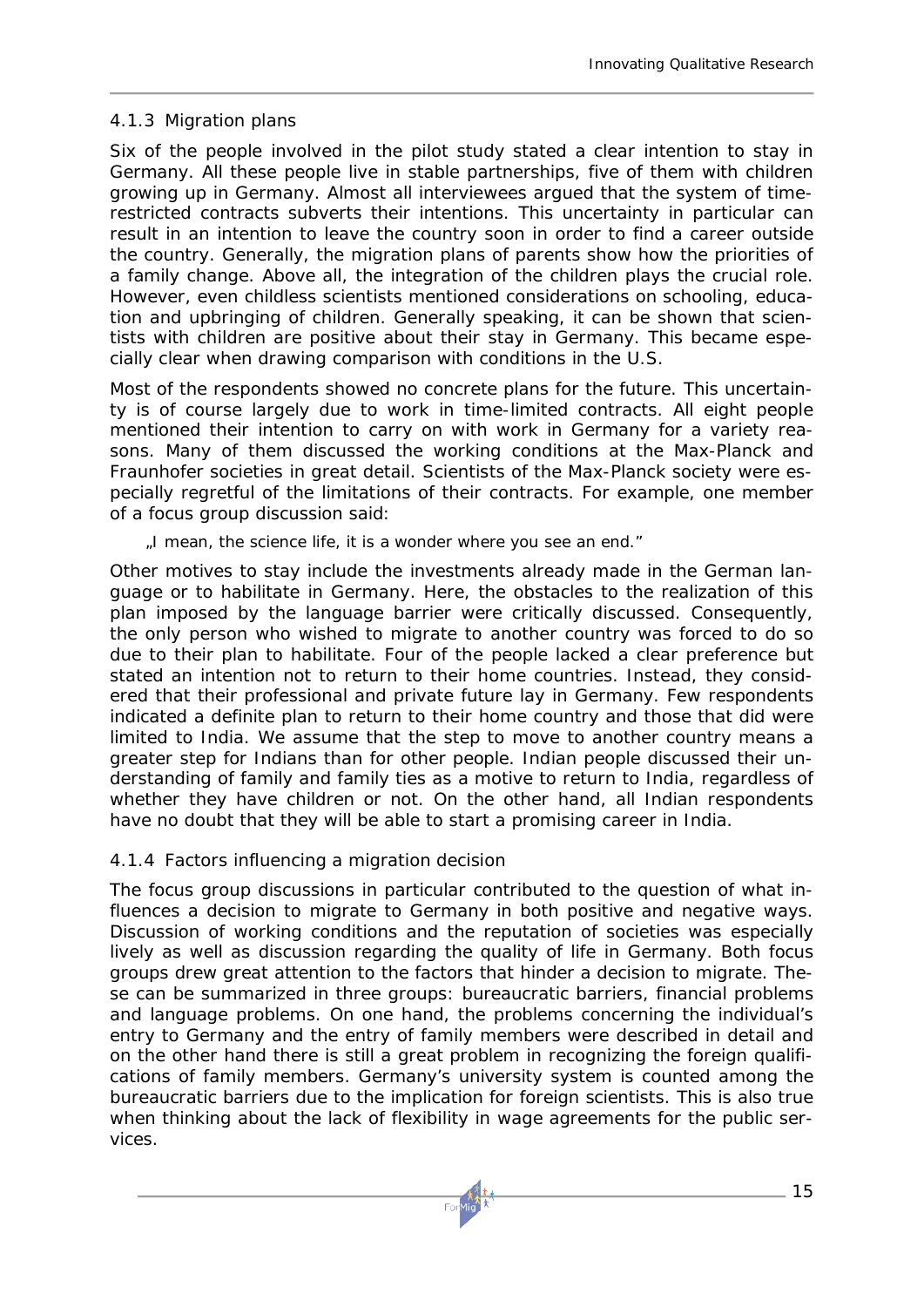In the process of knowledge transfer and the success of knowledge production, the use, or not, of the German language is crucial. Discussion of the use of the German language in the workplace occupied a large proportion of the time and budget of both discussions and most of the in-depth interviews. Popular fears regarding the German language were often considered groundless. Many were pleased to find that they were able to deal with day-to-day work in English without any problems. But this is not always the case. Depending on the "culture" of the institute or the branches, it can be difficult to work without any knowledge of the German language. Here, we have to create a distinction between different disciplines. In mathematics for example, the necessity to understand German technical terms is not as significant as in law. Restrictions in knowledge transfer were cited as effecting meetings and discussions held in the German language. This waste of knowledge also refers to interpersonal relations. Of course, lacking knowledge of the German language causes problems not only at work but also in everyday life. The barrier of the German language sometimes hinders the establishment of a social life outside of work and family.

### *4.1.5 Integration of the migrants and working conditions*

We assume that integration is one of the key factors that makes Germany attractive to highly qualified migrants. In turn, a key factor for the social integration is the German language. This is confirmed by most of the respondents but is seen as problematic due to time constraints. Social integration generally offers a highly heterogeneous picture. Unfortunately, we had to learn about discrimination experiences. Children often initiate the desire for integration. International schools seem to be a highly influential pull factor for the recruitment of scientists.

We may make a further assumption that working conditions influence the success of knowledge transfer. In fact, discussion of these conditions occupied even more discussion time than social integration. In this context, we learned a great deal about the factors affecting scientists from abroad. Generally speaking, working conditions were described in a positive way. We are now able to draw on the discussion of different variables, both positive and negative. These include the working atmosphere, the infrastructure of the institutes, the handling of working time, the workload, the compatibility of family and working life, the compatibility of working life and doctoral thesis and the situation of contracts and salary structures. Much was learned about aspects of work culture including variables such as internal organization of work, communication structures, trust in new employees, hierarchical structures and pace of work. The measures implemented by employers to achieve integration, or lack thereof, were of special interest for discussion in this context.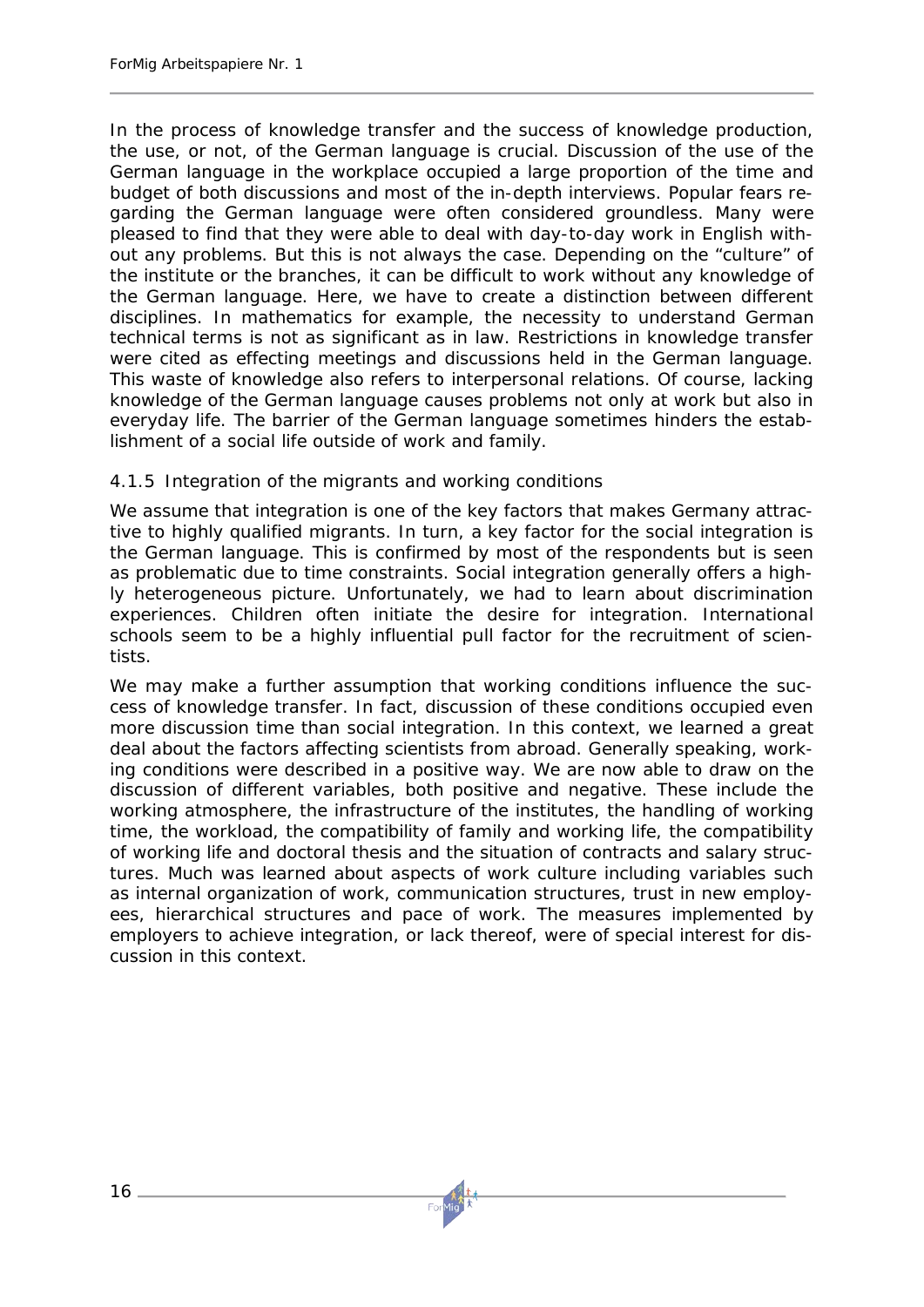# 4.2. Results on asylum seekers' perspectives<sup>[10](#page-16-0)</sup>

The RAXEN-study aimed to understand not only the challenges of asylum seekers during the application procedure, but also the perspectives, views and perceptions of asylum seekers via the method of focus group discussions. In the following we introduce some of the results.

### *4.2.1. Some facts on the access to information about the procedure*

The main sources of information, as described by the asylum seekers, range from informal actors, such as family and friends or other asylum seekers in the facility, to NGOs and the asylum authority itself – depending on the particular local situation in the facility and the personal situation of the asylum seekers.

Often the official information sheets (Belehrung), which are provided by the asylum authority Federal Office for Migration and Refugees (BAMF) at an early stage of the procedure, were described as the main, or sometimes only, source of information on the asylum procedure and on the asylum seeker's respective rights and duties. However, the information sheets of the BAMF were often received too late, which made it impossible for some asylum seekers to prepare properly for their asylum interview or hearing.

### *4.2.2. Perspectives and opinions on the access to information*

We learned that most asylum seekers feel that they have been ill informed regarding asylum procedure. While some were severely unaware of the asylum procedure, others, especially Afghan men, expressed doubts that more information about the procedure would 'change anything' as the decision about their asylum claim appears arbitrary and not transparent.

The various 'main sources' differ greatly in terms of perceived quality, comprehensibility and trustworthiness. While some, especially female, asylum seekers relied heavily on assistance and information from family members, friends and other asylum seekers others described the support offers of specialized NGOs (e.g. Amnesty International, CARITAS) as the prime source of information. Only rarely have deliberate attempts been made to verify the information received in occasional, informal talks with other asylum seekers.

The so called "Belehrungen", which were mostly provided in the asylum seekers' mother tongue, were almost unanimously described as unclear, too difficult to understand and insufficient to fully inform asylum seekers about the asylum procedure. A few female asylum seekers did not understand any of the content and were too scared to ask for clarification. Moreover, illiterate asylum seekers could not understand the BAMF's written info sheets, and even well-educated asylum seekers described these info sheets as difficult to understand due to the complex language and partly odd translation.

1

<span id="page-16-0"></span><sup>&</sup>lt;sup>10</sup> The comparative reports containing the results from the 27 EU member states can be found on the homepage of FRA: [http://fra.europa.eu/fraWebsite/research/publications/publications\\_per\\_year/pub\\_as](http://fra.europa.eu/fraWebsite/research/publications/publications_per_year/pub_asylum-seekers_en.htm) [ylum-seekers\\_en.htm](http://fra.europa.eu/fraWebsite/research/publications/publications_per_year/pub_asylum-seekers_en.htm)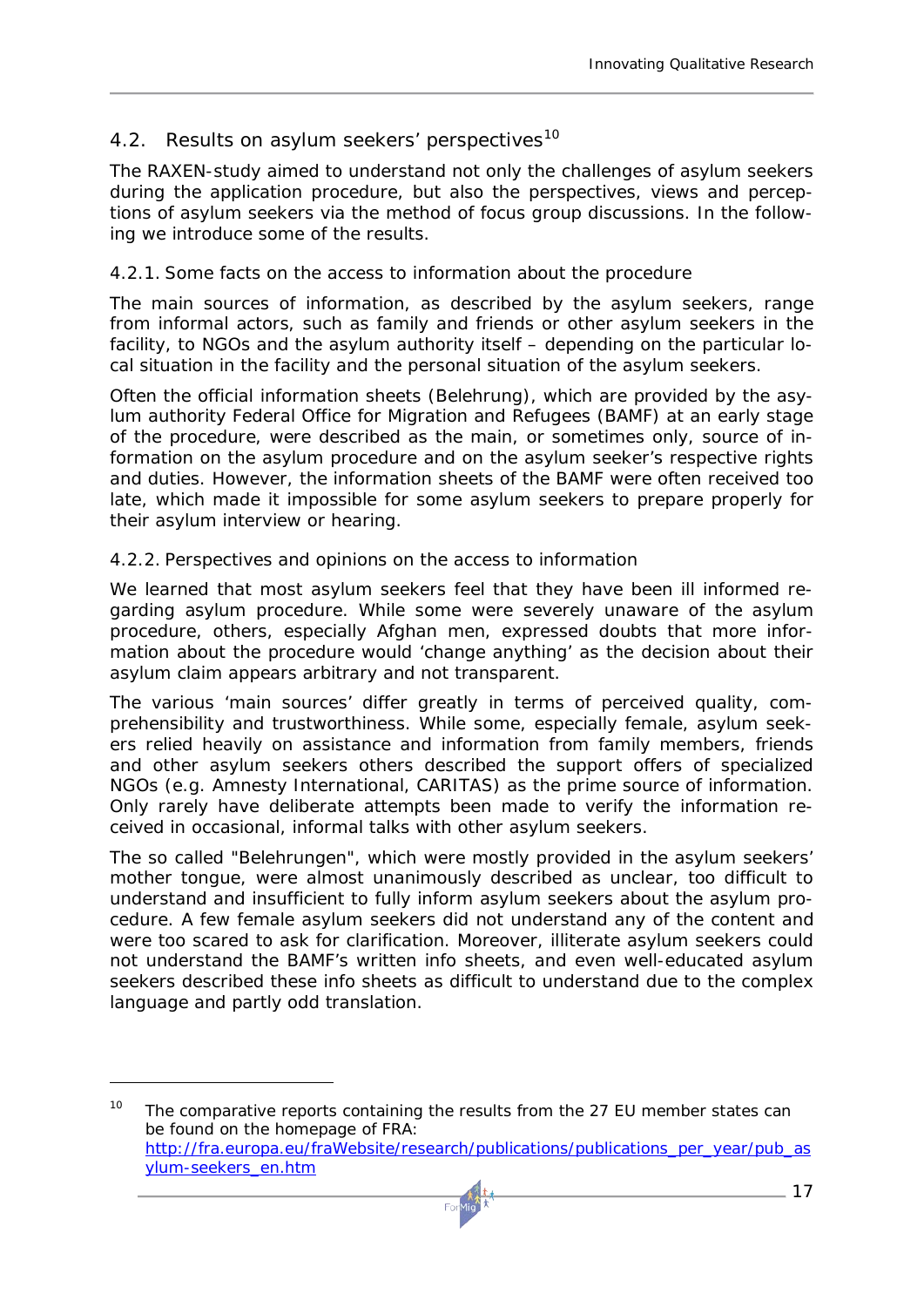### *4.2.3 Motivations and behaviour*

Most asylum seekers required help to understand the content of these BAMF info sheets as well as the other documents and letters they received. This includes the translation of these documents, which is often difficult and sometimes costly to organize since a regular translation service does not exist. Assistance, including the translation, is offered by other asylum seekers or, sometimes, by family members who have been in Germany for a longer period of time or by NGOs, if there are any in the facility. As a consequence, some asylum seekers relied exclusively on the information provided by other asylum seekers since the refugee NGO was located in a city where the asylum seeker is legally prohibited to go without permission from the local authority.

Only in those facilities where specialized NGOs offer support, often assisted by a voluntary translator, the asylum seekers felt they were able to ask someone competent and trustworthy for help. However, this was only the case when the asylum seekers were aware of these offers, which was not always the case (e.g. with newly arrived asylum seekers). Legal assistance was generally not considered as very relevant in the first phase of the asylum application, but increasingly important after the first instance rejection of the asylum claim.

#### *4.2.4 Requests and wishes for the future concerning access to information*

Given these deficiencies in the degree and quality of information available on the asylum procedure, most asylum seekers called for more understandable and clear information to be provided by the asylum authority and NGOs in the early stages of the asylum procedure. Female asylum seekers especially asked for more information to be provided in their mother tongue. In addition, many asylum seekers suggested that assistance and information should be provided by independent NGOs or that these offers should be enhanced. Several asylum seekers suggested that legal assistance should be made available free of charge.

Concerning the effective remedies to appeal to a negative decision, the results of the study do not allow such a deep insight into the perspectives and opinions of the asylum seekers. Nevertheless, the study found some facts and forms of behaviour of asylum seekers:

#### *4.2.5 Some facts on the effective remedies to appeal a negative decision*

All asylum seekers whose asylum claim was rejected by the BAMF the first time received a letter informing them of the negative decision. The written decision was in German with some paragraphs translated into the asylum seekers' mother tongue. Many asylum seekers, women from Iraq in particular but also some men from Afghanistan and Iraq, did not fully understand the content of the letter initially. In the appeal procedure a lawyer assists the vast majority of asylum seekers.

#### *4.2.6 Perspectives and opinions on effective remedies*

The asylum seekers' input on the appeal procedure appears very limited once they had forwarded the requested documents to their lawyer. Some mentioned that they had signed a statement to authorise the lawyer to act on their behalf.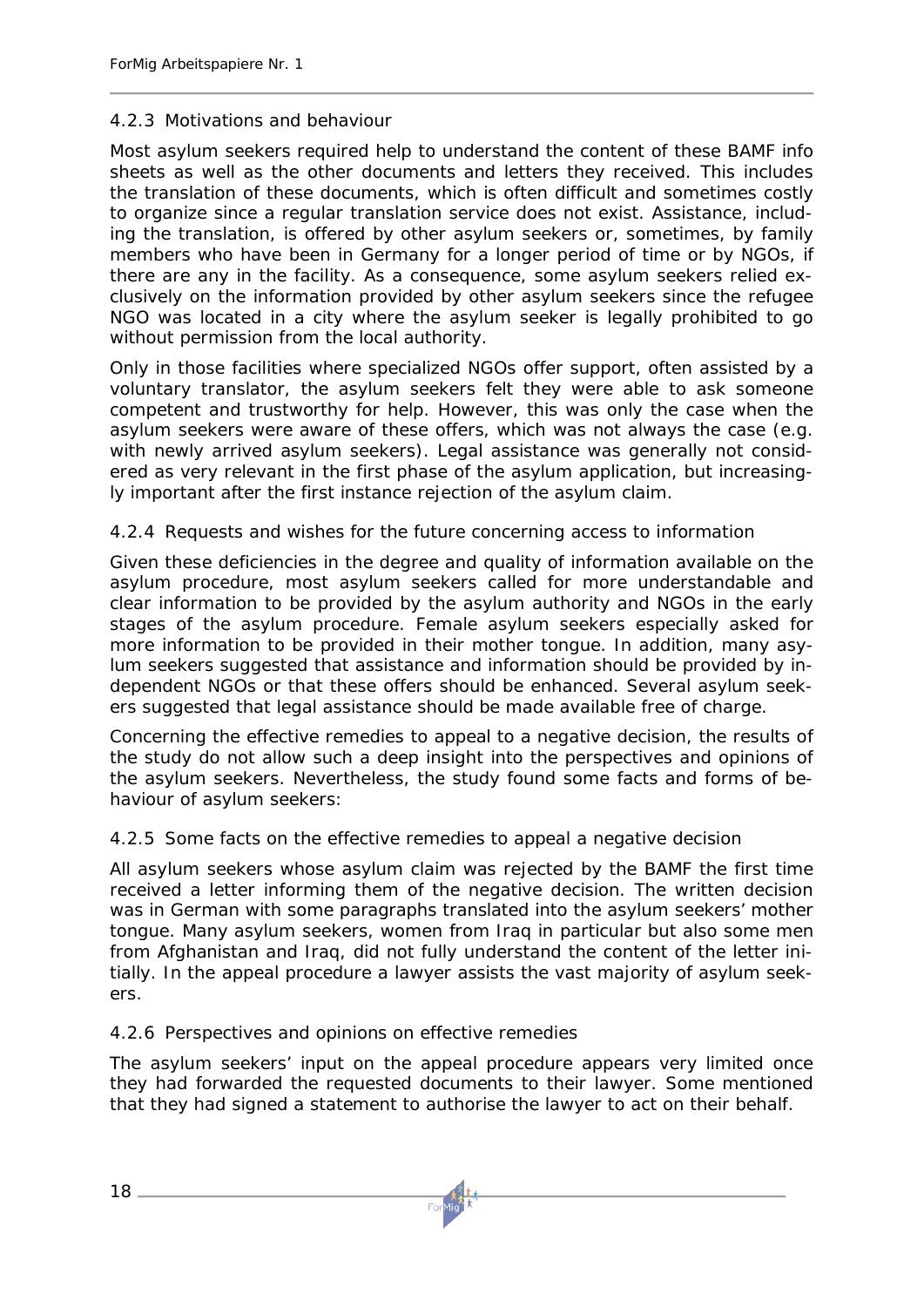#### *4.2.7 Motivations and behaviour*

Due to their inability to understand the written decision, many asylum seekers sought assistance from friends and family, other asylum seekers or the NGO who would explain the content of the rejection letter, including the time limits for appeal, and tell them what to do next such as finding a lawyer. All asylum seekers managed to submit the appeal in time though most of them, especially Iraqi women, emphasized that this was only possible thanks to the assistance of family members and the NGO.

Usually family members of the asylum seeker or other refugees with the same linguistic background who posses some knowledge of German volunteer to translate during the process. In some facilities, the NGO helps with the communication between the asylum seekers and the lawyer, although the NGOs generally require the assistance of a translator. Thus the communication largely relies on other asylum seekers or refugees with a certain command of German.

Most asylum seekers found their lawyer through other acquaintances or friends, often asylum seekers or refugees themselves, or on the recommendation of the NGO who offers support to asylum seekers in the respective facility. The asylum seekers are generally able to choose their lawyer freely.

#### 4.3. Problems and difficulties concerning the implementation: Brain Gain

Due to difficulties in the recruitment of participants, it took a long time to establish the required number of focus group discussions within the Brain-Gain project. Why was this the case? Firstly, possible participants could only be contacted via people in the institutes. This means that one must first find a person in the institute who is willing to help. Here, the support of the administrators of the Max-Planck-Society and the Fraunhofer-Society was of great help. In some cases, these contacts provided contact details for the scientists themselves. If this is not the case, communication is quite difficult since there is no personal contact with possible participants. Even when one has found the number of participants required to achieve sufficient results, there is still the difficulty of finding a time to schedule a meeting which is not occupied by other events such as conferences, deadlines, lectures, or holidays of the scientists.

In most cases, scientists, particularly those occupying higher positions, are too busy to devote up to two hours for a group discussion. We have learned that scientists in higher positions are more willing to participate in a face-to-faceinterview. We make a further assumption that people of higher positions are more wary of a group situation and less comfortable with disclosing personal matters within the group.

It quickly became clear that, in contrast to the group discussions, the atmosphere of personal interviews made it easier for the scientists to talk about the reasons behind their migration, their opinions and their personal problems. On the other hand, the group discussions had the clear advantage of creating a situation where new topics could be brought to the agenda.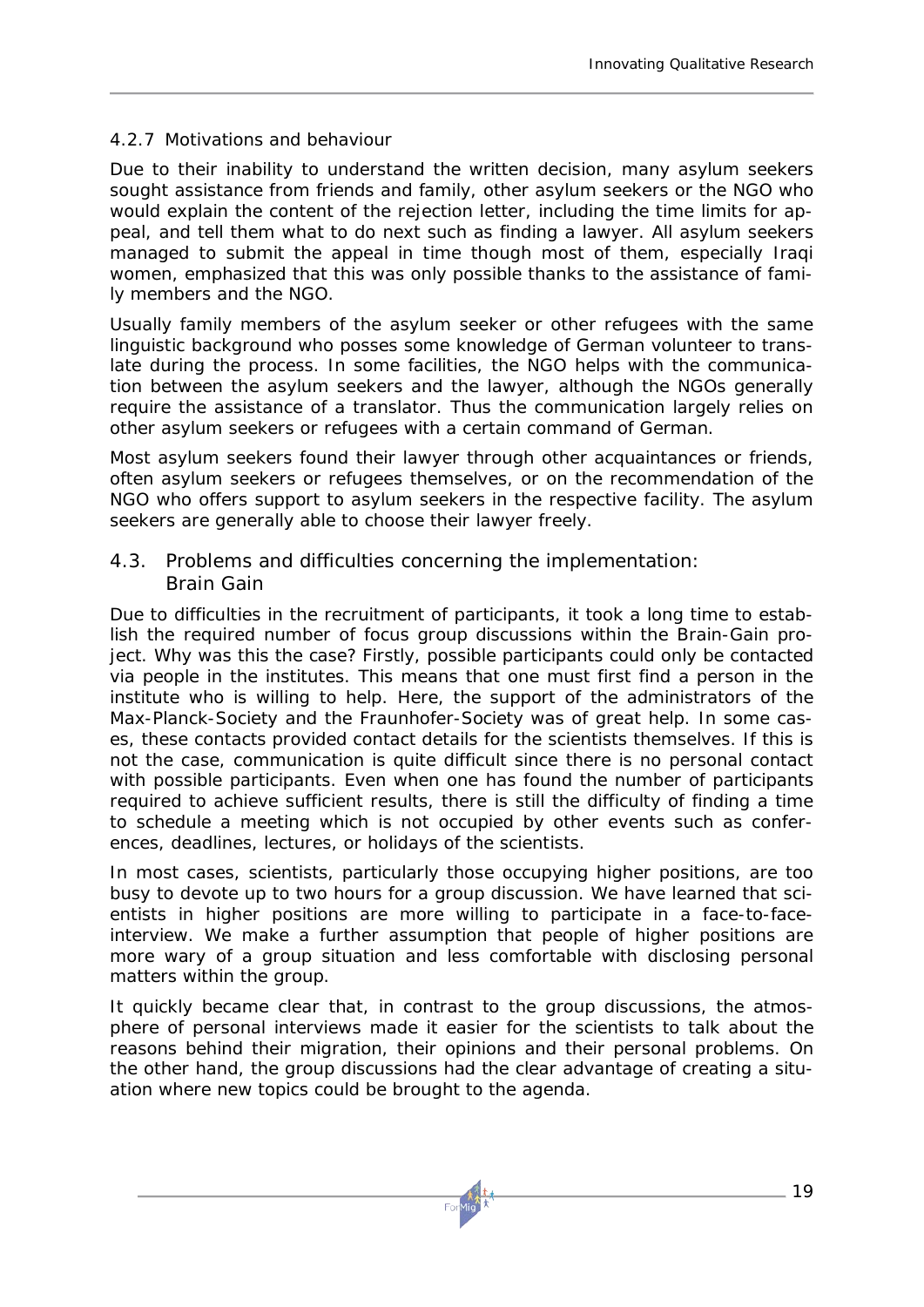#### 4.4. Problems and difficulties concerning the implementation: RAXEN[11](#page-19-0)

The recruitment of participants for the RAXEN-study focus groups has been easy, since the official asylum institutions have supported the research team by various methods. Firstly, they encouraged possible participants and they also provided a room where the groups could meet.

Nevertheless, the implementation of the focus group discussions involving asylum seekers created some particular problems. First of all, asylum seekers are a very sensitive group in terms of social research. Due to their psychological strains the moderator has to be very sensitive to their feelings and problems. Consequently, the asylum seekers' groups were characterized by a high degree of emotional involvement. One of our moderators characterized the special situation of the asylum seekers as follows:

"Suddenly there is somebody to talk to about all your problems, somebody from outside of the restricted world of the asylum seekers' facilities. Encouraged by discussion with like-minded people, the discussion quickly becomes emotional."

One of the greatest problems faced in the focus group discussions was the moderator's ability to keep control of the group. In comparison to one-to-one interviews, it is much more difficult for the moderator to stay on topic during the discussion. The moderator must keep the balance between minimizing intervention in order to encourage the discussion and keeping conversation on topic in order to get an answer to all their open questions. A moderator described this by saying:

"Of course you can force the participants to stick to the subject, but this is not helpful for the dynamics of the discussion, let alone to the relation between moderator and participants."

Emotional and personal involvement provides data of depth and quality but often leads to communication problems since participants regularly speak over one another. One of the moderators stated that:

"Sometimes we had chaotic discussions with all members talking at the same time. Additionally: babies crying, mobiles every five minutes, mealtime…"

Another problem arises due to the high expectations of the asylum seekers. Often, the moderators were confronted with political demands on the situation of asylum seekers in its entirety. This not only results in discussions lacking useful substance but also indicated that the asylum seekers expected the research group to refer their problems on to official institutions.

The moderators decided to clearly state at the start of the session that they are required to discuss a particular theme with the participants while emphasizing that they are aware of the special needs of the participants. It was vital for the success of the discussions that proper time was given to discuss the needs of the participants following the discussion. This means, that the normal time budget of such discussions had to be extended.

l

<span id="page-19-0"></span> $11$  I would like to thank my colleagues Mario Peucker and Claudia Lechner for the kind support they lended to this section by giving me an insight into the implementation phase of their research project.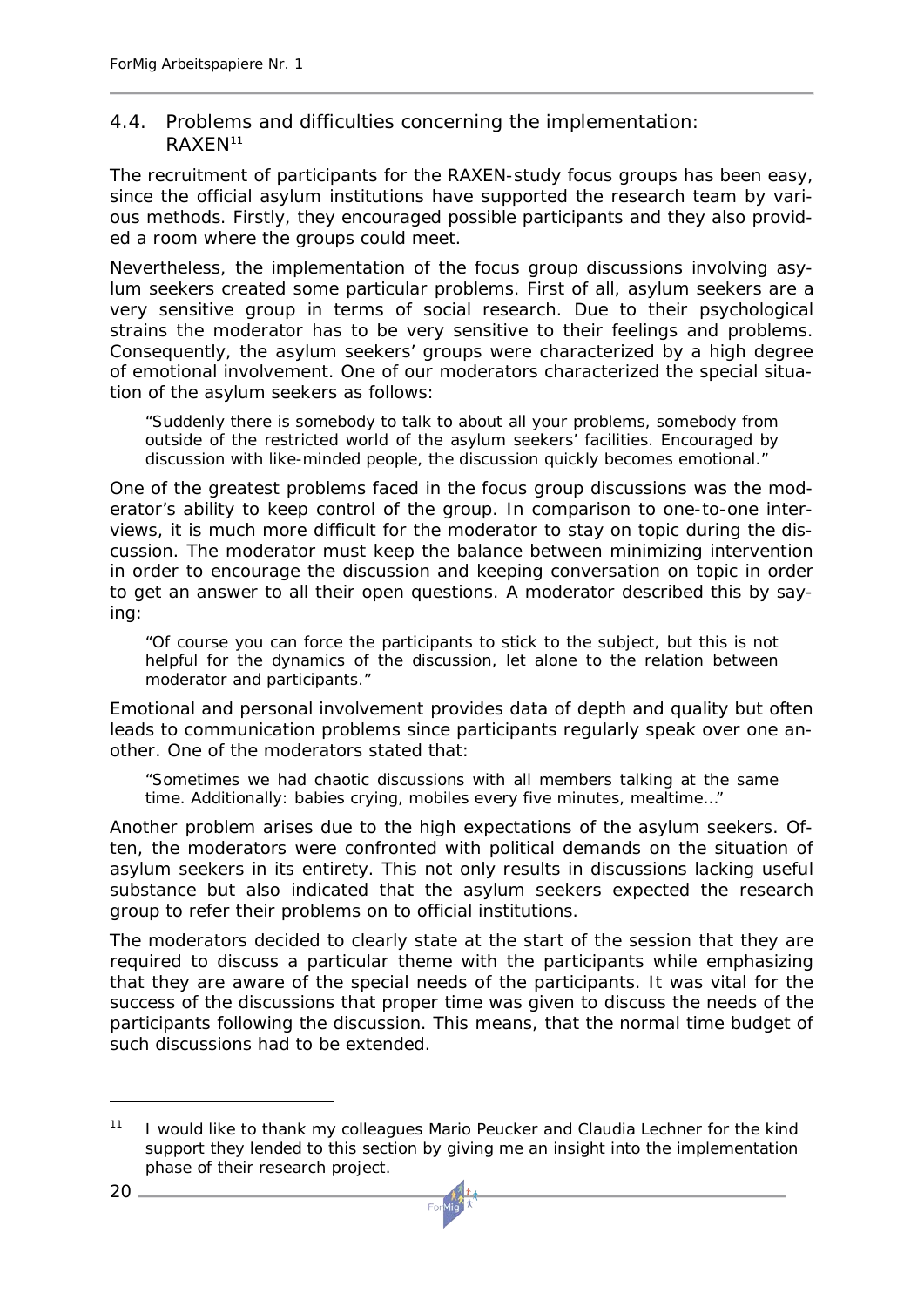The different educational levels of the participants caused another problem when conducting the groups since this negatively influenced the group dynamics. Highly qualified migrants can quickly dominate such a discussion while people with a lower qualification level tend to stay silent or to agree. The different ethnic backgrounds of participants can also create friction. The moderator must be aware of the relationship between different ethnic groups since this relationship can have a significant influence on the dynamics of a discussion.

The interpretation of the data showed that the advantage of group interaction was limited since a translator was needed. The translation of single contributions restricts a discussion and hinders the spontaneous reactions responsible for the success of a focus group discussion. Additionally, the analysis is more difficult due to the fact that translated contributions cannot be assigned to single participants afterwards.

"With a translator you normally get summaries of contributions. As a consequence, you don't know who wants to say what and to whom? Here and there the whole group is nodding in agreement but you don't know which statement is meant."

Sometimes, translators tend to take a too active role in contributing to the discussion. This problem is particularly difficult for the moderator to handle since they are unlikely to recognize the problem:

"Simultaneous interpreters solve these problems but are too expensive in most cases. Normally, you have translators in the migrant group itself, knowing the background of the migrants. Here, we have the problem of not knowing whether the statements of the translator express his own opinions or whether it's an opinion of the group, but influenced."

# 5. Summary

Focus group discussions allow a topic to be explored and provide insight into less well-known issues or groups of people. The group atmosphere motivates participants to inspire each other and issues can be explored in a broader and more diverse manner. Furthermore, novel and previously unknown aspects, ideas and patterns can be identified. Regardless of the problems faced in implementing and analysing, we can conclude that focus group discussions combine the advantages of all qualitative research approaches. When comparing focus groups with personal interviews, we can see that the moderator is less in control of the situation during the data gathering process and that, in personal interviews, there exists a higher readiness to talk about personal matters.

Often, low costs are mentioned as an advantage of focus groups. However, if participant recruitment turns out to be difficult, costs can increase quickly. In addition, the implementation of focus group discussions requires high logistical efforts in the gathering of discussants and in choosing the location of the event.

With regard to migration research, the success of focus group discussions is highly dependent on the group composition. In groups with members from different ethnic backgrounds discussing highly emotional topics, a focus group moderator has to manage a range of possible difficulties. This was the case with the focus groups of the asylum seekers from the RAXEN project. Furthermore, the special advantage of focus group interaction was limited since a translator was needed for these groups. Discussions with highly qualified migrants are

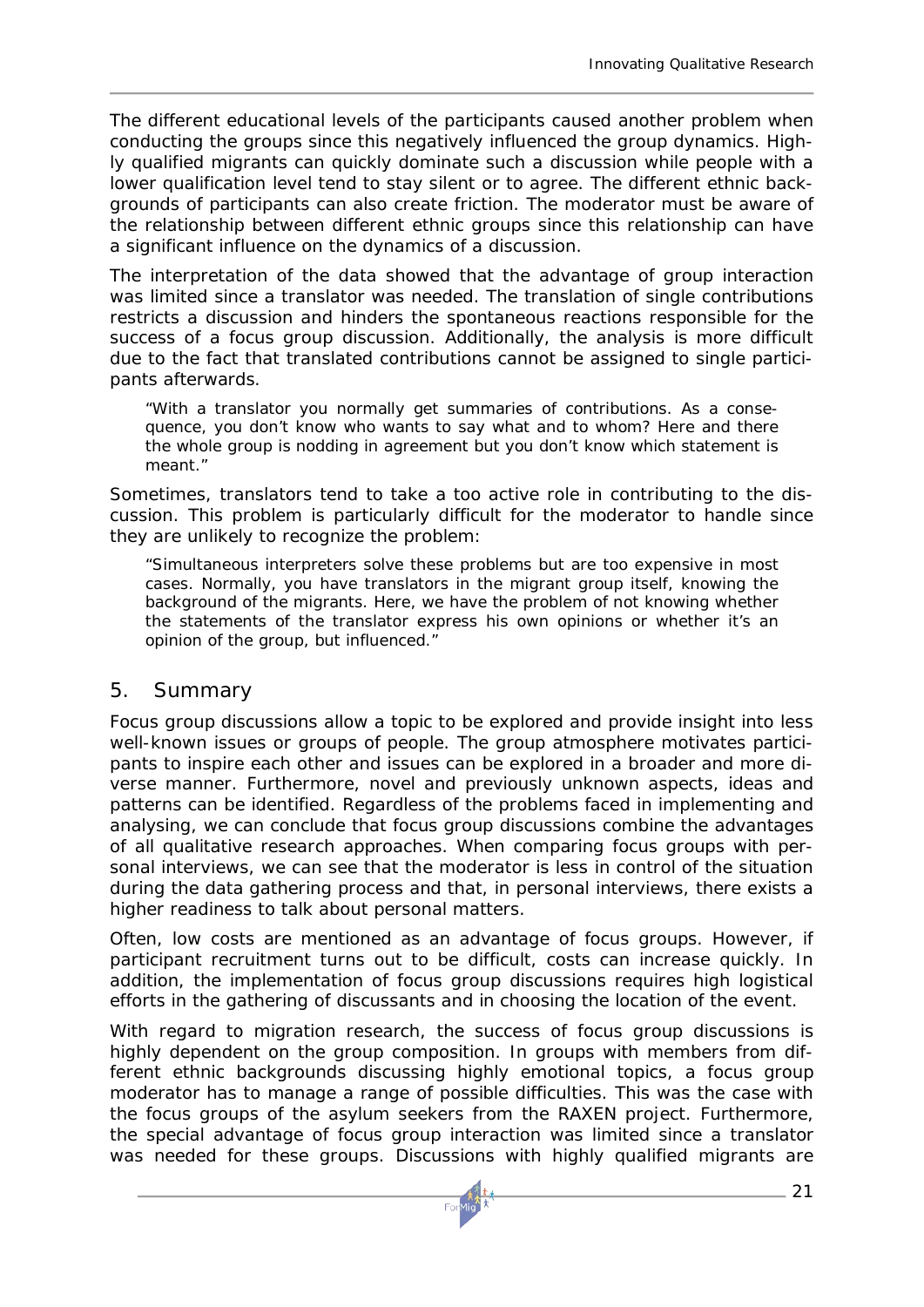much less complicated to carry out. Here we learnt that the biggest problem is in the recruitment of participants. If one can overcome this problem, focus group discussions are an effective method for achieving insight into the migration histories of highly qualified migrants. It is advisable, however, to combine the method with personal in-depth interviews.

# 6. References

Barbour, R. (2007). *Doing focus group*s. Los Angeles: Sage.

- European Union Agency for Fundamental Rights (2010). *Access to effective remedies: The asylum-seeker perspective*. Vienna: European Union Agency for Fundamental Rights. Online available: http://www.fra.europa.eu/fraWebsite/attachments/asylum-accessremedies-report-092010\_en.pdf [11.05.2011]
- European Union Agency for Fundamental Rights (2010). *The duty to inform applicants about asylum procedures: The asylum-seeker perspective*. Vienna: European Union Agency for Fundamental Rights. Online available: http://www.fra.europa.eu/fraWebsite/ attachments/asylum-access-inforeport-092010\_en.pdf [11.05.2011]
- Henseling, C., Hahn, T. & Nolting, K. (2006). *Die Fokusgruppen-Methode als Instrument in der Umwelt- und Nachhaltigkeitsforschung*. Berlin: Institut für Zukunftsstudien und Technologiebewertung. Online available: http://www.izt.de/fileadmin/downloads/pdf/ IZT\_WB82\_Fokusgruppen\_Methode.pdf [13.05.2011]
- Kitzinger, J. & Barbour, R. (1999). Introduction: The challenge and promise of focus groups. In R. Barbour & J. Kitzinger (Eds.), *Developing Focus Group Research: Politics, Theory and Practice* (pp. 1-20). London: Sage.
- Krueger, R. A. (1998). *Developing questions for focus groups*. *Focus Group Kit 3.* Thousand Oaks: Sage.
- Krueger, R. A. (1998a). *Moderating focus groups. Focus Group Kit 4.* Thousand Oaks: Sage.
- Krueger, R. A. (1998b). *Analyzing & reporting focus group results. Focus Group Kit 6.* Thousand Oaks: Sage.
- Kuckartz, U. (2005). *Einführung in die computergestützte Analyse qualitativer Daten*. Wiesbaden: VS Verlag für Sozialwissenschaften.
- Merton, R. K. & Kendall, P. L. (1946). The Focused Interview. *The American Journal of Sociology, 51*(6), 541-557.
- Merton, R. K. (1987). The Focussed Interview and Focus Groups: Continuities and Discontinuities. *The Public Opinion Quarterly, 51*(4)*,* 550-566. Online available: http://poq.oxfordjournals.org/cgi/reprint/51/4/550 [12.05.2011]
- Morgan, D. L. (1992). *Focus groups as qualitative research*. Newbury Park: Sage.
- Morgan, D. L. (1998). *The focus group guidebook*. *Focus Group Kit 1*. Thousand Oaks: Sage.
- Morgan, D. L. & Scannell, A. U. (1998). *Planning focus groups. Focus Group Kit 2.* Thousand Oaks: Sage.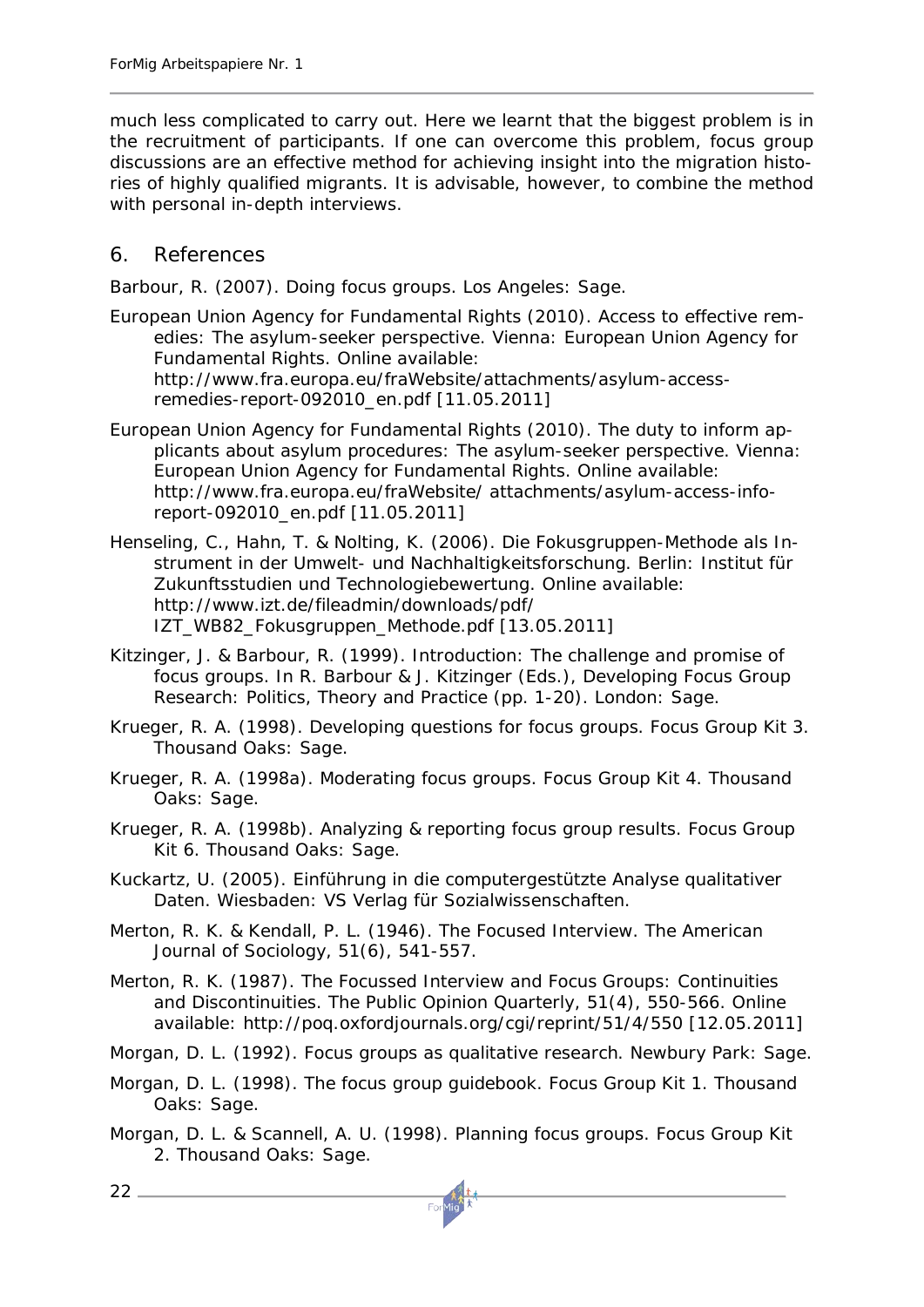# 7. Links for further reading

- Barbour, R. S. & Kitzinger, J. (Eds.). (1999). Developing focus group research. Politics, theory and practice. London: Sage.
- Bohnsack, R. & Przyborski, A. (2007). Gruppendiskussionsverfahren und Focus Groups. In R. Buber & H. H. Holzmüller (Eds.), Qualitative Marktforschung. Konzepte - Methoden – Analysen (pp. 491-506). Wiesbaden: Gabler.
- Denzin, N. K. & Ryan, K. E. (2007). Qualitative Methodology. Including Focus Groups. In W. Outhwaite & S. P. Turner (Eds.), The SAGE handbook of social science methodology (pp. 578-594). Thousand Oaks: Sage.
- Dürrenberger, G. & Behringer, J. (1999). Die Fokusgruppe in Theorie und Anwendung. Stuttgart: Akademie für Technikfolgenabschätzung.
- Edmunds, H. (1999). The focus group research handbook. Lincolnwood: NTC Business Books.
- Greenbaum, T. L. (2002). The handbook for focus group research. Thousand Oaks: Sage.
- Kamberelis, G. & Dimitriadis, G. (2008). Focus Groups. Strategic Articulations of Pedagogy, Politics, and Inquiry. In N. K. Denzin & Y. S. Lincoln (Eds.), Collecting and interpreting qualitative materials (pp. 375-402). Thousand Oaks: Sage.
- Kitzinger, J. (1994). The Methodology of Focus Groups The Importance of Interaction between Research Participants. Sociology of Health & Illness, 16(1), 103–121. Online available: http://onlinelibrary.wiley.com/doi/ 10.1111/1467-9566.ep11347023/pdf [13.01.2011]
- Kitzinger, J. (1995). Qualitative Research. Introducing focus groups. British Medical Journal, 311, 299–302. Online available: http://www.ncbi.nlm.nih.gov/pmc/articles/PMC2550365/pdf/bmj00603- 0031.pdf [19.01.2010]
- Krueger, R. A. (1994). Focus groups. A practical guide for applied research. Thousand Oaks: Sage.
- Krueger, R. A. (2004). Focus group. In M. S. Lewis-Beck (Eds.), The Sage encyclopaedia of social science research methods (Vol. 1, pp. 391-395). Thousand Oaks: Sage.
- Krueger, R. A. & Casey, M. A. (2006). Focus groups. A practical guide for applied research. Thousand Oaks: Sage.
- Krueger, R. A. & King, J. A. (1998). Involving community members in focus groups. Focus Group Kit 5. Thousand Oaks: Sage.
- Morgan, D. L. (Eds.). (1993). Successful focus groups. Advancing the state of the art. Newbury Park: Sage.
- Morgan, D. L (1996). Focus Groups. Annual Review of Sociology, 22, 129–152. Online available: http://www.annualreviews.org/doi/pdf/ 10.1146/annurev.soc.22.1.129 [19.01.2011]

For<sub>Mig</sub>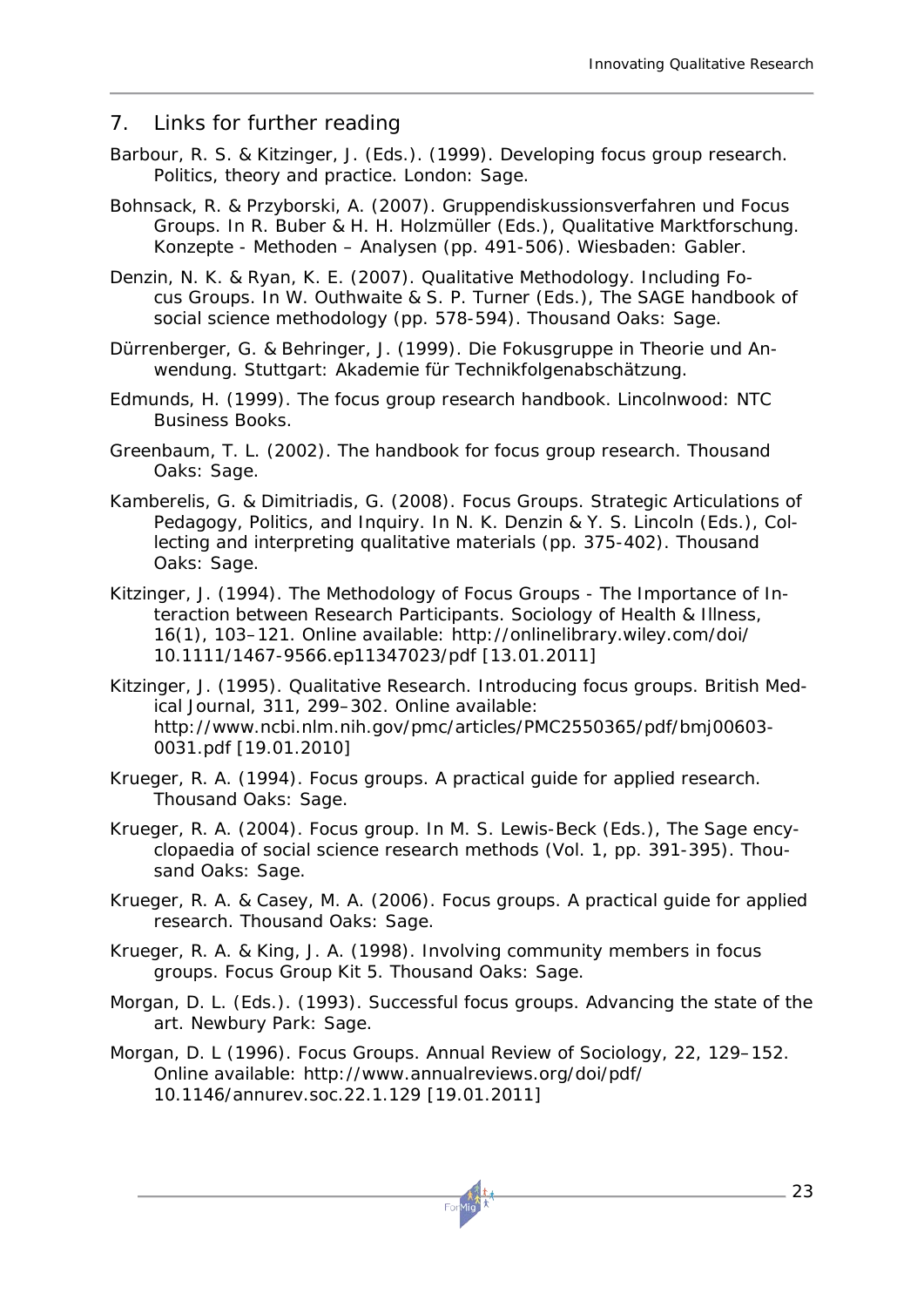- Przyborski, A. (2004). Gesprächsanalyse und dokumentarische Methode. Qualitative Auswertung von Gesprächen, Gruppendiskussionen und anderen Diskursen. Wiesbaden: VS Verlag für Sozialwissenschaften.
- Stewart, D. D. & Shamdasani, P. N. (1998). Focus Group Research. Exploration and Discovery. In L. Bickman & D. J. Rog (Eds.), Handbook of applied social research methods (pp. 505-526). Thousand Oaks: Sage.
- Vicsek, L. (2007). A Scheme for Analyzing the Results of Focus Groups. International Journal of Qualitative Methods, 6(4), 20–34. Online available: http://ejournals.library.ualberta.ca/index.php/IJQM/article/ view/982/670 [10.01.2010]

For<sub>Mig</sub>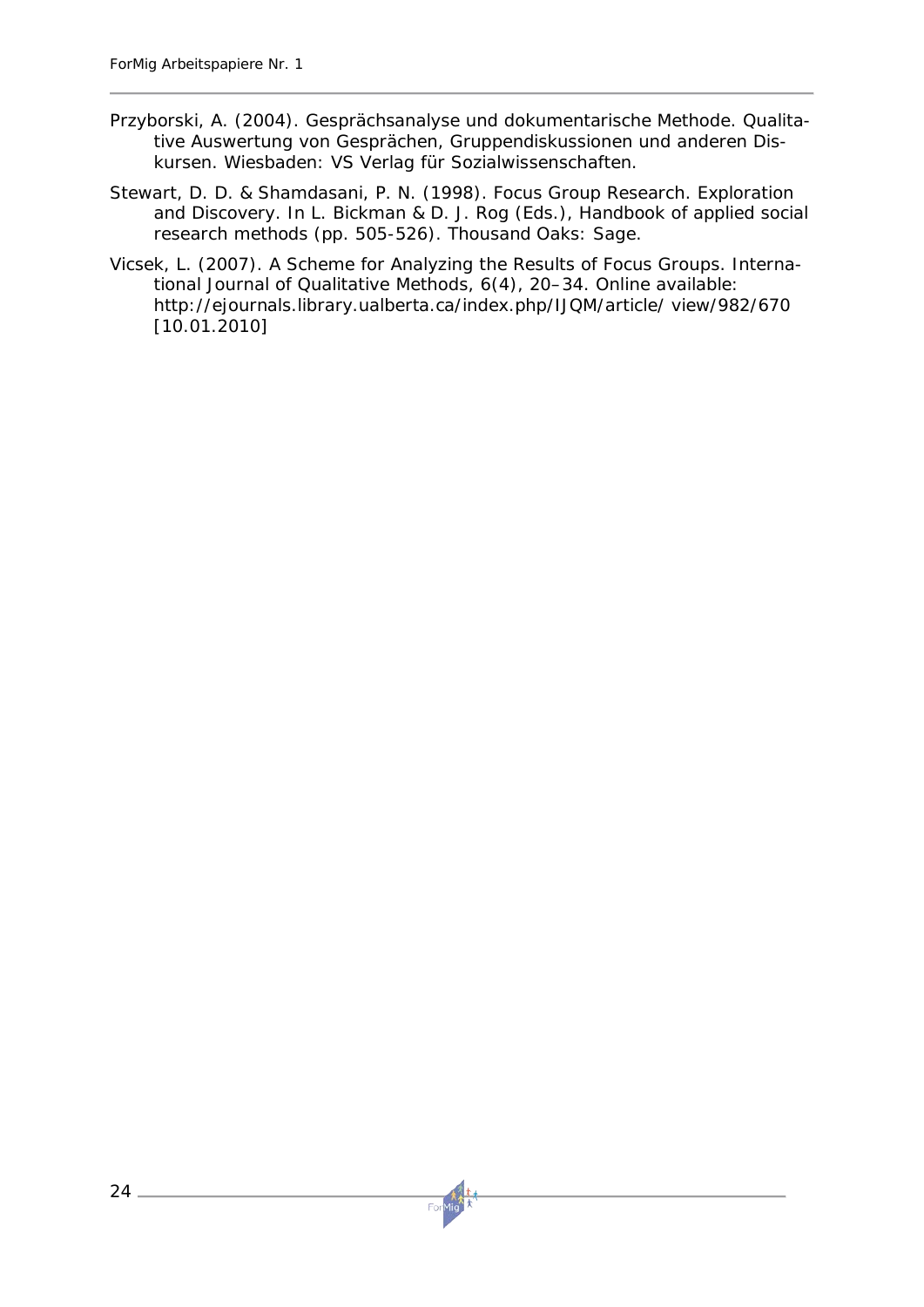<span id="page-24-0"></span>II. The exploration of knowledge sharing between inpatriates and local colleagues in multinational companies. Incorporating the critical incident technique in focus group interviews

#### <span id="page-24-1"></span>*Torsten M. Kühlmann, Miriam Busse*

# 1. Introduction

The Bavarian Research network ForMig (Migration and Knowledge) investigates how knowledge "migrates" between states and societies in conjunction with the migration of the population. Our project *"Temporary immigration: Inpatriates and knowledge ex-change in multinational companies"* concentrates on the exchange of knowledge among inpatriates and local colleagues. The importance of knowledge in multinational companies (MNCs) has long been recognized. MNCs are increasingly required to mobilize and integrate knowledge from multiple locations and individuals at home and abroad (Kogut & Zander, 1993; Reiche, 2007). However, research has shown that knowledge is difficult to transfer. Among other problems, transfer is "sticky" since the actors involved in the transfer process (senders and recipients) are rooted in different cultural and institutional contexts. Both distance and difference act as sources of friction and influence the capacity to disseminate and to absorb knowledge (Szulanski, 1996, 2000).

The international management literature focuses on the transfer of knowledge through expatriates, either during their assignment or after repatriation. Our study, however, tries to understand the role that inpatriates - host country nationals who have been moved from foreign subsidiaries to the parent company on a temporary basis - play in the knowledge sharing and knowledge creation process. We still know little of the possibilities and difficulties of different types of knowledge exchange, as conceptual work in this area is still in the early stages and little empirical research on this topic exists to date (Bonache & Zárraga-Oberty, 2008; Reiche, 2006, 2007; Szulanski, 1996, 2000).

What we learn from the research is largely shaped by the chosen approach to data gathering. The mainstream approach is to observe knowledge transfer through the responses to survey questions related to the sending and receiving of knowledge or through measurement of formal adoption practices. Our approach to knowledge sharing is more qualitative and takes into account the multidirectional, complex and under-researched nature of the phenomenon.

For our research we specifically designed a combination of a focus group interview with the critical incident technique (CIT). The focus group atmosphere encourages participants to speak freely about behaviours, experiences, opinions or values they hold allowing researchers to better understand how participants arrive at, alter and sustain their perspectives. However, the focus group interview does not actually offer the same depth of information as the one-to-one interview. In order to gather more detailed information regarding knowledge sharing encounters between inpatriates and their local colleagues we included elements of the critical incident technique in the interviewing schedule.

The remainder of the chapter is organized as follows: first we outline the basic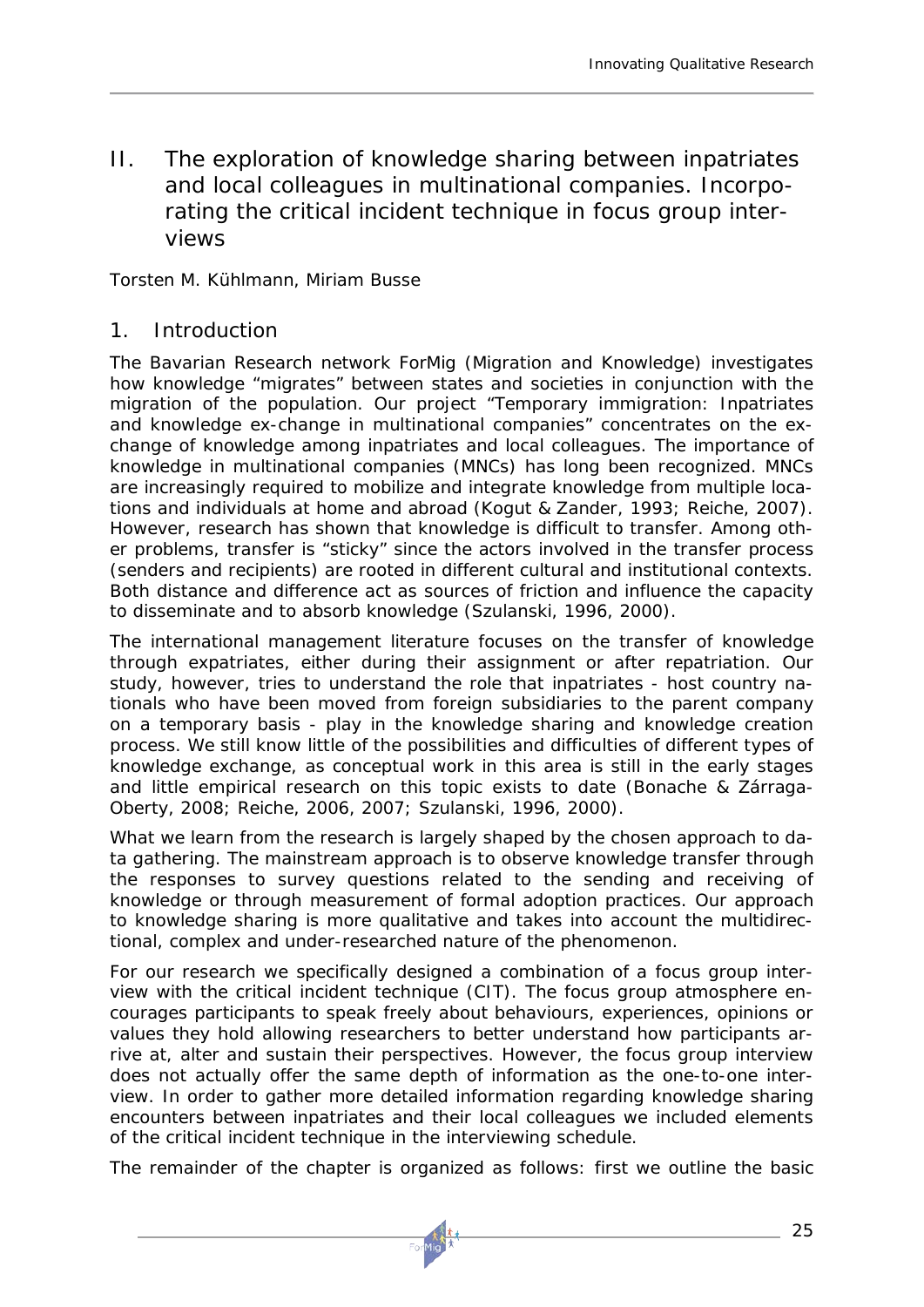characteristics of both explorative approaches; then, we compare focus group interviews with the critical incident technique and discuss their similarities and differences. In conclusion, we propose an integration of both methods and describe how the critical incident technique can be incorporated with focus group interviews. The benefits and the limitations associated with the integration of a group discussion technique and a one-to-one interview technique are illustrated using examples from our research. We conclude with a critical discussion of our research design and its practical implications.

# 2. Description of the method

### 2.1. Focus group interviews

Focus group interviews are characterized by three essential components: they can be applied to collect qualitative data; data is generated through interaction in group discussions; and they acknowledge the active role the researcher takes in creating the group discussion for data collection purposes (Morgan, 1996, 1998b). The focus groups consist of a limited number of participants who share similar backgrounds, interests or experiences – people who have something in common (Folch-Lyon & Trost, 1981; Krueger & Casey, 2000). During the focus group session, they discuss a predetermined topic, with the researcher aiming to uncover and understand their insights, behaviours, and customs. The focus group interviews, which may be referred to as focused discussions since the participants are engaged in a conversation and encouraged to direct their comments to other participants, are guided by a skilled moderator who moves the discussion from one question to another and keeps the interaction on topic and on schedule (Krueger, 2004). To stimulate the discussion, focus group moderators use an interview-guide containing a limited number of open-ended questions, typically ten or less (Linhorst, 2002; Krueger & Casey, 2000; for detailed information see Krueger, 1998a). Thus, participants can select the manner of their response without the discussion becoming so open-ended as to include any topic of interest (Krueger & Casey, 2000).

Several decisions about designing focus group interviews can be made by the researcher according to his specific interest. Such considerations apply to the number of participants, with a suggested range of three to twelve for a focus group interview (Barbour, 2007; Kitzinger, 1995; Larson, Grudens-Shuck &Allen, 2004; Folch-Lyon & Trost, 1981). Consideration must also be given to the number of groups included in a project. Usually, more than one group is required to provide adequate coverage (Folch-Lyon & Trost, 1981), but there is no ideal number (Barbour, 2007). Most projects consist of four to six focus groups interviews (Morgan, 1996). Another effective strategy is to conduct three or four focus group interviews for each audience category (Kruegar, 2004). The group sessions usually last between one and two hours (Kitzinger, 1995; Krueger, 1998a), and the researcher receives data from the focus group sessions in the form of "talk", which results from the conversation among participants. Focus group interviews elicit information that paints a portrait of combined local perspectives, allowing the researcher to see how it "all fits together" (Grudens-Shuck, Allen & Larson, 2004).

Formerly, focus group research was mostly confined to market research. Recently, however, it has grown in popularity as a tool for the social sciences with many applications (Linhorst, 2002). Increasingly, research designs use focus group in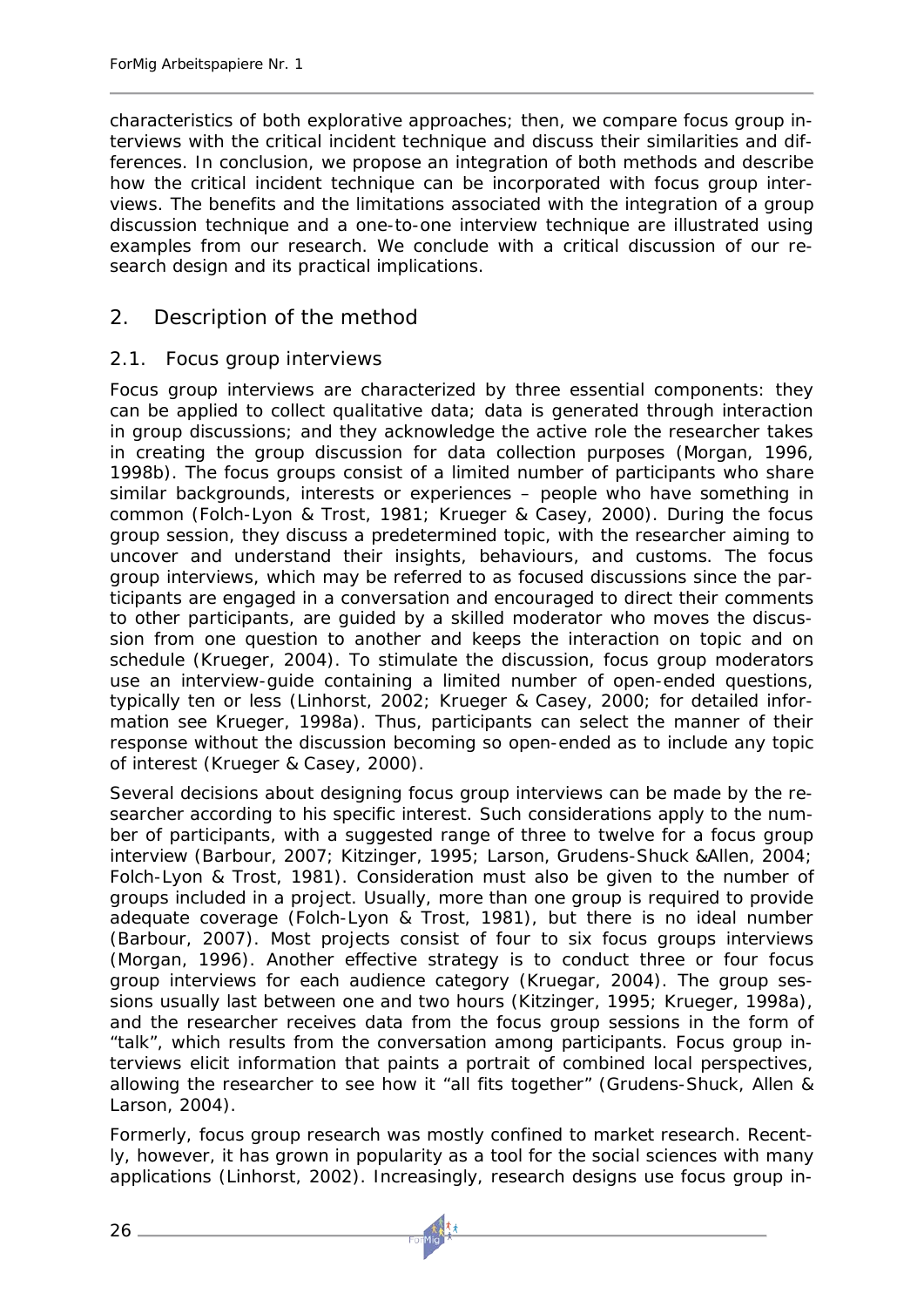terviews to complement other methods (Krueger, 2004). They have been used for generating hypotheses, exploring opinions, attitudes and attributes, testing new product ideas, evaluating commercials and identifying and pretesting questionnaire items (Fern, 1982). One of the most common uses of focus group interviews is in the exploratory phase of a research project (Barbour, 2007). The strength of focus group interviews is that they allow the researcher direct access to the participants' language, provide insight into the conceptual structure they use to communicate thoughts within designated topics and help the researcher to understand the way participants structure their social world (Hughes & DuMont, 1993). During focus group discussions, researchers learn about conscious, semiconscious and unconscious psychic and sociocultural characteristics and processes across varying groups (Berg, 2006). [1](#page-26-0)

### 2.2. The critical incident technique (CIT)

1

The CIT is a procedure for gathering specific data concerning one's behaviour in strictly defined situations. It focuses on thick descriptions of human behaviour in extraordinarily difficult ("critical") situations. There is no absolute set of rules governing this method of data collection, rather a set of flexible principles that can be modified and adapted to meet the requirements of the situation at hand. Critical Incidents (CI's) can be gathered through observation, interviews, group interviews, questionnaires and record-forms (Flanagan, 1954). Interview currently provides the main data collection tool for the CIT. Respondents are asked to describe CI's and the interviewer may request clarification or greater detail at certain points in the report (Münscher & Kühlmann, in print). In this way, events and behaviours that have been observed to lead to success or failure in accomplishing a specific task are recorded (Bitner, Booms & Tetreault, 1990). The interviewer's initial question should briefly refer to the general aim of the activity, which may be discussed more fully. The interviewee determines the selection of reported incidents. Researchers should encourage interviewee's to report CI's in as much detail as possible and to strictly follow the incidents chronological development (Franke & Kühlmann, 1985).

The CIT affords the interviewees a wide range of possible responses within the overall research framework and allows context to be developed entirely from the perspective of the respondent. The CIT is, therefore, a useful method for many research fields and since its introduction it has been applied to a wide range of disciplines (Gremler, 2004). Traditionally, it is used to collect and analyse incidents in order to determine critical requirements for effective behaviour. The data gathered can be used in various ways: qualitatively, by narrative analysis and inductive category building; quantitatively with an aim to assess the type, nature and frequency of incidents that provide important insights into general relationships; and in different combinations using other methods (Münscher & Kühlmann, in print). The CIT is especially useful when attempting to investigate a little known or little documented phenomenon or when a thorough understanding is required for description and explanation (Gremler, 2004).

<span id="page-26-0"></span> $1$  For a detailed description of the focus group method see Currle in this volume who provides an overview on definition, historical background, application in the social sciences, the implementation of focus groups as well as her experiences in the application of the method.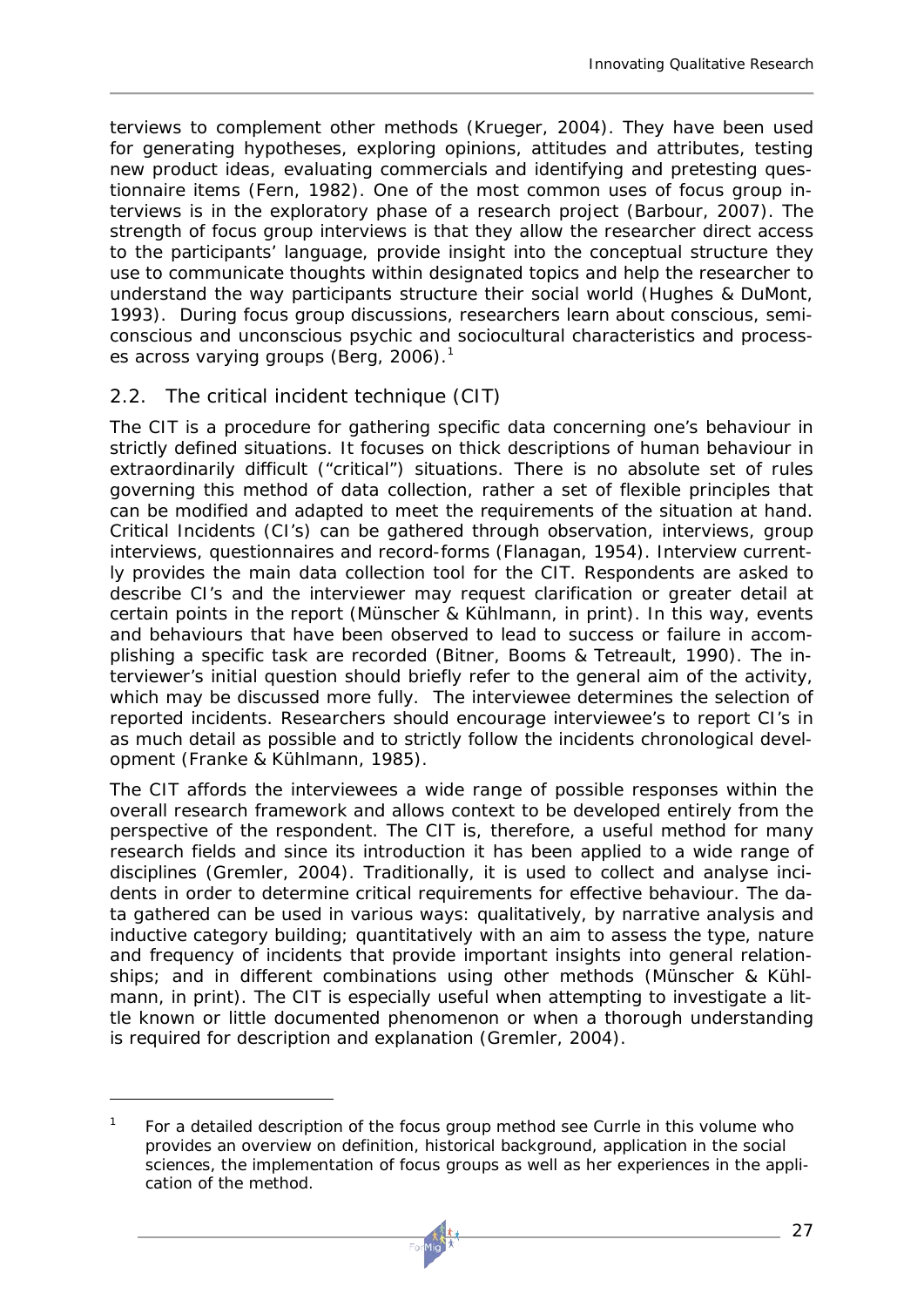#### 2.3. Comparison of the methods

When comparing the two methods described above, the primary distinction is the number of participants – given that the focus group interviews are conducted via the group discussion technique and the CIT is conducted as a one-to-one interview. Hence, focus group data does not, in general, offer the same depth of information as traditional interviewing styles (Berg, 2006), especially the CIT, which usually provides a high level of detail. Instead, focus groups are particularly suited to the study of attitudes and experiences and for examining how knowledge and ideas develop and operate within a given cultural context or social milieu (Kitzinger, 1995). Furthermore, in focus group interviews, the researcher is able to observe the give-and-take interactions in the group discussion that lead to spontaneous responses from the session participants, which are not applicable to one-to-one interviews (Berg, 2006). This group interaction is able to elicit richer, more sensitive data. In this sense, focus group interviews can be superior to individual interviews (Morrison-Beedy, Cote-Arsenault & Fischbeck Feinstein, 2001). While focus group interviews elicit a variety of views and emotional processes within the group context, one-to-one interviews are restricted to observing individual attitudes, beliefs and feelings (Linhorst, 2002). It is also noteworthy that one-to-one interviews are easier for the researcher to control while focus group interviews may allow the participants to take the initiative and converse amongst themselves, asking questions, expressing doubts and opinions, thus reducing the ability of the moderator to control the interaction (Gibbs, 1997).

The main characteristics of the two methods are clearly represented in the following table 1:

| criteria                                          | focus group<br><b>interviews</b>     | critical incident<br>technique (CIT) |
|---------------------------------------------------|--------------------------------------|--------------------------------------|
| Number of participants                            | ~10                                  | 1                                    |
| Goal                                              | complementing views /<br>experiences | individual views / experiences       |
| Level of group influence                          | medium / high                        | N/A <sup>2</sup>                     |
| Level of structure                                | low                                  | medium                               |
| Depth of experiences                              | medium                               | deep                                 |
| Range of experiences                              | wide                                 | narrow                               |
| Level of moderator / inter-<br>viewer involvement | low                                  | medium                               |

*Table 1: Comparison of focus group interviews with the CIT as a one-to-one interview technique (following Powell & Single, 1996, p. 503)*

-

<span id="page-27-0"></span><sup>&</sup>lt;sup>2</sup> not applicable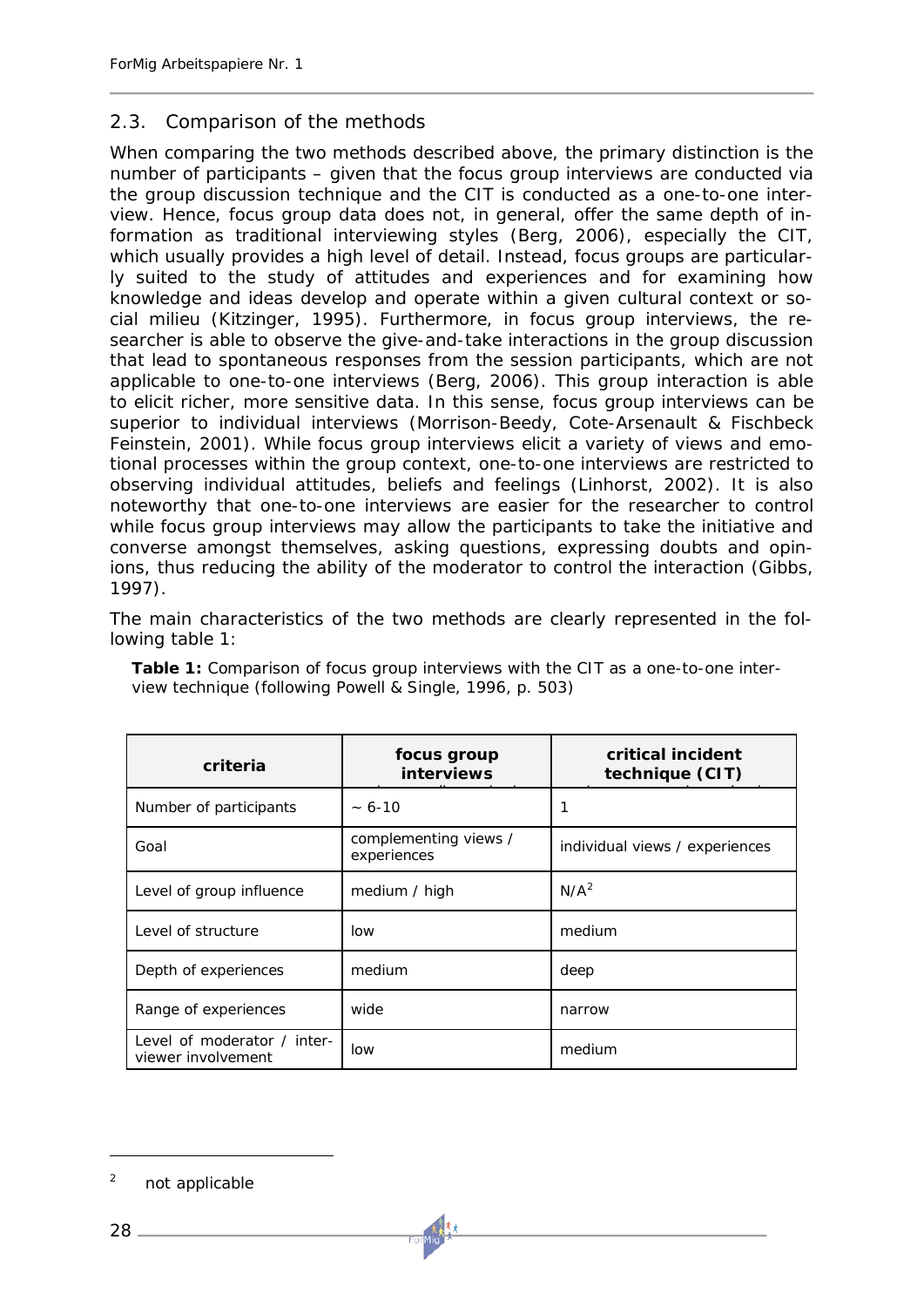# 2.4. Similarities of the methods / linking points

Given the differences between focus group interviews and the CIT, each method possesses its own merits and limitations. As previously mentioned, it is not uncommon to combine one-to-one interview techniques with focus group interviews (Barbour, 2007). It is equally acceptable to use the CIT as a special one-to-one interview technique in mixed method designs (Münscher & Kühlmann, in print). Focus group researchers are encouraged to apply the method best suited to them since there is no "one right way" to conduct the focus group interviews. This may include experimentation with new methods (Morgan, 1998b). Aspects of the focus group literature suggest reasonable incorporation of the CIT.

Firstly, both methods are used in cross-cultural research since focus groups are an effective means to gather information from participants with different cultural backgrounds (Krueger, 1995) and the CIT has been used to explore intercultural competence (Münscher & Kühlmann, in print).

Another similarity is the use of so-called probe questions (in more detail Krueger, 1998a). It is not uncommon for participants in group discussions to give vague or ambiguous responses. This can be intentional or a result of the speaker being unaware of the ambiguity. Here, the probe is an effective technique for gathering additional information. The probe describes a request for this additional information and is something moderators of group discussions must be aware of. Examples of typical probing comments are as follows:

- $\triangleright$  Would you explain further?
- $\triangleright$  Would you give me an example of what you mean?
- > Would you say more?
- > Tell us more.
- $\triangleright$  Say more.
- $\triangleright$  Is there anything else?
- $\triangleright$  Please describe what you mean.
- I don't understand (Krueger & Casey, 2000, p. 110; also Krueger, 1998a, p. 46).

Moderators are advised to use the probe a few times early in the interview to communicate the importance of precision in responses (Krueger & Casey, 2000), and sparingly in later discussion. The use of a few probes will underline the need for more detailed answers. In some cases, the moderator may also ask probe questions of the entire group, for example:

- > Who else has something?
- $\triangleright$  What about the rest of you?
- $\triangleright$  I see people nodding their heads; tell me about it.
- We want to hear all the different points of view. Who else has something that might be a bit different? (Krueger, 1998b, p. 30).

A disadvantage of probing is that it is time consuming and, in some cases, unnecessary. Thus, when used without proper consideration, it can produce mountains of trivia that overwhelm the analyst. Used intelligently, however, it can provide critical insight into the participants' point of view (Krueger, 1998b, p. 30).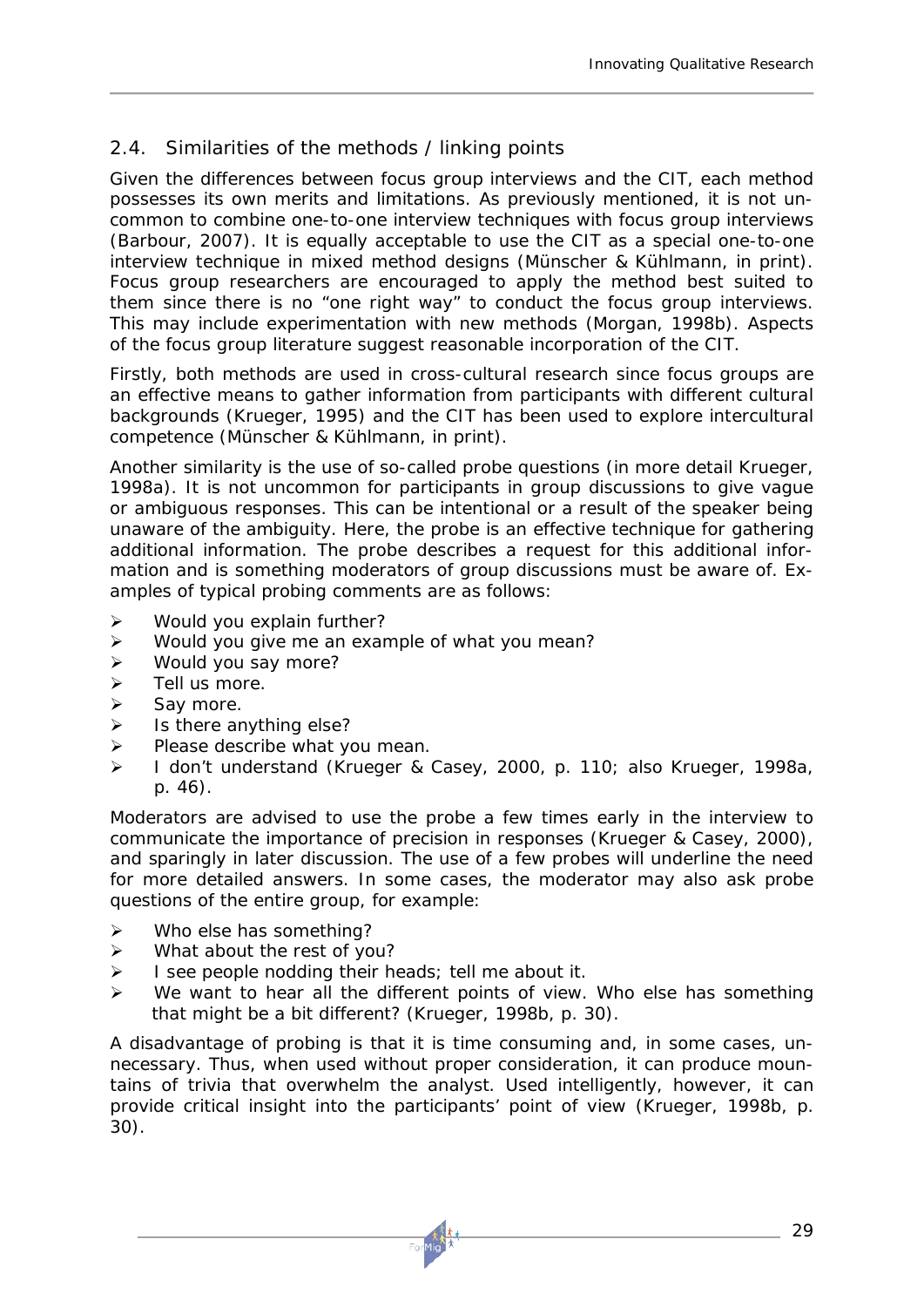Questions similar to those stated above are also advised for interviewers in CIT studies, especially in interviews covering issues that the respondent has deemed self-evident:

- Who was involved?
- What happened next?
- $\triangleright$  How was the result?
- Could you explain this in detail? (Münscher & Kühlmann, in print).

Another aspect of focus group literature that facilitates the incorporation of the CIT is the discussion of the relatedness of participants. It is often mentioned that focus groups should consist of strangers, as they are likely to devote more time to explaining themselves to other members of the group. If the researcher hopes to achieve a detailed discussion offering deep insights, it is advisable to utilize this particular group dynamic (Morgan, 1998a). However, by incorporating the CIT into the focus group interviews, a similar advantage can be gained even among groups of peers by pressing for details using elements from the CIT.

#### 2.5. Our design: Incorporating the CIT in focus group interviews

In the focus group interviews, we included elements of the CIT in two different ways. First, the focus group session is opened with a video recorded interview, which was carried out according to the CIT. Second, a question following the CIT was integrated into the interviewing schedule.

The interview had been conducted with a foreign research associate from the University of Bayreuth, according to the CIT, as defined by the following rules:

- 1. From the start, the interviewee has to be aware that a detailed description of the described events is expected. Since this request may seem unusual, as such a description would usually be limited to the most important facts, an explanation of the motivation behind the interview is essential. This can be emphasized by asking for clarification of all boundary conditions, even those that appear insignificant.
- 2. The factual description of the episode should follow the chronological development of the action. The interviewer must be clear that no non-sequential narrative is permitted. The aim of the interview should be repeated: a detailed reconstruction of the action.
- 3. Whenever the interviewee moves away from the intended thick description: through generalizing, evaluating, adding emotional commentary or speculating on the motives of those involved, the interviewer must intervene and remind the interviewee that detailed description, not personal annotation, is required (Franke & Kühlmann, 1985).

When preparing the video, the interviewee was asked the following question:

"Try to think of the last situation, in which you exchanged knowledge with a German colleague. Please explain in detail how this situation occurred, what exactly happened, and the result of this situation!"

The interviewers' systematic inquiry illustrated how a detailed description of the action sequence could be obtained in context. The result was a two minute video extract from that interview, which was then used as opening stimulus in the focus group session.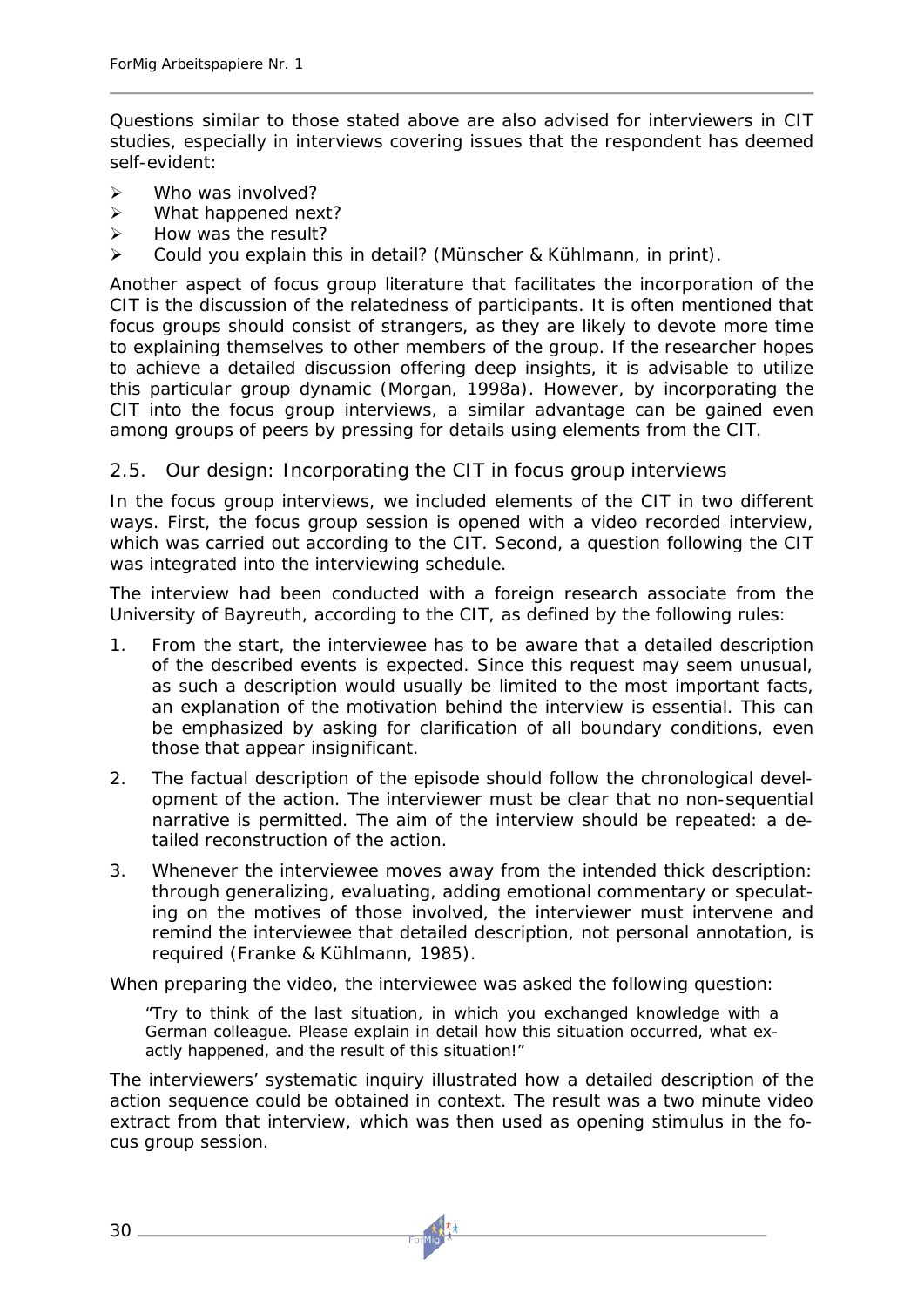The other method by which the CIT was incorporated into the focus group interviews was by directly including a question that followed the CIT logic in the course of the interview. This question is as follows:

"Please tell me about a situation in which you exchanged knowledge with your German colleague, and which you found to be very successful!"

When the interviewee, or focus group participant, begins to describe a situation suiting the question, the interviewer, or focus group moderator, may ask for further details in order to reconstruct a detailed picture of the situation. Due to time restrictions, not every participant was asked to respond but all were primed by the answers given so that they would relay their experiences in a detailed manner.

#### 2.6. Our experience using the CIT in focus group interviews

The inclusion of the CIT in the focus group interviews proved effective in gathering information about knowledge exchange in the companies and in stimulating discussion between participants.

The pre-taped interview shown in the focus group sessions, in which a critical knowledge exchange situation was described, proved a useful tool in stimulating discussion. Participants had the opportunity for discourse on a collective experience and all had the opportunity to discuss a 'general' rather than personal topic to begin with, which aided further development of the discussion. Through the question that followed the video, *"What kind of knowledge was transferred in this episode?"* participants had the opportunity to reflect and converse about what they had seen. By answering the subsequent question *"What other kinds of knowledge can you think of?"* the key aspects of the central research interest were clarified. This holds a clear advantage over more general opening questions, i.e. *"What is knowledge?*" since, when confronted with such a question early in the interview, participants become uncertain and cannot come to a concise definition. This is hardly surprising when one considers that scholars have been unable to offer such a conclusion for two thousand years.

During further group discussion, the situation presented in the video acted as shared experience and a common reference point. This turned out to be helpful in moments where the discussion stalled and, by reference to the initial example shown in the video, it was easy to get the discussion back on track.

The subsequent CIT style questioning, whereby participants were asked to recall a specific situation of knowledge exchange between themselves and a colleague, also prompted and supported discussion. Reflection on a specific situation made it easier for participants to answer questions concerning the factors that restrict or encourage knowledge exchange in a working environment. For other participants, the situations described by their peers aided the formation of their own ideas and reflected their own experiences, eliciting the corresponding factors.

Another benefit of the combined CIT and focus group interviews is the achievement of a better understanding of ordinary as well as extraordinary processes of knowledge sharing. When using CIT, unremarkable incidents are generally ignored while the critical, significant and memorable occurrences are reported. The conclusions drawn from the exploration of such "extreme" events may show a bias. However, this can be offset by complementing the CIT with the focus group method such that ordinary events are also recorded.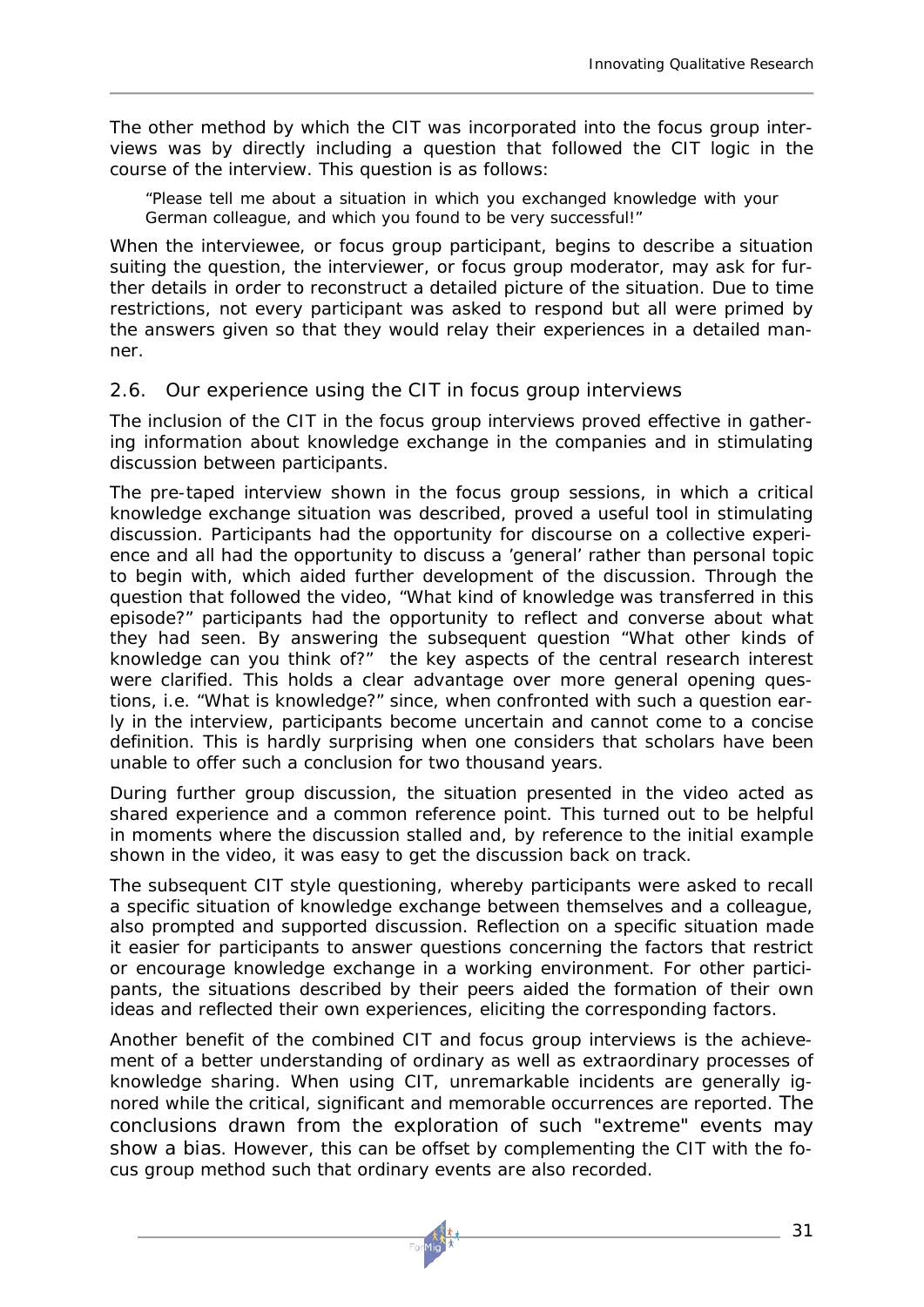An additional advantage of the focus group is that it spontaneously facilitates discussion of topics that might be considered sensitive. This is due to the encouragement participants receive from less inhibited members of the group to consider experiences which may deviate from mainstream norms.

## 3. Discussion

By incorporating the CIT into the focus group interviews, the advantages of oneto-one interviews and group discussion complement each other and work to mutually offset each other's weaknesses.

This combination of CIT and focus group techniques allowed us to gather complementary information regarding our research interest. As mentioned before, both methods are effective for application to intercultural research. The focus of this research is on the exchange of knowledge between people with different cultural backgrounds. As with the wider concept of "knowledge", knowledge exchange is a topic as vague as it is broad. Therefore, the experiences and insights of the individual are as valid as the divergent perspectives that arise among a group or even in the exchange between different groups. Through the described method we gained individual, real life experience as well as observing the contrasting records from different members of a group or from entirely different groups. The broad spectrum of information gathered using this specially designed method will provide the data necessary to develop a framework for describing knowledge sharing between inpatriates and their local colleagues in multinational companies.

In any research project, a primary challenge for the researcher is to determine which method is most appropriate for the research interest and target group. Therefore, there can be no optimum method or technique applying to all situations, such as a method consisting solely of group discussion or one-to-one interviews. "We will never know what respondents *might* have revealed in the 'privacy' of an in-depth interview, but we do know what they were prepared to *elaborate and defend* in the company of their peers" (Wilson, 1997, p. 218). Our approach endeavoured to overcome the restrictions and limitations of the individual methods – focus groups and CIT. For example, in the focus group discussion sessions, we could not provide the 'privacy' of a one-to-one interview technique, yet we were able to overcome some typical restrictions of the group discussion method, achieving higher detail than is usually possible.

From the focus group interviews conducted, we were able to conclude that group dynamics prompted participants to share their experiences. Participants who observed similarities between their experiences and those of their peers would find it easier to discuss these experiences with the group at large while those views and experiences which differed within the group prompted discourse regarding these alternative perspectives. The preliminary results suggest that a combination of CIT and the focus group interview technique provides a promising insight into everyday practice and the constituents of reality.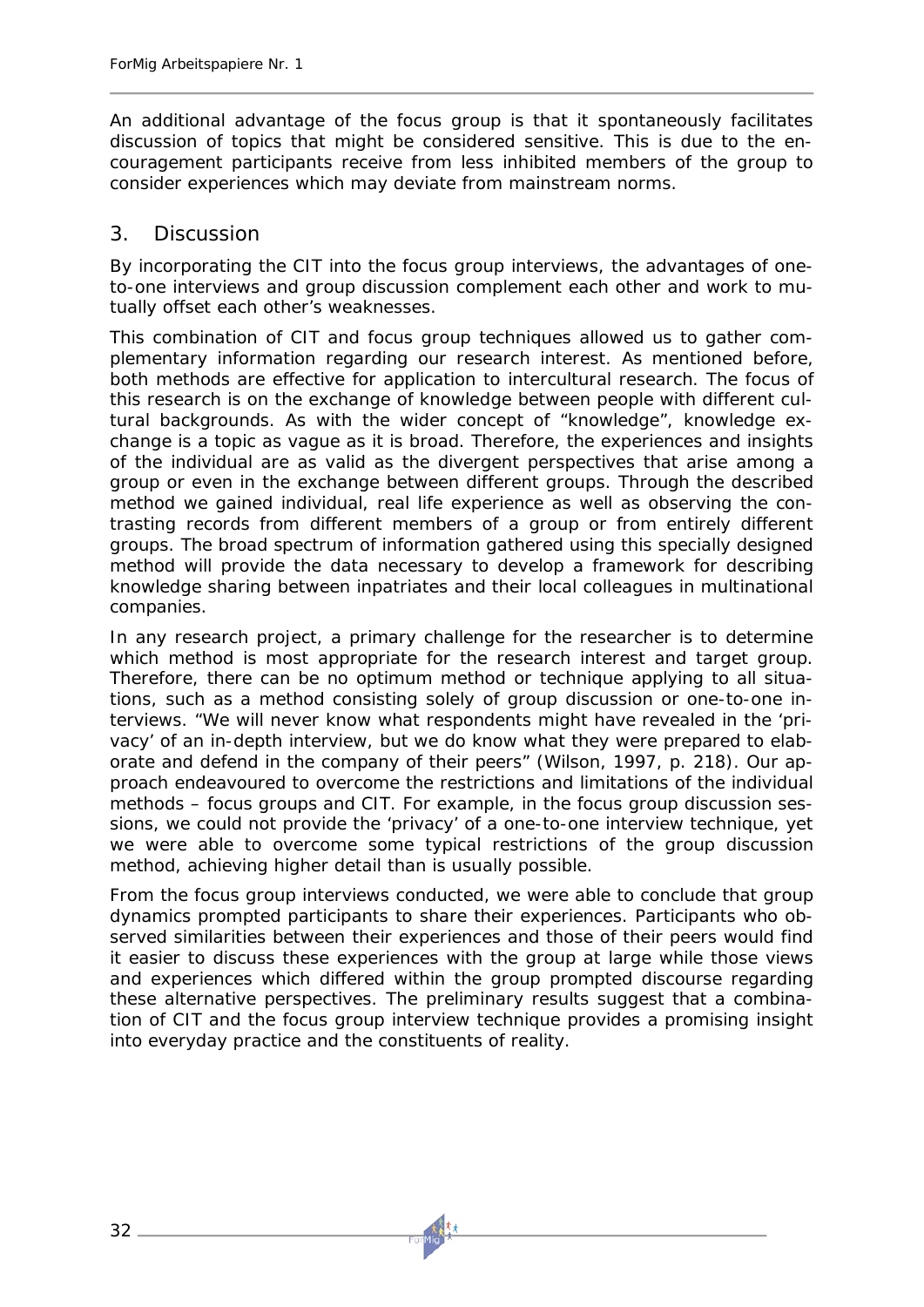#### References

Barbour, R. (2007). *Doing Focus Groups*. London: Sage.

- Berg, B.L. (2006). *Qualitative Research Methods for the Social Science* (6<sup>th</sup> ed.). Boston: Pearson.
- Bitner, M.J., Booms, B.H. & Tetreault, M.S. (1990). The Service Encounter: Diagnosing Favorable and Unfavorable Incidents. *Journal of Marketing, 54*(1), 71 – 84.
- Bonache, J. & Zárraga-Oberty, C. (2008). Determinants of the Success of International Assignees as Knowledge Transferors: A Theoretical Framework. *The International Journal of Human Resource Management, 19*(1)*,* 1-18.
- Fern, E.F. (1982). The Use of Focus Groups for Idea Generation: The Effects of Group Size, Acquaintanceship, and Moderator on Response Quantity and Quality. *Journal of Marketing Research, 14*, 1 – 13.
- Flanagan, J.F. (1954). The Critical Incident Technique. *Psychological Bulletin, 51*(4), 327 – 358.
- Folch-Lyon, E. & Trost, J.F. (1981). Conducting Focus Group Sessions. *Studies in Family Planning, 12*(12), 443 - 449.
- Franke, J. & Kühlmann, T.M. (1985). Erkunden: Zur Handhabung einer variantenreichen Führungsaufgabe. *Zeitschrift Führung und Organisation, 54*, 337 – 341.
- Gibbs, A. (1997). *Focus Groups. Social Research Update*. University of Surrey, Gilford. Winter 1997, Issue 19.
- Gremler, D.D. (2004). The Critical Incident Technique in Service Research. *Journal of Service Research, 7*(1), 65 – 89.
- Grudens-Schuck, N., Allen, B.L. & Larson, K. (2004). *Focus Group Fundamentals*. Iowa: Iowa State University.
- Hughes, D. & DuMont, K. (1993). Using Focus Groups to Facilitate Culturally Anchored Research. *American Journal of Community Psychology, 21*(6), 775 – 806.
- Kitzinger, J. (1995). Introducing Focus Groups. *British Medical Journal, 311*(7000), 299 – 302.
- Kogut, B. & Zander, U. (1993). Knowledge of the Firm and the Evolutionary Theory of the Multinational Corporation. *Journal of International Business Studies, 24,* 625-645.
- Krueger, R.A. (1995). The Future of Focus Groups. *Qualitative Health Research, 5*(4), 524 – 530.
- Krueger, R.A. (1998a). *Developing Questions for Focus Groups. Focus Group Kit 3*. Thousand Oaks: Sage.
- Krueger, R.A. (1998b). *Moderating Focus Groups. Focus Group Kit 4*. Thousand Oaks: Sage.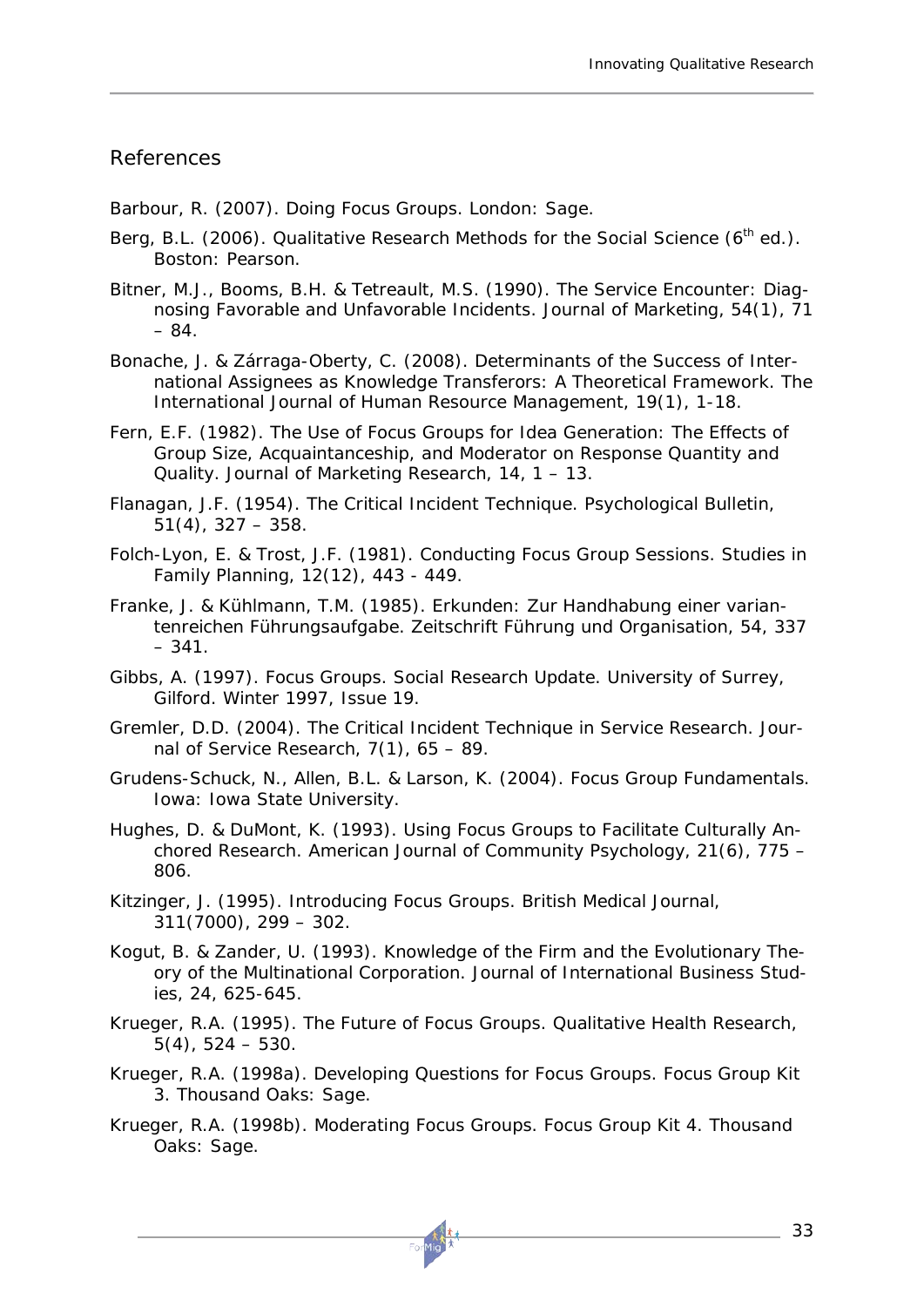- Krueger, R.A. (2004). Focus Group. In M.S. Lewis-Beck, A. Bryman & T.F. Liao (Eds.), *The Sage Encyclopedia of Social Science Research Methods* (Vol. 1, pp. 391 – 395). Thousand Oaks: Sage.
- Krueger, R.A. & Casey, M.A. (2000). *Focus Groups (3rd ed.). A Practical Guide for Applied Research*. Thousand Oaks: Sage.
- Larson, K., Grudens-Schuck, N. & Allen, B.L. (2004). *Can You Call it a Focus Group?* Iowa: Iowa State University.
- Linhorst, D.M. (2002). A Review of the Use and Potential of Focus Groups in Social Work Research. *Qualitative Social Work, 1*(2), 208 - 228.
- Morgan, D.L. (1996). Focus Groups. *Annual Review of Sociology, 22*, 129 152.
- Morgan, D.L. (1998a). *Planning Focus Groups. Focus Group Kit 2*. Thousand Oaks: Sage.
- Morgan, D.L. (1998b). *The Focus Group Guidebook. Focus Group Kit 1*. Thousand Oaks: Sage.
- Morrison-Beedy, D., Côte-Arsenault, D. & Fischbeck Feinstein, N. (2001). Maximizing Results with Focus Groups: Moderator and Analysis Issues. *Applied Nursing Research, 14*(1), 48 – 53.
- Münscher, R. & Kühlmann, T.M. (in print). Using Critical Incident Technique in Trust Research. In F. Lyon, G. Möllering, M. Saunders & T. Hatzakis (Eds.), *Handbook of Research Methods on Trust*. Cheltenham: Edward Elgar.
- Powell, R.A. & Single, H.M. (1996). Focus Groups. *International Journal for Quality in Health Care, 8*(5), 499 – 504.
- Reiche, B.S. (2006). The Inpatriate Experience in Multinational Corporations: An Exploratory Case Study in Germany. *The International Journal of Human Resource Management, 17*(9)*,* 1572-1590.
- Reiche, B.S. (2007). *Knowledge Sharing through Inpatriate Assignments in Multinational Corporations: A Social Capital Perspective.* University of Melbourne: Unveröffentlichte Dissertation.
- Szulanski, G. (1996). Exploring Internal Stickiness: Impediments to the Transfer of Best Practice within the Firm. *Strategic Management Journal, 17,* 27-43.
- Szulanski, G. (2000). The Process of Knowledge Transfer: A Diachronic Analysis of Stickiness. *Organizational Behavior and Human Decision Processes, 82*(1)*,* 9-27.
- Wilson, V. (1997). Focus Groups: A Useful Qualitative Method for Educational Research? *British Educational Research Journal, 23*(2), 209 – 224.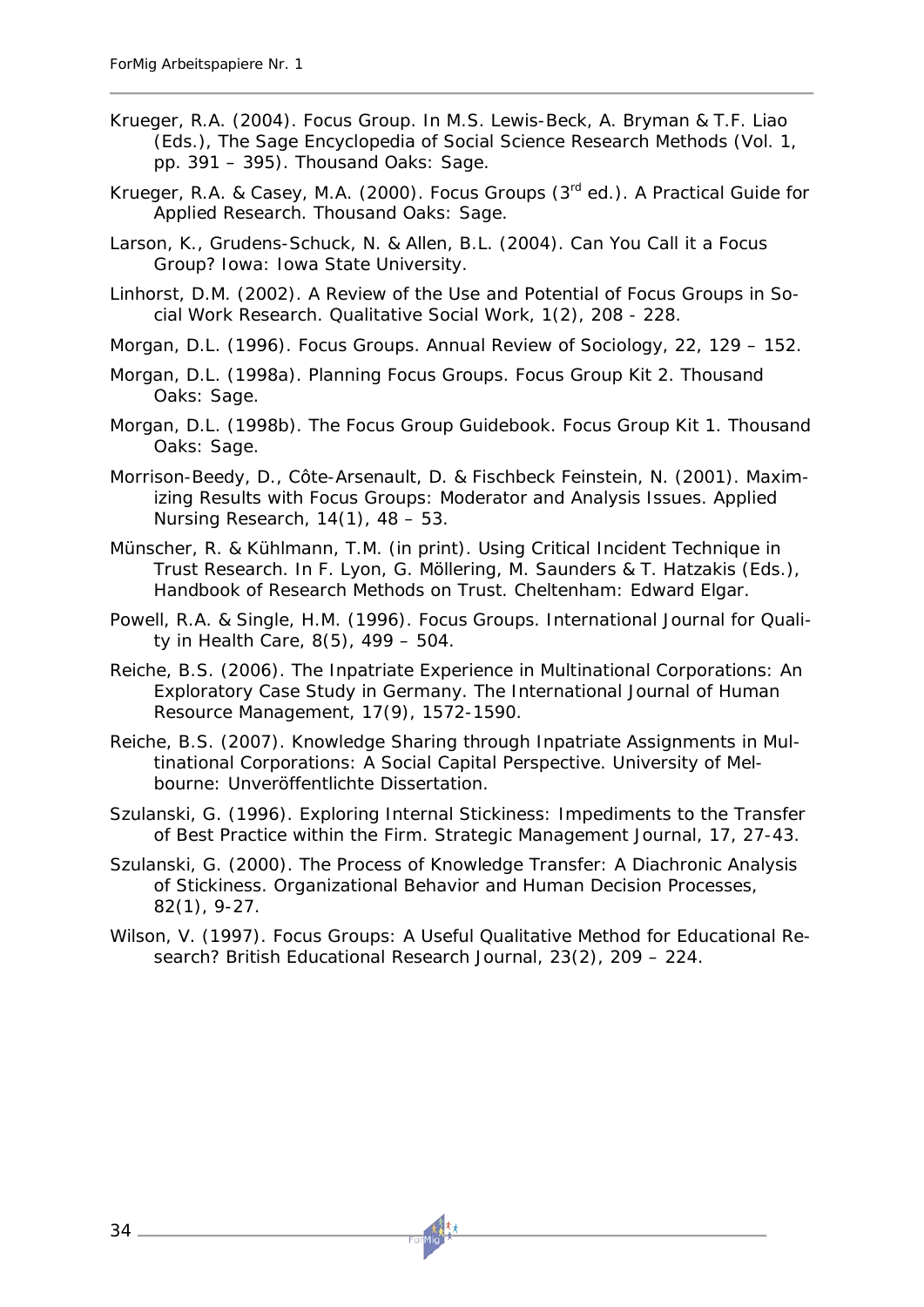<span id="page-34-0"></span>III. "In Germany, I've never expected something like this to happen!" $1 1 -$ Studying Knowledge and Narratives of Migrants on Their Way to Europe

## <span id="page-34-1"></span>*Delia Nicoué*

-

# 1. Introduction

This paper is a methodological account of the research project "Dynamic Worlds of imagination – Learning Processes, Knowledge and Communication among Young Urban Migrants from Eritrea and Ethiopia". The research project, located at the Chair of Anthropology at the University of Bayreuth, is part of the research network on "Migration and Knowledge" (ForMig) funded by the "Bavarian State Ministry of Science, Research and the Arts". The aim is to understand migrants' experiences, perceptions of the world and their habits in dealing with the world. Thus, it opens up a perspective on the composition of the life-worlds and knowledge applied to social action as conceptualized in the phenomenological work of Schütz and Luckmann (1979) and in the sociology of knowledge by Knoblauch (2005). The contents and habitual features of the knowledge involved in everyday life are explored in terms of the multi-stop migration of Eritreans and Ethiopians in order to observe their emergence, transformation and communication in regard to situational social action in the various socio-cultural and legal environments of the countries that migrants cross. To illustrate the multi-layered processes of learning, we will refer to the narrative of life experiences and to elements of the narration that point out growing awareness and expectations of the putative host countries. The sequence of crisis and disillusionment is identified as resulting from the discrepancy between the extent of knowledge that is "taken for granted" and experiences contrary to this. When researching a migrant's social experience and the transformation that occurs in the illusive social and life-worlds (Schütz & Luckmann, 1979), one must gain an insight into situational processes as well as into communication channels and the different communities in which migrants are participating.

In this paper, two case studies will illustrate the migration's context and explore the narratives of migrants as they describe their perception of different places and the social environment they encounter. The first example refers to an Eritrean refugee in Nuremberg (Germany) and his description of the discrepancy between expected western, humanistic values and the reality of the refugee camp in Nuremberg. The second case is of a young Ethiopian housemaid in Istanbul and refers to a typical newcomer crisis and the prospect of a better life in what is imagined to be "Europe" in this specific stage of the migration.

In the attempt to examine the changing contents of knowledge among migrants within different stages, milieus and social fields, qualitative research methods are implemented such as the narrative interview, including a biographical approach, combined with participant observation. These are used to determine the mi-

<span id="page-34-2"></span><sup>&</sup>lt;sup>1</sup> Mikael's quotation in an interview in Nuremberg, February 2009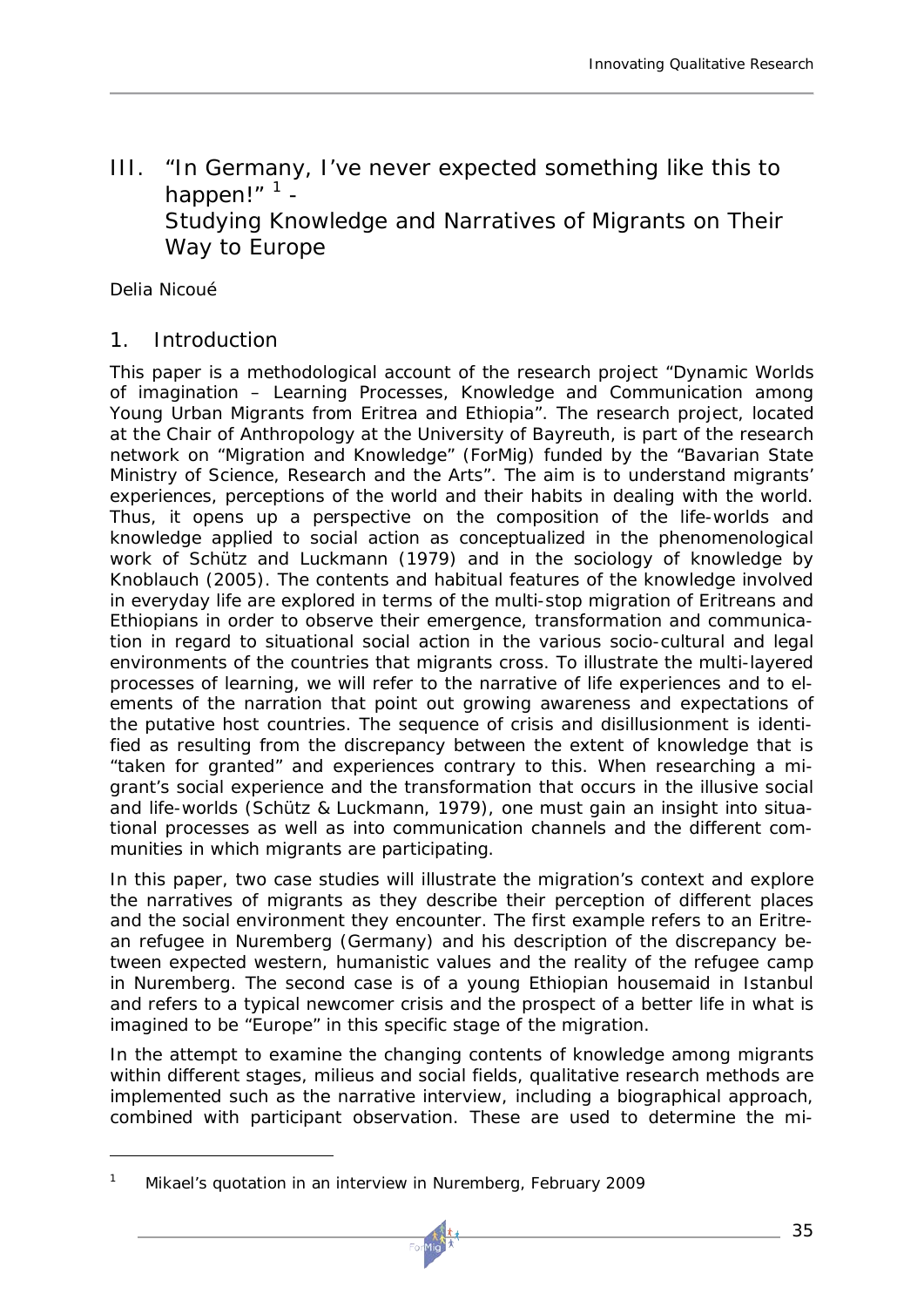grant's views and narratives, their interpretation of social reality and their collective shared imaginations and everyday routine.

By exploring the representation of the experiences in these narratives, I will focus on the link between changing life-worlds and the significance of the migration at its different stages on the road towards the desired destination. The paper draws on fieldwork that has been, and is still being, conducted in Bavarian cities such as Nuremberg, Bayreuth, and Munich as well as in Istanbul among asylum seekers, refugees and former migrant domestic workers. Due to the fact that the research has been conducted in different locations, it is important to consider recent approaches to methodological strategy concerning multi-sited ethnography (Marcus, 1995). This article draws attention to the value of narratives in dealing with the illusive contents of knowledge and the imagination of migrants especially in the context of what Collyer (2010) characterized as "fragmented migration". This is broken into a number of stages and involves varied motivations, legal statuses and living and employment conditions (Collyer, 2010, p. 275).

# 2. The methodological multi-local paradigm

The multi-station migration, described by Treiber and Tesfaye as a "step by step" migration (Treiber & Tesfaye, 2008), draws on the mobility pattern and experiences of young urbanites from Eritrea and Ethiopia. These countries at the Horn of Africa are both currently known as countries of emigration due to political and social factors such as conflict and poverty. Important emigration trends from both countries, especially in the case of the immigration to Sudan, have been observed since the era of the political crisis in the Eritrean-Ethiopian federation in the late 60s and under the Marxist-Leninist Dergue Regime from the mid 70's on (Kibreab, 1987, pp. 19f, p. 71). Drought and famine, the downfall of the Mengistu regime in May 1991 followed by the secession of Eritrea from the "regional hegemon" (Iyob, 2000, p. 660) and the border war in 2000 (Gilkes & Plaut, 1999; Negash, 2000) again caused the displacement of many thousands of Ethiopian and Eritrean nationals to neighbouring countries, as well as to European and North American countries. Young migrants head hopefully to the First World in an open ended and life threatening journey, crossing the desert in the hands of smugglers and human traffickers and crossing oceans on boats. They often leave behind them a life of economic stagnation, hardship and political crisis under the authoritarian regimes of their countries. Their key motivation is the prospect of a life in the First World, the ideal goal for which they are prepared to tolerate any hardship and peril in their journey across the borders of continents (Treiber & Tesfaye, 2008, p. 289). Preferred destinations in the migrant's imaginary First World are countries of Northern Europe or North America, whereas migrants do not expect to obtain anything from African or Arab countries nor from Southern and Eastern European countries (ibid.). This state of mind and collective imagining of a hierarchy between Northern and Southern countries is constructed and communicated through information and images that the massmedia broadcast. The "realities of having to move or the fantasies of wanting to move" addressed by Appadurai (1996, p. 34) with regards to the features of global cultural flows, indicates the meaning and influence of the images of globalization and mobility that are circulated and that trigger new expectations and subsequently shape options and concepts of life.

Thus, the exploration of methodological approaches to multi-local paradigm will help to see the connections between places and the transformative experiences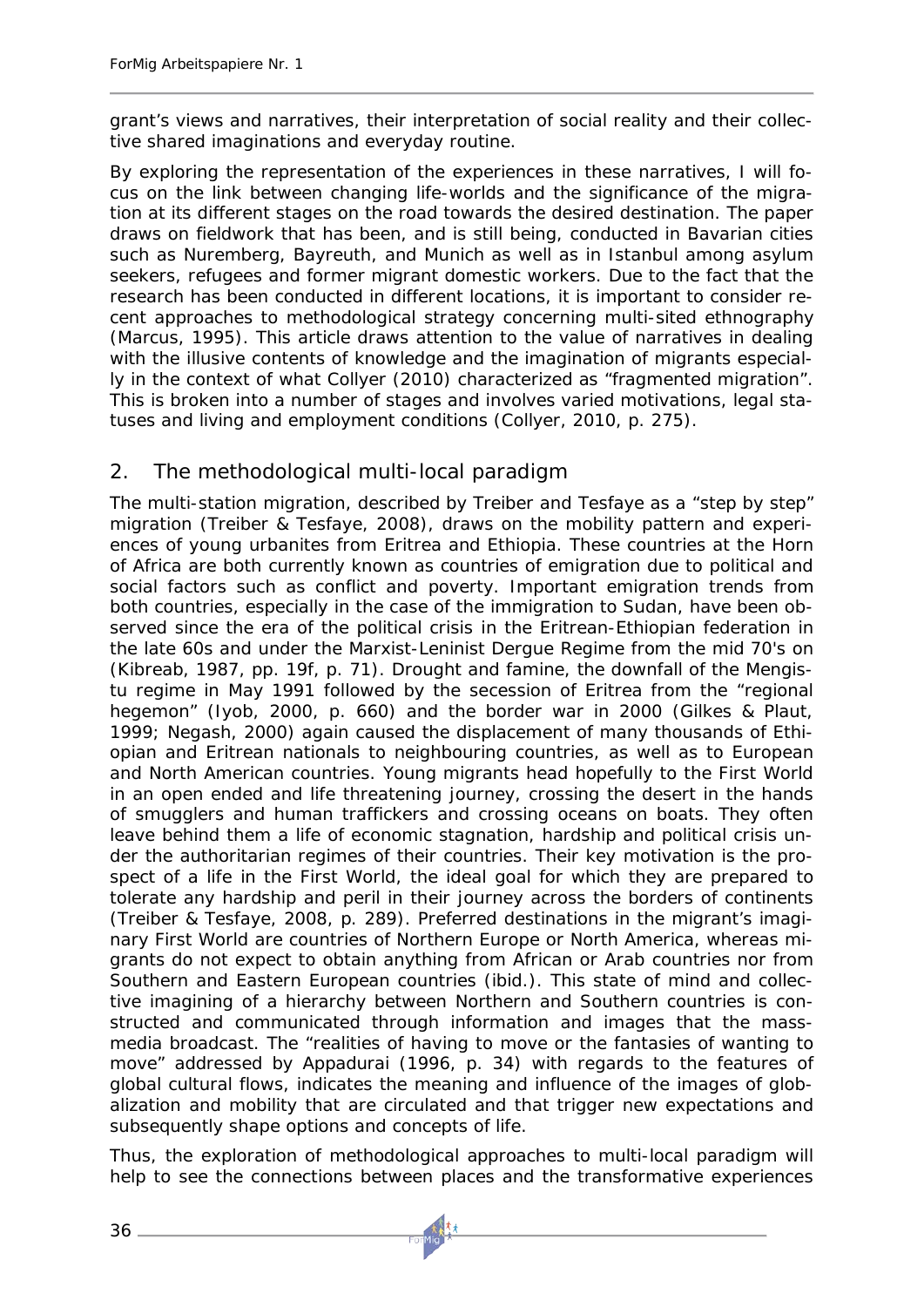that take place in different localities, in which patterns of individual and collective experiences can be identified. The aim of this research is to show how these migrants' experiences shape their imagination, expectations, identities and habitual knowledge in space and time.

The transformation of worlds of imagination and knowledge and their communication refers to conditions which are, to a certain extent, a matter of the acknowledged increasing of "long-distance social and cultural interconnectedness" (Hannerz, 1998, p. 236). The concept of transnationalism is an attempt to take account of the experiences of the so called transmigrants (Glick-Schiller et al., 1997) whose connections, activities, network building and patterns of life transcend national boundaries and geographical areas, creating and maintaining ties between home and host societies (ibid.). Riccio (2001) examines the patterns of social relation in the transnational network practices of the Senegalese in different localities by stressing the importance of local context in the transnational community. His comparative analysis of the transnational network of Senegalese and Ghanaians in Italy (Riccio, 2008) reveals the different way that the two communities of nationals try to establish transnational social fields.

The "spatial turn" (Falzon, 2009, p. 4) influences many research designs in migration studies by drawing on spatially dispersed fields such as home and host societies. It also highlights the patterns of social fields, networks and mobility between two cultures and societies. With this in mind, a methodologically constructed multi-sited ethnography may be attempted in order to enlarge the scale of analysis by featuring strategies to track connections, associations and putative relationships (Marcus, 1995, p. 97), which specifies the research mode of "following people" for the purposes of moving migration studies (Marcus, 1995). The multi-local project is a response to the complexities of migration movements across borders and the diversity of the trajectories characterized by transit spaces, hubs and focal routes (Etzold, 2009). The focus, then, should lie not only on sending and receiving countries but also on the multiple sites, realities and social spaces of the localities in between.

The research project discussing migration and the learning process of Eritreans and Ethiopians making their way towards the North covers the typical stations and locales about which potential research fields are constructed. Here, a team of anthropologists begin their research in selected sites along the path of the migration. The construction of the field and the analytical procedure both use techniques drawn from the theoretical sampling in "grounded Theory" (Glaser & Strauss, 2008). These techniques are applied to relate and track back the hypotheses formed in earlier stages where the dynamic process of knowledge production and transformation can be witnessed *in situ* under specific local, legal and socio-cultural structures. Bavarian cities are considered as places of permanent or provisory arrival and represent a piece of the mosaic of this large-scale research design. This design also encompasses the fieldwork from earlier migration stages such as Istanbul, Khartoum and Addis Ababa.

When short-term fieldwork is undertaken, and fragments of the migrants' complex experiences collected, great difficulty and methodological dilemma are encountered. Critiques of this methodological and analytical model acknowledge these problems and put special emphasis on the lack of depth and the limitations faced in capturing volatile and multifaceted social processes within the scope of the research practices applied in the multiple sites. By acknowledging the limitations of the methodological model one can observe the limitations of what is of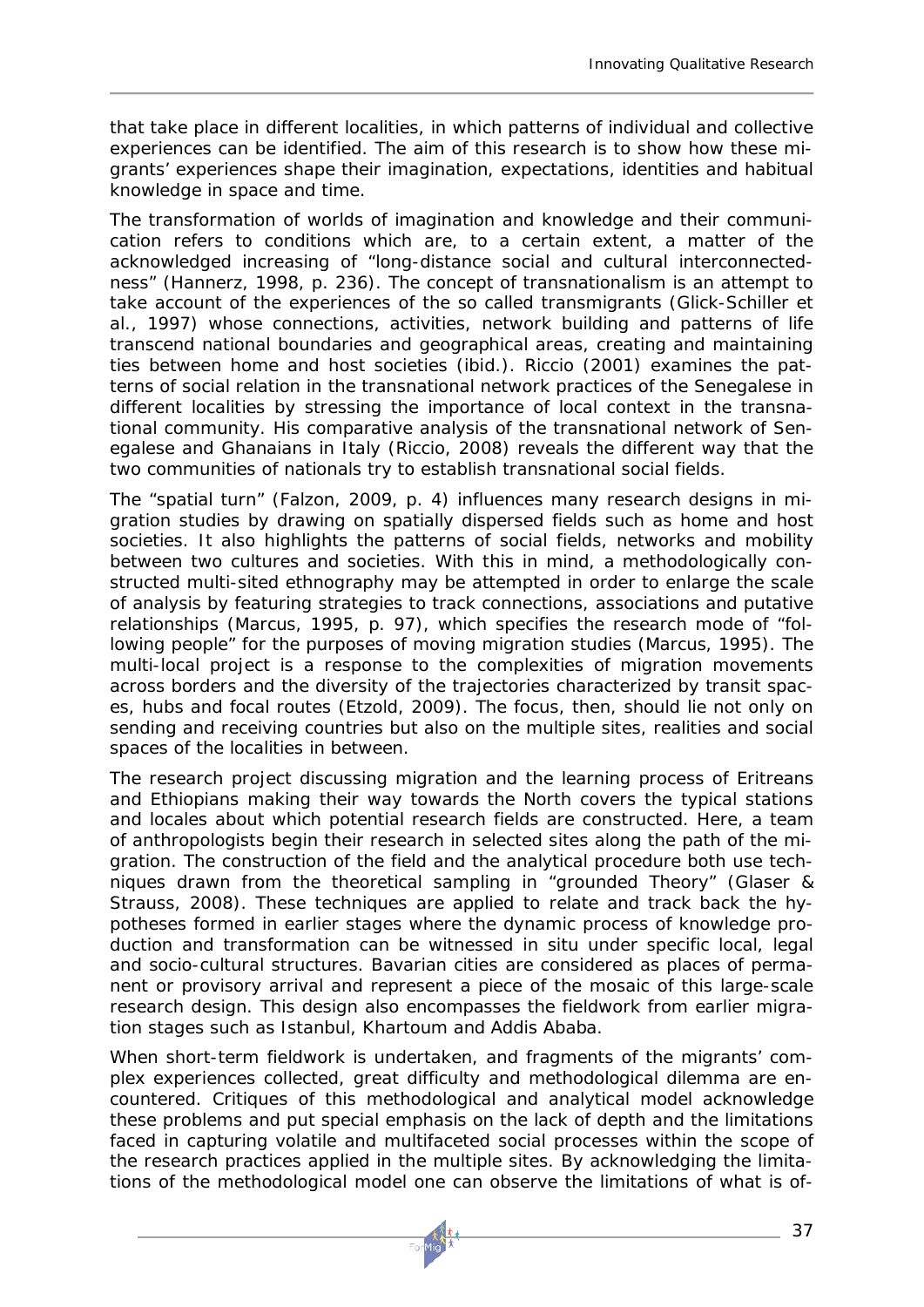ten assumed to be a holistic method and understand the arbitrary nature of the delimited fields (Candea, 2009). Thus, there is a need to take compensation solutions into account through relevant complementary publications and to establish a fruitful network with local cooperation partners. Besides this, the "native's point of view", the biographical narratives, statements and contextually rich interpretations gained via participant observation will constitute the core of current analysis.

### 3. Tracing migrants' knowledge in narratives

In order to overcome the limitations of quantitative research in migration studies, Findlay and Li (1997) draw on the peculiarity of qualitative data collection in migration studies and place particular emphasis on the autobiographical narratives used to investigate the value systems embedded in peoples every day routines and in individual identity (Findlay & Li, 1997, p. 38). The authors identify a so-called "seed" of migration within the life history of migrants from Hong Kong. This "seed" is considered a meaningful factor in determining the entire life course of the individual (ibid.).

*"A useful starting point for qualitative research on migration issues is the recognition of human beings as pro-active, socially embedded intentional agents who influence and are influenced by the social worlds in which they are located."* (Findlay & Li, 1997, p. 34).

However, narratives also form a significant text genre in anthropological research. Narratives have turned out to be significant and used as methodical instruments in social science when Labov & Waletzki published in their 1967 article *Narrative Analysis: Oral Versions of Personal Experience* the theoretical fundamentals, appropriate notes and guidelines for the elaboration of the "narrative interview" (Rosenthal & Fischer-Rosenthal, 2000, p. 458). According to Rosenthal and Fischer-Rosenthal (2000), the concept of shared collective meaning allows us to comprehend the narrative of the life experiences of others when they are communicated as narrated facts and processes (ibid., p. 457). Therefore, methods of participant observation are considered to be of use in accessing specific spheres of meaning within the migrants' social reality. These can then be used as prerequisites for the understanding of narrated phenomenon. This has occurred within ethnographic observation and basic fieldwork practices in Bavaria and in Istanbul. These practices include participation in the everyday life of participants in migrants' neighbourhoods, in the asylum seekers camps, internet cafés, shopping centres, churches etc. The observed fragments of the migrants' life-worlds provide the inspiration for questions and prepare the more structured narrative interviews.

In his comprehensive work on "Qualitative research interviewing" Wengraf (2002) gives an account of the potential of narrative techniques to understand the notion of norm and knowledge. These techniques are a "complete account" in which one can identify, among other constitutive components, indicators for evaluative assumptions (Wengraf, 2002, p. 116). Wengraf, therefore, considers biographical narratives as statements that "present to the researcher embedded and tacit assumptions, meanings, reasoning and patterns of action and inaction" (ibid.).

Narratives, as a text genre, are appropriate when applied to the exploration of how individuals make sense of the specific constituents of their reality as shaped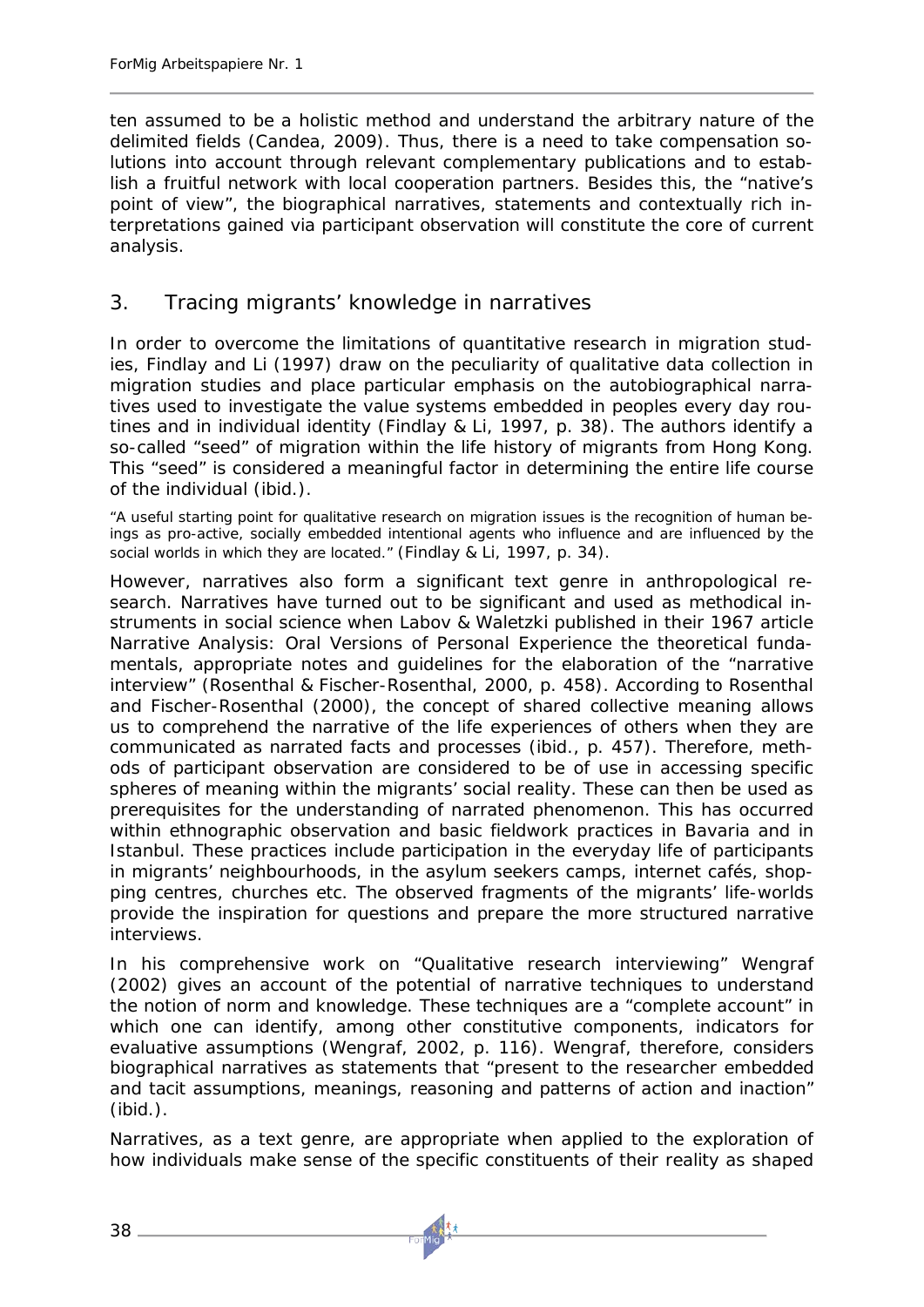by the transformative phenomenon of migration. To reconstruct the patterns of the migrant's action and experiences we have to look for:

"… narratives of efforts for the realization of personal plans, interaction with institutional and societal rules and demands, biographical experiences of powerlessness and weakness, phases of rapid and unforeseeable change and biographical ruptures and the multi-dimensional relations between events, societal influences, meanings, representation, decision making processes and the continuing struggle to formulate and maintain a sense of biographical coherence over time […]" (Iosifides & Sporton, 2009, p. 102).

That is to say, migrants repeatedly face situations in which the barriers and obstacles caused by bureaucratic and societal rules challenge their own abilities and their capacity to act in context. Disruptions, contradictions, incoherent motivations and rationales are constantly present within the process of migration experienced by the surveyed individuals. In her 2007 article on narratives in the context of forced migration research, Eastmond details how the stories of Migrant's experiences can be used to understand how they rationalize their past experiences and determine how to progress (Eastmond, 2007, p. 251).

These variations in migrants' biographical experiences form the basis for the analysis of an action theory in the context of the migration. According to Schütz' and Luckmann's (1979) theoretical approach to social action, which is based on the inter-subjectivity in a specific life-world, individuals refer to common schemes of references (Schütz & Luckmann, 1979; Schütz, 1944) for social action in a given socio-cultural context. The migrant is a "stranger" (Schütz, 1944) who carries their understanding of everyday life into new environments. Faced with discontinuity and disruption in their life, the biographical narratives of the migrant may reveal how a crisis of meaning arose when they encountered new social environments. New and unfamiliar environments challenge old understanding and skills acquired in other contexts and situations. This occurs, for example, when moving to a new social environment after the regular or irregular border crossing into a new socio-cultural context as well as into a new legal environment. The migrant is therefore continually involved in the modification and adjustment of their schemes of references. Arrival in a new environment leads to the development and testing of new knowledge as well as new and useful abilities and skills that are required for everyday life. These will help, above all, to manage the legal or illegal existence of the migrating subject. Fundamentally, practical problems have to be solved on arrival. These may include information about accommodation, employment, contacts for planning the next station and methods for dealing with the local administration and the police. These elements are communicated in personal encounters, by phone, by means of mass-media and participation in the migrants' fluid transnational communication environ-ments<sup>[2](#page-38-0)</sup>. Furthermore, growing expectations and claims influence the perception of the world and the specific location. This leads to the classification of different parts of the world in a hierarchy, considering factors such as social and cultural values as well as living standards.

Moreover Schütz and Luckmann emphasise the biographical articulation of knowledge and the social embedding (Schütz & Luckmann, 1979, pp. 126f) of in-

1

<span id="page-38-0"></span><sup>&</sup>lt;sup>2</sup> Furthermore Rebstein, Rabl and Schnettler address in this volume specific communicative milieus which are considered as a provider for migrant' knowledge in context of a receiving country.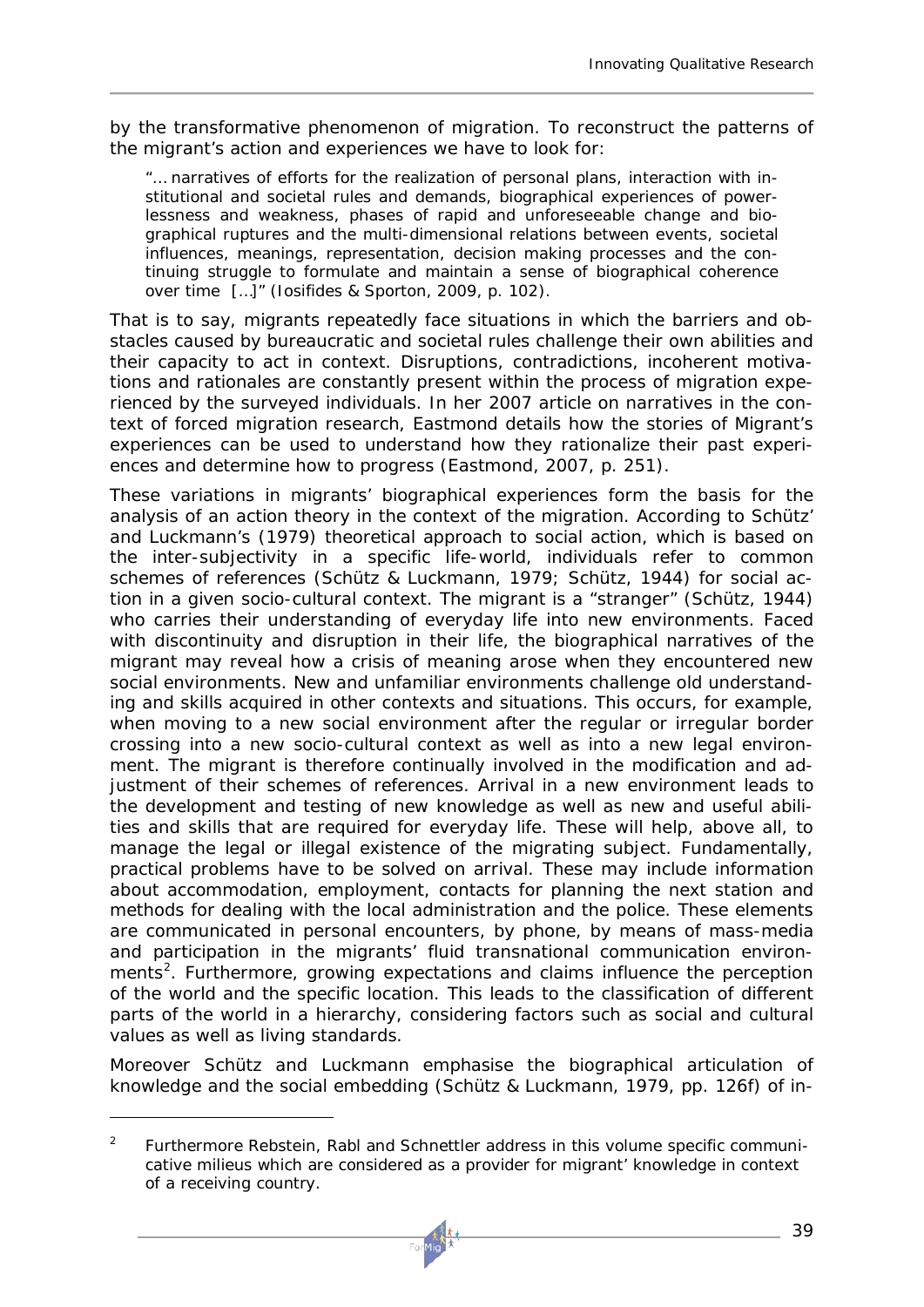dividual experience under the influence of structures. Ethiopian and Eritrean migrants share knowledge and experiences through their involvement in collective social milieus in which they are linked by a high level of internal communication and a shared vision of life (*Existenzform*) (Schulze, 2005, p. 174). In these milieus exist multiple subdivisions, which are organized according to features such as affiliation of origin, languages, status and trajectory of the migration, for example those who worked as housemaids in the Middle East.

The biographically constituted stocks of knowledge (Schütz & Luckmann, 1979, pp. 145ff) will structure the perceptions, actions and aspirations of migrating persons. In this way, the collective life-worlds and the subjective experience of the migrant define a duality which characterizes the concept of habitus in Bourdieu's social theory (Bourdieu, 1984). Narratives can, therefore, serve as an expression of the interplay of the collective horizons of meanings and the individual perceptions and practices. Hence, this analysis suggests the premise that narratives create knowledge about the migrants path through life but, most importantly, communicate the circumstances, milieus and environments in which specific knowledge is acquired, communicated and acted upon.

### 4. Narratives and the rationale "on the road"

This chapter will focus on the patterns within migrants' narratives and explores those moments of life related to the accomplishment of a migration project. The epistemological issue of how to deal with narrated experiences in the context of migration has been acknowledged and addressed by Eastmond (2007), who points out, following Bruner's study of 1986 on "experience and its expressions", the dynamic interplay between the experience and its expression. The analytical distinction between these elements results in the consideration of life narratives in four main perspectives. These are: *life as lived* (flow of events), *life as experienced* (subjective perception of events to which meanings are ascribed), *life as told* (as results from the description of events to a particular audience) and lastly *life as text* (the product of the researcher's interpretation and representation) (Eastmond, 2007, p. 249). The concept of "life as told" will be understood in the context of meaning that is ascribed individually or collectively to experiences (Ibid.). The interviewees express particular experiences (facts) which they have evaluated under the influence of moral concepts or cultural and religious values. This raises the issue of the importance and significance of collectiveness in the conception of experience. This aspect of perception and expression of experience has been encountered, for instance, within the Bavarian sample group where individuals with an evangelical background tended to express their precariousness state by adopting a positive attitude towards these handicaps.

The concept of "life as told" further describes the way individuals adopt a view of experiences and conditions they may not have encountered directly. These narratives are based on shared knowledge on their life condition rather than personal experience. Experiences involving maritime journeys, social or cultural features of local societies, encounters with the police or state officials of a specific country will be described without necessarily being based on the "life as lived".

By examining the structure of the narrative and the semantic strategies of the narrator we can observe how the participant relates to their life experience and which parts of the experience they consider to be meaningful. The attempt to understand the migration process and the rationale of action and decision making with the goal of establishing a life in the "north" frames the analysis of the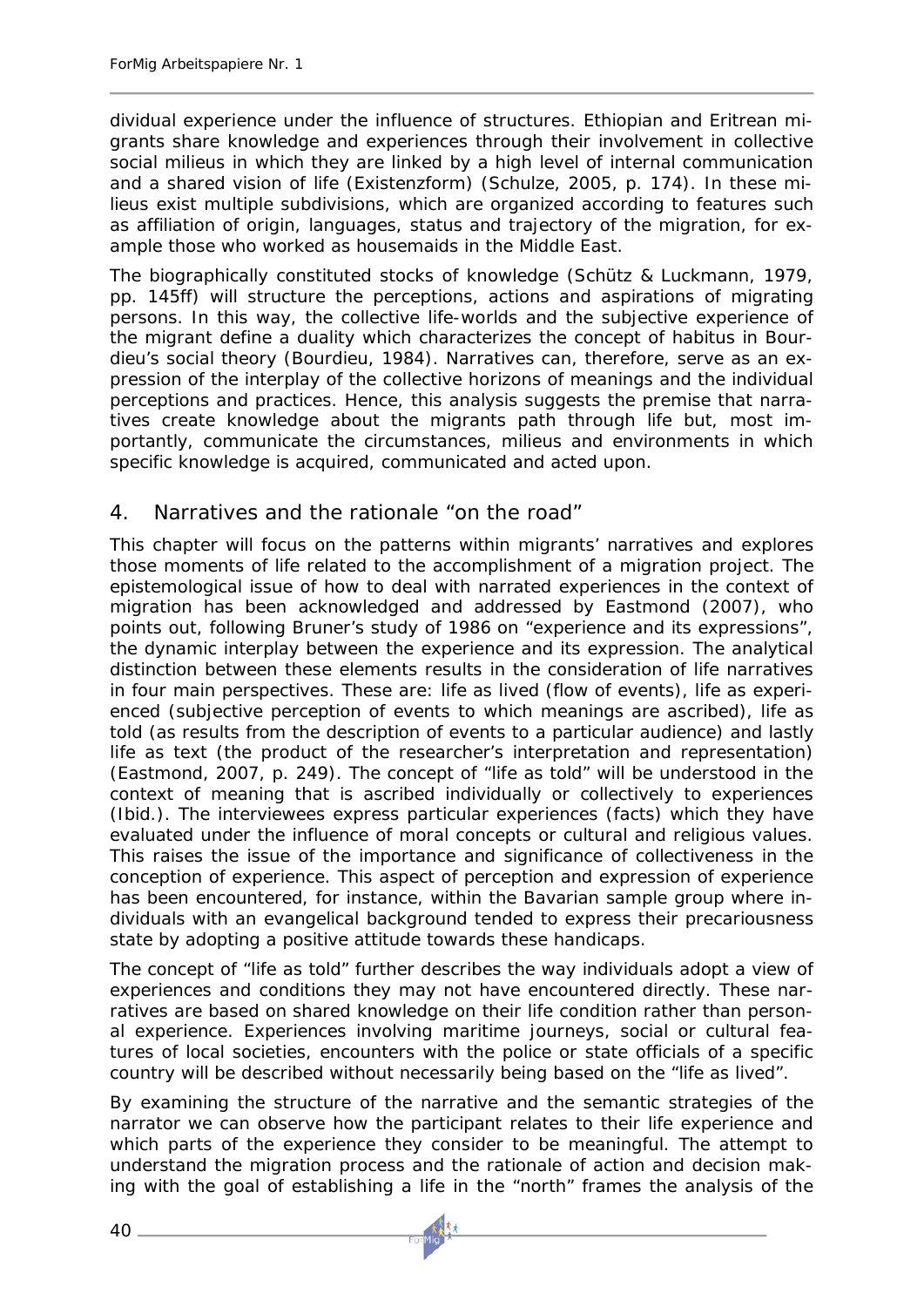survey in Nuremberg and Istanbul where two young migrants from Ethiopia and Eritrea tell the story of their migration. Rumours and valid interpretations of others will influence the processes at work during moments of hope, expectation, disillusionment and crisis. This will be discussed with the goal of identifying what justifies the undertaking of a journey filled with unpredictability and jeopardy.

In his analysis on the mobility of young Ivorian migrants Bjarnesen (2009) uses the concept of *hope* for the "understanding of aspiration in "subjunctivity" (Bjarnesen, 2009, p. 121) to better capture the uncertainty and unpredictability of an individual on the move and to show how migrants envision their future in order to make it happen under these conditions (ibid.) The author brings the concept of hope in line with the concept of *social navigation,* making it an analytical concept that tries to describe "the practice and the intersection between agency, social forces and change" (Vigh, 2009, p. 420) when individuals muddle through difficulties and uncertain circumstances. "On the road", migrants taking irregular routes to Europe face unpredictable situations in which their everyday survival depends on how they find accommodation, how they afford living costs and the cost of counterfeit travel documents for illegal border crossings, and how they escape police control in the city and at the border. Their survival also depends on what they know about the details of asylum policy in the countries they encounter. A migrant setting out from their home country may possess sufficient information and skills to cope with life "on the road". Nevertheless, the chosen migration route is likely to be paved with unpredictable events of varying degrees of difficulty depending on geographical location and the stage of the migration. This leads to a sense of discontinuity and liminality, both in space and time, characterised by the switch between a state of relative normality and one of great difficulty, which calls for adaption and routinization. In future stages, acquired skills and understanding become routine, which makes future challenges easier to overcome.

The migrants' perception of difficulty and hardship are classified according to their place within the larger world. This perception is defined by a geographical understanding based on socio-political and cultural ideas of Southern and Northern nations. This perception and understanding of North and South allows individuals to place themselves in countries such as Sudan, Libya or Egypt where hardship is considered more acceptable and expectation is consistent with reality.

In the following, two migration routes and experiences will be compared focusing on how the experiences of migrants from two different social backgrounds, Eritrea and Ethiopia, reflect the process of learning and the communication of knowledge specific to migrants in a state of mobility.

### 4.1. Telling disruptions in life-worlds

### *Mikael*[3](#page-40-0) *,*

l

In my research in the cities of Bavaria (Bayreuth, Nuremberg, Munich) I have mainly been dealing with migrants in social and religious contexts such as those found in asylum seekers camps, Ethiopian orthodox and Pentecostal churches. In an Ethiopian orthodox church in Nuremberg, I was introduced to a young sacris-

<span id="page-40-0"></span> $3$  Mikael is the anonym name of an Informant in Germany to whom contact have been established since the beginning of 2009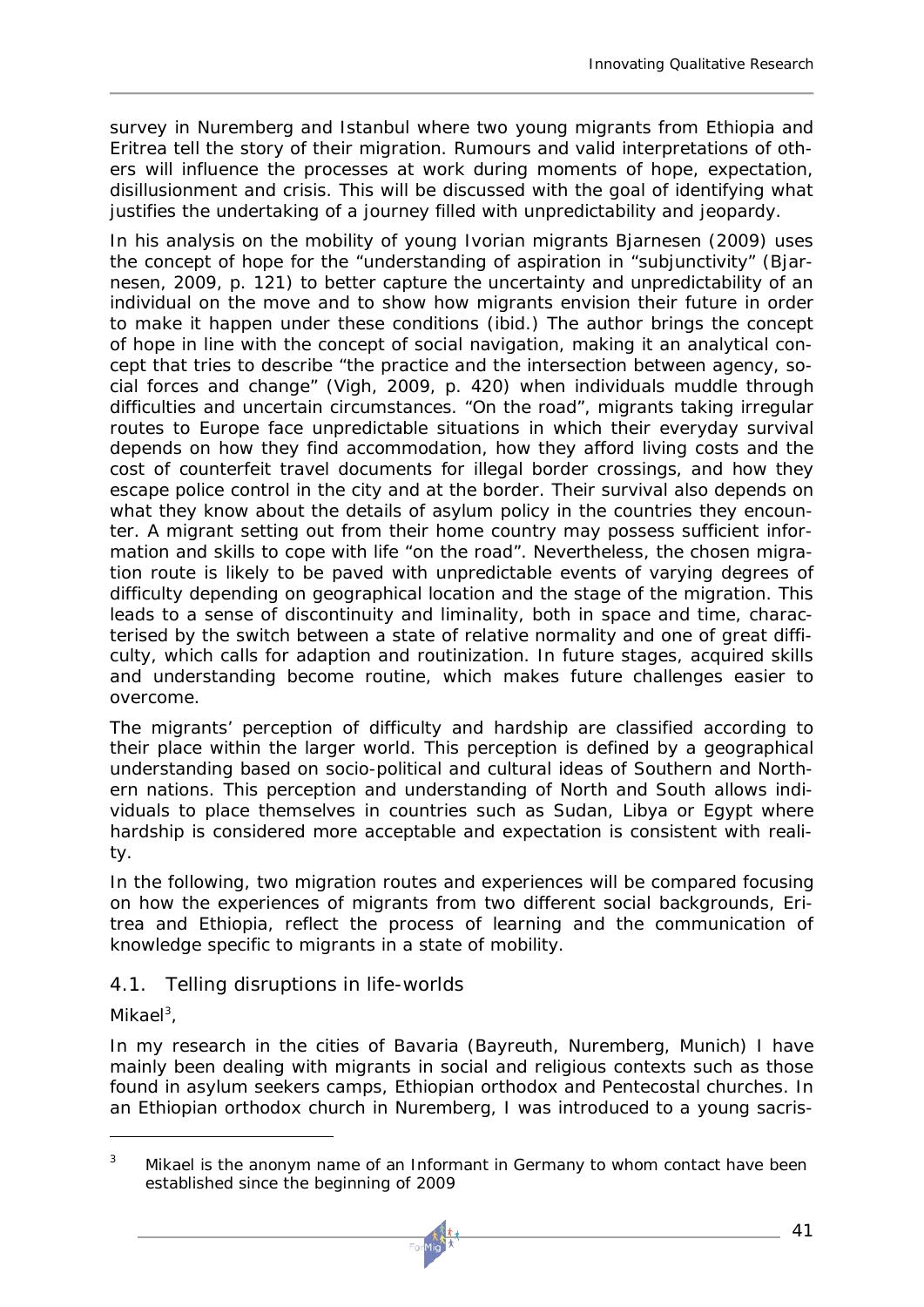tan who could help me in my investigation due to his reputation among the asylum seekers who have been in Zirndorf (the main refugees' redistribution facility in Bavaria) as someone experienced in issues concerning the journey from Eritrea to Germany. He is known for his ability to struggle through the hardships of his dangerous odyssey through desert and sea. Mikael, a young Eritrean in his thirties, spent seven years of his life in the military service. This is an obligatory national service for the collective development of the newly independent state Eritrea. Mikael has undergone the formative and transformative experience of national service that Kibreab (2009) characterizes as forced labour. It has been established by the liberation party EPLF/PFDJ as a continuity of the ideology of the thirty year long liberation struggle which gave birth to the ruling nationalist ideology and prompted allegiance to the call for mobilization, development and defence (Kibreab, 2009; Redeker Hepner & O'Kane, 2009, pp. ixf). Many young people who, like Mikael, are conscripted to service outside of Asmara, have to leave their families and relatives for an open ended tour of national service to promote national identity and social solidarity (Treiber, 2009, p. 95; Kibreab, 2009, p. 43). After finishing high school and qualifying in account management, but not obtaining the certificate that should be handed out after national service, Mikael was conscripted to fight at the front in the Ethio-Eritrean border war (1998-2000). The expected demobilization after the war has not been implemented. The Eritrean government extended the national service to an indefinite service in May 2002 (Kibreab, 2009, p. 44). Mikael is part of the generation of conscripts who became aware of their hypothecated life and future similar to that of the young urbanites "trapped in adolescence" (Treiber, 2009) who have to cope with the uncertainty and disappointment of a postwar ideology of development and nation building. He experienced seven years of training and military service under the harassment of senior officers who terrified him with the prospect of unjustified discipline. Treiber described the mobbing of younger recruits "warsay" (Tigrinya word that means "my heir", "my followers" for young recruit in the national service), (Treiber, 2009, p. 95) by EPLF's cadres and leaders as professional brutality, lacking any respect for individual human life and retaining the anti-intellectualism inherited from the guerrilla era (Treiber & Tesfaye, 2008, p. 282). Young people often respond with desertion and emigration to escape the dead-end of national service, where frustration and humiliation are exacerbated by the impossibility of realizing ones dream of a career and family life. The driving force that propels Mikael to seek a new life abroad is vision of life shared by him and several others who together organized their desertion and escape from Eritrea.

Khartoum is the first important link in the chain of stations on the journey. It was the first station in the story of his irregular migration in which he spent just three weeks. Khartoum offers economic prospects and opportunities for the organization of the next step. Khartoum appears to be a gathering place for a diverse population of migrants, life "in limbo" as an unregistered asylum seeker is perceived as the first step towards the freedom of a new life as an Eritrean emigrant. Their place in the new social order is dependent on having contacts with Sudanese and other nationals in the local trafficking industry. Mikael and the others rented an apartment in the house of an influential Sudanese officer to guarantee safety in case of arrest and other chicaneries by the police. To avoid being identified by spies of the Eritrean government, alternate identities are used. The migrants must keep a low profile until the necessary formalities, such as a new passport, are completed and the financial means offered by relatives all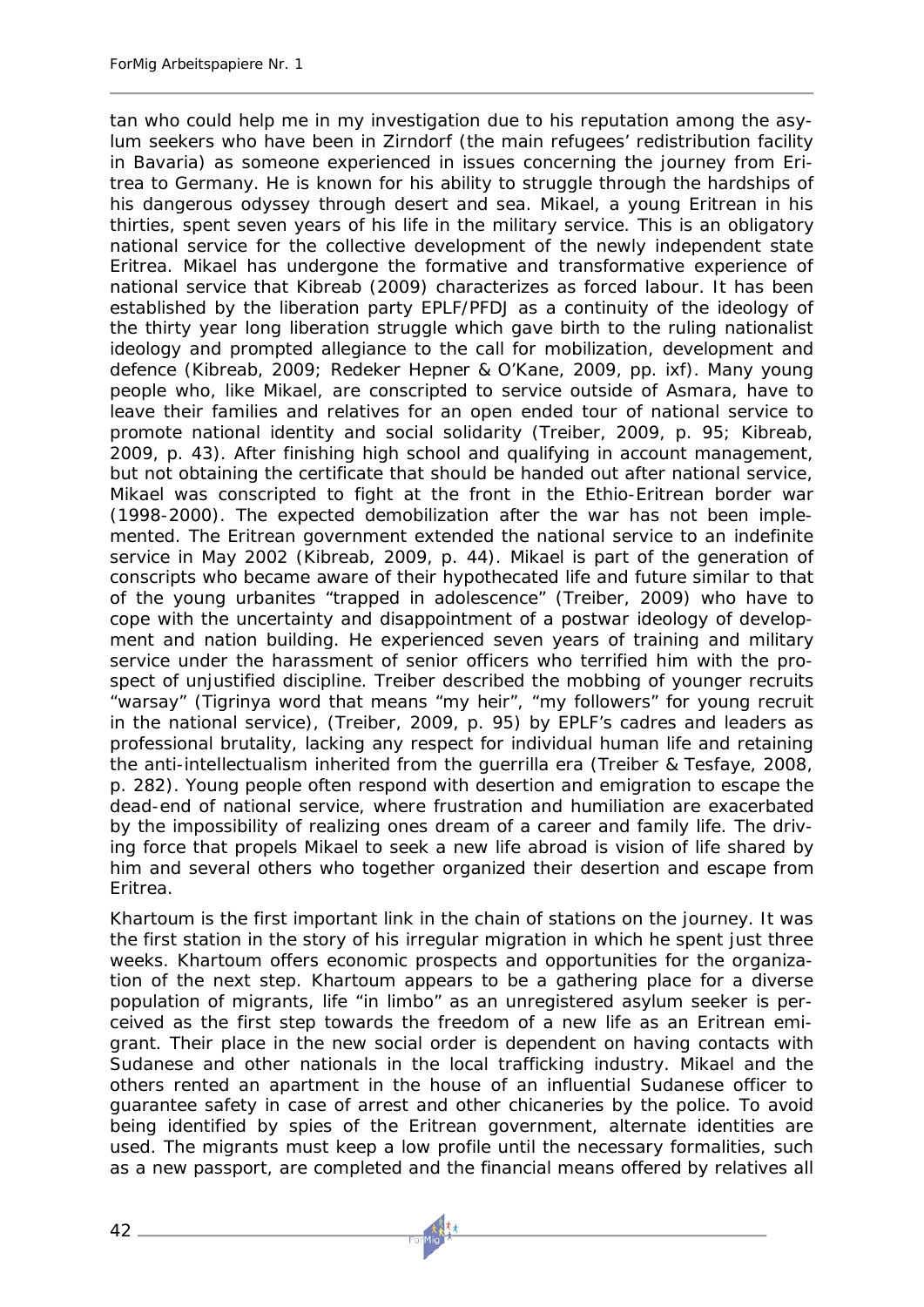over the world make the travel to the next station, Al Kufrah in the desert south east of Libya, possible. Mikael insists that the main factor governing the success of the migration is adequate knowledge of the next step before departure. Vital information must be communicated via phone or other electronic communication from people who have previously passed through the next station. Most important, in his opinion, is the ability to act on schedule and to be able to take risks when needed.

Part of a recorded interview that has been translated from German to English shows how Mikael recalls his experiences en route by following the chronological evolution of the narrative as he moved from place to place. His story progresses through Sudan, Libya, Italy, France and Germany as well as cities and focal stations such as the border city Kassala (in eastern Sudan), Al Kufrah, Benghazi, Tripoli (in Libya), Sicilia, Crotone and Milan (in Italy) before heading to Paris and Calais in north west France in order to reach England. In the course of his story the details of his life in military service, the monotony of life with no future prospects is immediately followed by his arrival in Italy, omitting his journey between Khartoum and Sicilia. His description of his problems, the motivations behind his migration and his fear of encountering the same dead ends and poor living conditions in Italy indicate the basis for his belief that England, but not Italy, offers the prospect of a better life. Italy is not consistent with what he imagines to be life in Europe. The quotation below is an extract from an interview four years after his arrival in Germany:

M: "… but *the worst* **was when I arrived in Italy**. I asked myself why I come to Italy? Because *it is the same problem*. I have to solve my problem, but *in Italy there is the same problem, in Europe*. [DN: How far?] It is quite the same. For Example I have seen in Italy what my friends told me, they have been there before me. They have been in Italy. In internet, emails and with the phone, I got to know them some days before. I saw it also when I arrived in Italy. For example, **they don't have any accommodation**, they apply for asylum and they give them one or two years stay permit and then after the formalities they just go on the streets. They sleep on the street, they eat twice a day in Caritas and then **they take a shower twice a month**, they have a card and so on, they have the possibility to shower in Caritas every two weeks and so on. Women and men it is the same. This is even **the worst, the worst on top of that**. I told to myself the problem has not been solved when I came to Italy." (Mikael in Nuremberg, February 2009, emphasis added)

This conversation shows a clear, emphatic desire to expose the "problem" and the claims he tries to illustrate with examples. He based his argument on those pieces information he considered to be true. This knowledge is conveyed through communication with predecessors who support his statements and fears regarding the unacceptable living conditions in Italy. These conditions are considered improper for a European country. Still, the extent of his information about the bureaucratic procedure for asylum seekers on arrival in South Italy includes precise details of the procedure and its consequences for the African migrant. His own experiences seem to be inseparable from experiences interpreted from predecessors and constitute a shared narrative. He seems to have been sufficiently informed before his arrival in Italy. His concerns about the critical legal situations and the poor living conditions of migrants have been addressed by the detailed description he has been given. The experiences of those who have passed through this stage and the rumours that circulate regarding the standard of living in South Europe are communicated through such means as phone, email and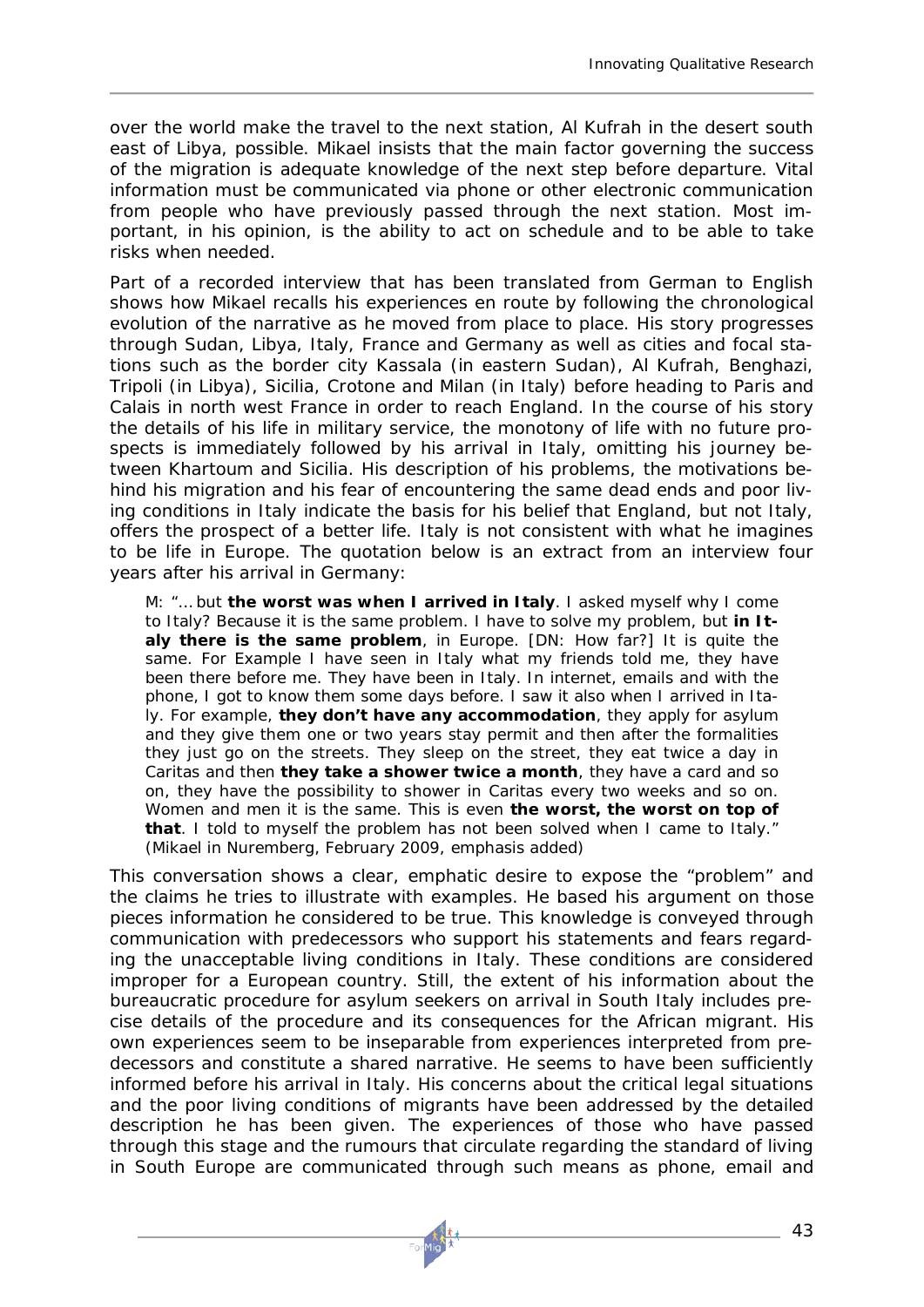electronic chat rooms. International channels such as CNN bring together the elements that constitute his worldview, perception of different places and the standards he expects. West and Northern Europe have become a synonym for human rights. The idea of security and better life conditions in Europe has obviously shaped his dreams and spurred his emigration.

In the context of the sociology of knowledge, as mentioned above, recurrent sentences in the interview such as "The worst was", "even the worst" work together to signal the rift which occurs when expectations or the knowledge migrants have taken for granted does not match the reality they encounter. This happens repeatedly when Mikael refers to circumstances in which his knowledge regarding humanitarian value systems, which sustained his expectations, is revealed to be contrary to the reality he experiences. When talking about his time in the central admission facility in Nuremberg-Zirndorf, he describes a level of disappointment that was not present when encountering life-threatening hardship during the crossing of the Sahara from Khartoum to Libya. The prison-like accommodation, disrespect, the lack of dignity given to internees, reluctance in the protection of individual security in such a high-security facility have been perceived as non compatible with the internalized ideas of humanitarian idealism that are the most famed value of west European countries.

M: "… in *Zirndorf I didn't have any experience*, that is, that is such a thing with these long interviews, it is with stress and so on. The place is not so clean, too. The place was a bit too... it stinks, the building stinks, it has been built so long ago and so on. Different asylum seekers from different countries have been there. And again and again there is also struggle with one another, fighting and so on, because especially these east Europeans, the Russians, the Azerbaijans, they drink too much alcohol and they actually do fighting. And they come to our flat and then, I have been to the hospital one time, because they have hmm... beaten me up, they have been too many and the Eritreans haven't been there too, they have been somewhere else. I have been alone. **And what was worse**, the doors don't have any lock, it was always open, twenty four hours it's open. Somebody can enter and they … and that has been like this. **I find that the worst**. [DN: One could well think that the worst has happened on the way...] Yes but in desert or sea, one is prepared, yes you accept it, it comes, you are between life and death and one accepts it. But when if it happens in Germany, **I never expected** something like this to happen!" (Mikael in Nuremberg, February 2009, emphasis added)

Besides these, the significance of the self evaluation of situations and shared knowledge about places and countries seems to determine options and alternatives for action that have been identified as being biased towards informal or non legal ways in acting upon a situation. This attitude is a reflection of the habits developed from dealing with African bureaucratic institutions. Informal methods of coping with formal regulations are considered to be a valid alternative when other methods appear to be ineffective. The following statement from an informant expresses the perception that this method is successful, though they are aware of its regional limitations and validity. *"In Germany, I don't know how to say it. In Germany it is quite euh… to do illegal things is impossible, you have to give up all your tricks."* (Mikael, February 2009)

Nevertheless, the informant was offered a refugee stay permit four months after their arrival in Nuremburg. His success in achieving a positive outcome in such a short time has resulted in his "case" becoming well known in an environment where the majority of asylum seekers commonly experience a long wait "on sufferance". He went on to a new job, training in logistics and transport, but still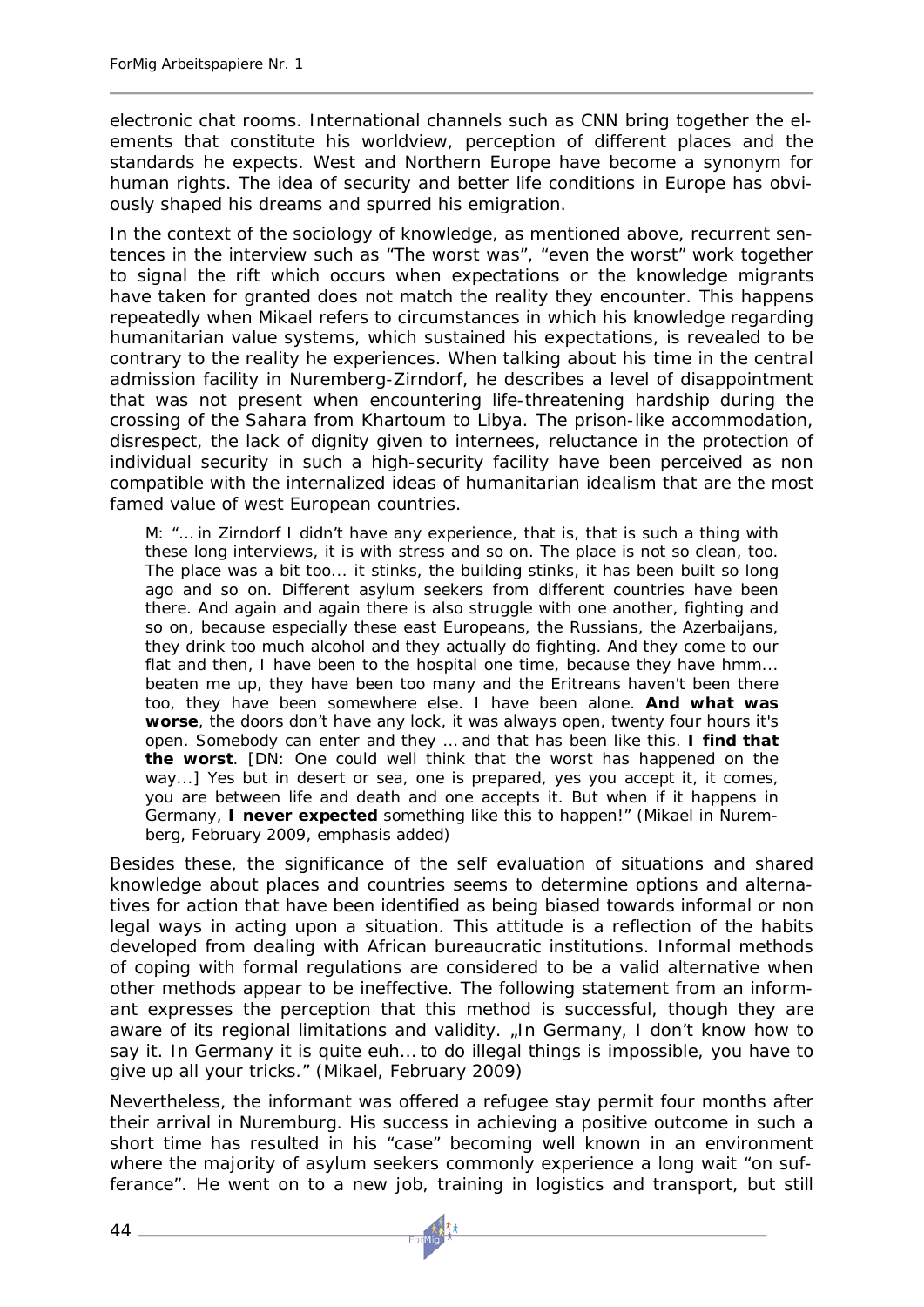lives and works as a cleaner while continuing to shape his expectations of how his life will change in other "northern" countries.

# [4](#page-44-0).2. Sarah $<sup>4</sup>$ </sup>

-

During my field research in Istanbul in the late summer 2010 I met with Ethiopian migrant domestic workers en route for Greece. I will present the case of a 23 year old woman who came to Istanbul three years ago but did not succeed in crossing the border to Greece. She then resumed her work as a domestic employee in Istanbul. She has worked in Syria as a live-in domestic worker under contract with specialized agencies in four different families for one and a half years before she recognized the possibility of better wages as a free migrant worker in Damascus or Greece. This perception is formed from information filtering from Greece, which shapes her expectations. The export of Ethiopian housemaids to Arab countries has been a tradition since the Ottoman Empire and, thus, is well established. This is acknowledged in the economic history of Ethiopia, in which historians drew on the economic relationships of the former Christian kingdom with moors, Turks and European traders (Pankhurst, 1980).

Sarah's decision to become a domestic worker in Arab countries reflects a common feature in the lives of young women from economically weak rural or urban environments. The current tradition of the migration of labour in the form of housemaids (de Regt, 2008; Kebede, [o.Jahr]) represents an alternative for young people to planning their own future. This is particularly relevant for the less educated. Bernal (1997) addresses the ways in which rural Sudanese labour migrants try to forge modern identities in the course of encounters with global Islamic culture and modern Islam in Saudi Arabia. Similarly, the rural and urban Ethiopian population has been incorporated in the global economy and in the labour economy of Arabic countries. Connection with the global economy and western world can be achieved via a work contract and visa for employment on the Arabic peninsula. Young people have often been driven by the necessity to be productive for their family and relatives and to satisfy their own longing for a western life style. This is achieved by sending money and luxury goods back home, even if the returnee has not necessarily advanced their social position. The precarious situation faced by those returning to their home with little money to begin a new life and without any governmental assistance often leads to a decision to go back to the Middle East for further employment (Kebede, [o.Jahr], p. 37).

The informant in Istanbul, whose biography is depicted above, returned back home with the intention of visiting her relatives after almost five years abroad. She left in September 2010 with an immense amount of luggage, a cargo shipment and three specially selected photo albums taken in the luxury home of her Arab and Turkish employers. She travelled home with a passport and identity bought from another co-migrant with the expectation of returning to Turkey as soon as possible. Istanbul is known as a complex transit zone with an extensive market for forgeries and fraud (Tsianos et al., 2009, p. 4). The traffic of forged travel documents among the undocumented immigrants in Istanbul is sustained by the demand created by changing legal statuses of former migrant workers in the region. Most of the housemaids interviewed ran away from their employers who keep their passports to secure their stay until the end of the contract. How-

<span id="page-44-0"></span><sup>&</sup>lt;sup>4</sup> Sarah is the anonym name of an Informant interviewed in Istanbul.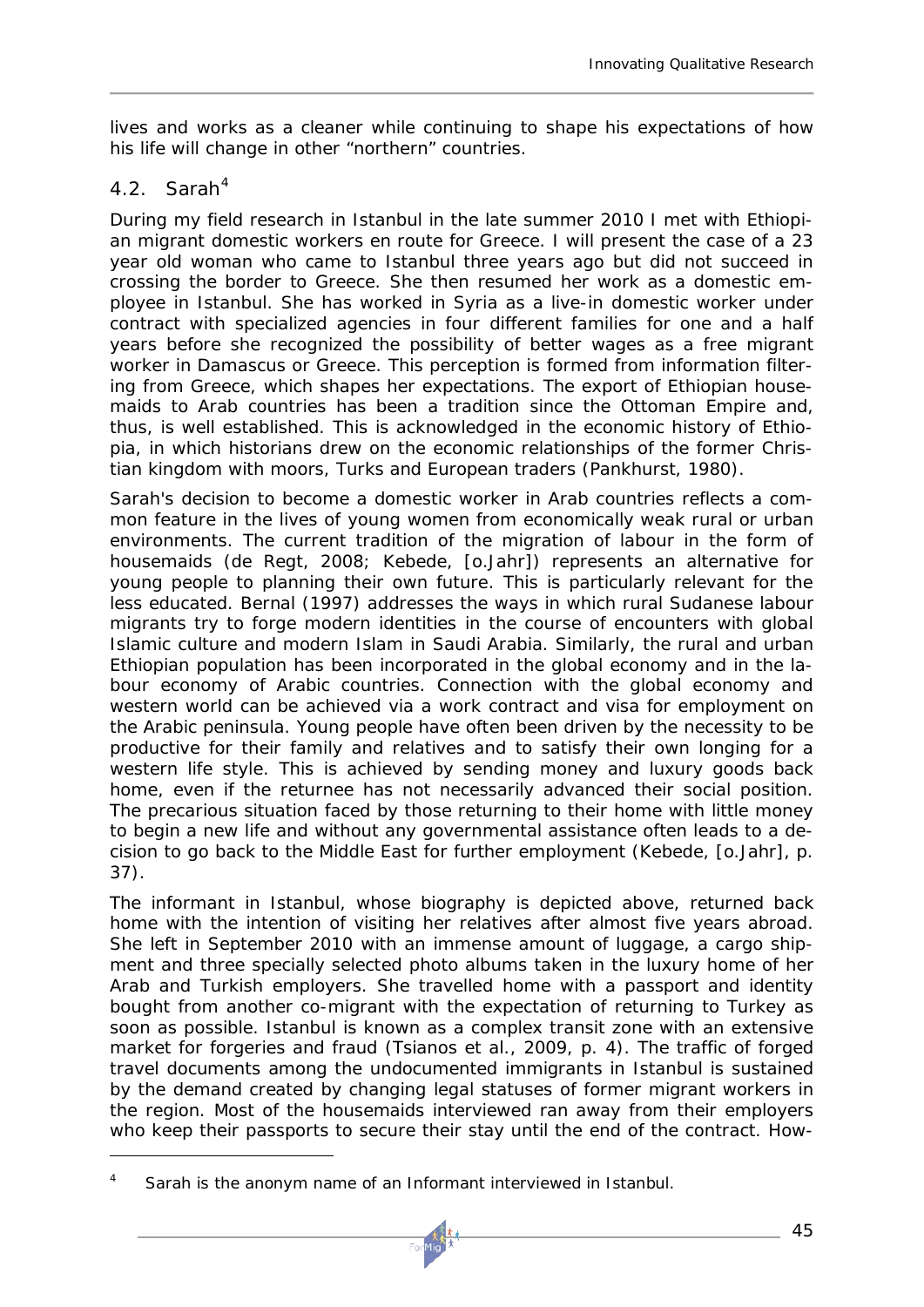ever this measure doesn't prevent them from running away in order to escape the strenuous workloads and the mental and physical abuse of their employers. Occasionally, workers may run away simply to search for a better job.

Furthermore, the onward western migration of former labour migrants via Turkey can be conceived as a strategy to achieve further social mobility. Since the mid 1990s the number of Africans arriving from countries such as Sudan, Somalia, Eritrea, Ethiopia and the Democratic Republic of Congo is on the rise (Brewer & Yükseker, 2009, p. 650). This is related to Europe's migration regime as well as Turkey's geographical position as a way-station to the European Union. In this context, Turkey currently plays a decisive role in the illegal transit of migrants coming from Asia and Africa. Istanbul is a megacity and offers considerable economic prospects, especially for transit migrants such as the housemaids who continue their journey to the EU. Ethiopian migrants enter Turkey with the primary intention of continuing to Greece or registering for resettlement in a UN refugee program. These former domestic workers in the Arabic Peninsula thus extended their migration with the hope of getting a better life in the EU or finding their way to America through the UNHCR's resettlement program.

The following interview's sequence in Sarah's story displays the reality of the employment of unskilled young women in Arabic household:

S:"I have telephone number [of the agency] I tell them it is so hard for me, because with the children, and take care of children and house keeper and everything she gave for me. It was a big house also and I don't know how to work, that time. Then I ask, they give me permission to leave that house, they call them, they drop me in the office. Again I change house, some house. It was hard, in that house also there are Muslims they ask me to be Muslim. Because of that only we start, I stop [in] that house because of sharia, you must cover yourself, I don't accept it." (Sarah in Istanbul, August 2010)

As she recalled her early days in the world of domestic employees, she spoke of the difficulties she faced in fulfilling her employer's expectations and demonstrating the skills necessary for the job. Lack of experience, unfamiliarity with a new world and a modern household with complicated appliances and cleaning agents as well as the work ethic expected of expatriates requires these employees to quickly learn how to perform their task. The fact that the workforce dispatched to work under these conditions are largely unprepared and untrained is recognized by the Ethopian government. It's response is to institutionalize this largely illegal practice and the organization of pre-departure training and orientation sessions on the risks of labour migration and the conditions to be expected in the receiving countries by the Ministry of Labour and Social Affairs (MOLSA) (USDS, 20105). Besides practical skill, the cultural knowledge and skill required to work in the world of Islam constitute additionally required knowledge which handicaps everyday interaction.

Social networks help to provide the information needed for social and geographical mobility. Sarah managed to get into contact with an Ethiopian woman despite the restriction of contact with the outside world typical of live-in domestic workers. One can speak with mentors and advisers who will take responsibility for helping newcomers who are being exploited by their employers. "Freeing" a compatriot seems to be a common practice. Sarah's narratives relate to public gathering places such as shopping malls or call centres, where women exchange their experiences, compare their situations and look for better possibilities. Communication in physical environments dominates over the use of virtual com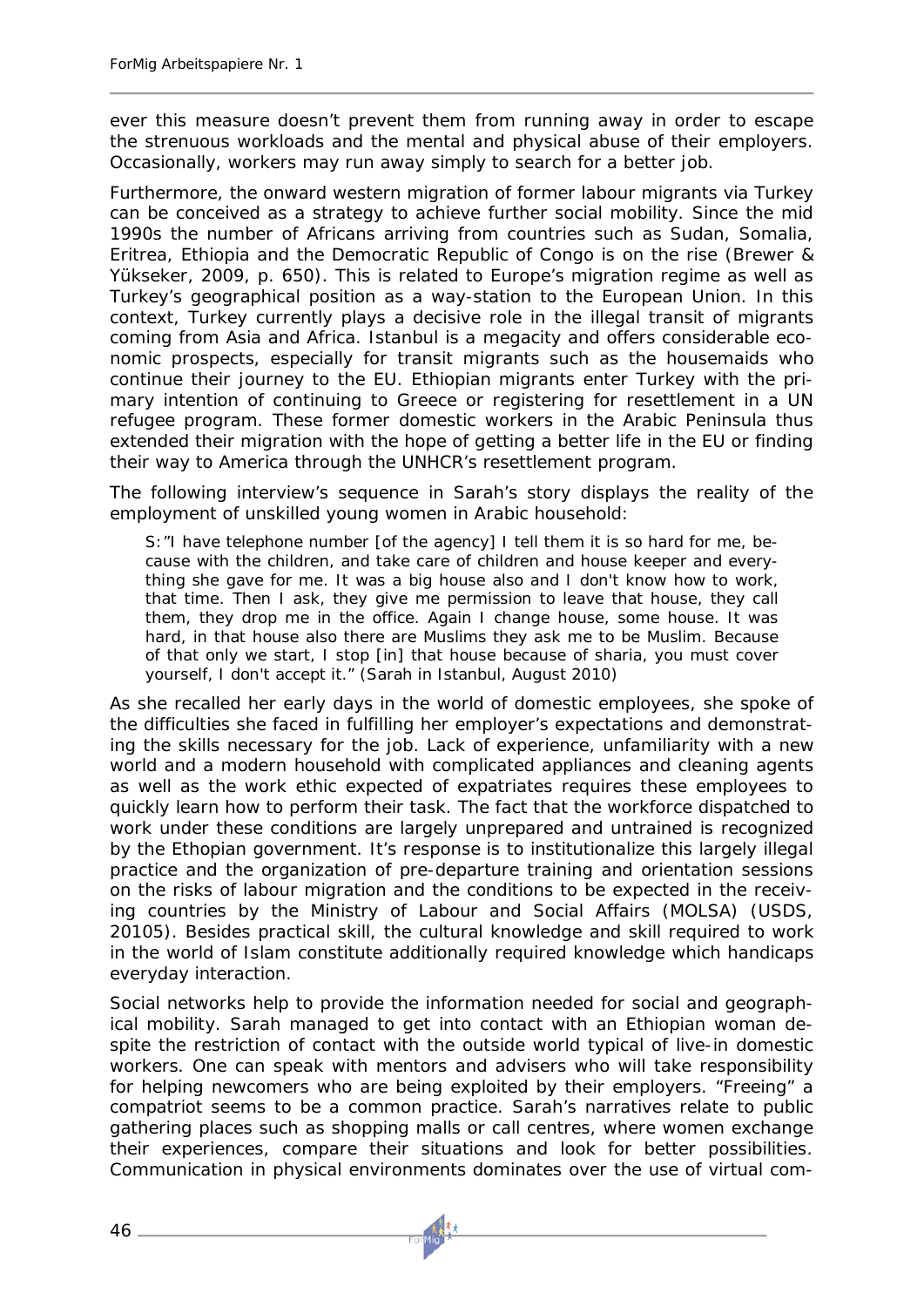munication means including Email, Messenger, Skype or Facebook. This results in limiting the building and sustaining of virtual social networks.

Thus, it is the so-called mentor who has organized the escape and border crossing to Istanbul. Once in Istanbul, there was an obvious disparity between her memory of the comfort and regulated work schedule during three years of employment in the middle class social and cultural environment, commonly called "*Madam House*"[5](#page-46-0) , and the reality of living conditions for migrants in Istanbul's ethnically segregated migrants' neighbourhood. In Istanbul, the reality of irregular immigrants and the particular living conditions migrant's experience call for an adjustment of the new environment within a new stage of learning.

S: "When I come also it was so hard because I live contract place it means they are rich people, **you live good, everything is clean.** When I come *here*, I surprise when I see this kind of house, the people, how they live, even they don't eat they don't have money to eat and just they sleep. When they sleep, don't think they are happy or something, they don't have to eat that's why they are sleeping to get to finish the time, time will go. That's **why they are sleeping**, when I come the people are sleeping. Morning nine O'clock I reach here I ask them they are sleeping I ask them what happened. I don't know because when I work *there*, morning 6:30 we wake up, we drink our coffee already we start to do something. *Here* they are sleeping. I ask them what happens, we sleep we moving night time, now we sleep. **I think something bad**, you know, what they are working night time and day time they sleep, why? **This question one week more than one week I was crying which kind of place I come. My life is finish already, I say***.* Then I call to my family I don't know just if they can get ticket for me and to go back". (Sarah in Istanbul, August 2010, emphasis added)

While talking about the astonishment she felt in the new world of Turkey she describes the inactivity and monotony of life as an African migrant in Istanbul. This was the most striking observation I made in the first days of my fieldwork in August. Although this occurred during the Muslim fasting period of *Ramadan,* one can see that the inactivity, long hours of sleep during the day and hours devoted to surfing in internet café's was not only the result of the fast but also a consequence of the unemployment that occurs due to the restrictive politics of asylum and migration for non-European migrants (İçduygu & Kirişci, 2009, pp. 15f). Consequently their illegal bureaucratic status excludes them from the formal labour market and from access to governmental social assistance. Daily life is defined by the wait for the next, informal, employment possibility and the next payment allowing them to afford the next stage of the journey.

The changes that appeared so acute during the first few weeks after her arrival, as Sarah describes it above, indicate the disruption in this part of her life. In response to this crisis of meaning, she uses her life in her homeland and the familiar routines of a well organized daily life in the "clean" and organized social environment of Damascus as a reference on how to cope with the new situation. The crisis experienced on arrival is lessened by inclusion in social networks and local milieus in the neighbourhood of the Somali, Sudanese and Eritrean migrants. These milieus are important, not only as a provider of social resources and useful information, but also as a vehicle for the justification of migration. This can be

l

<span id="page-46-0"></span><sup>&</sup>lt;sup>5</sup> "Madam House" is a common term used by the domestic worker to designate the work place in private household, where they are committed to care and cleaner jobs. Women as responsible for household matters are therefore the first reference person in this employment's constellation.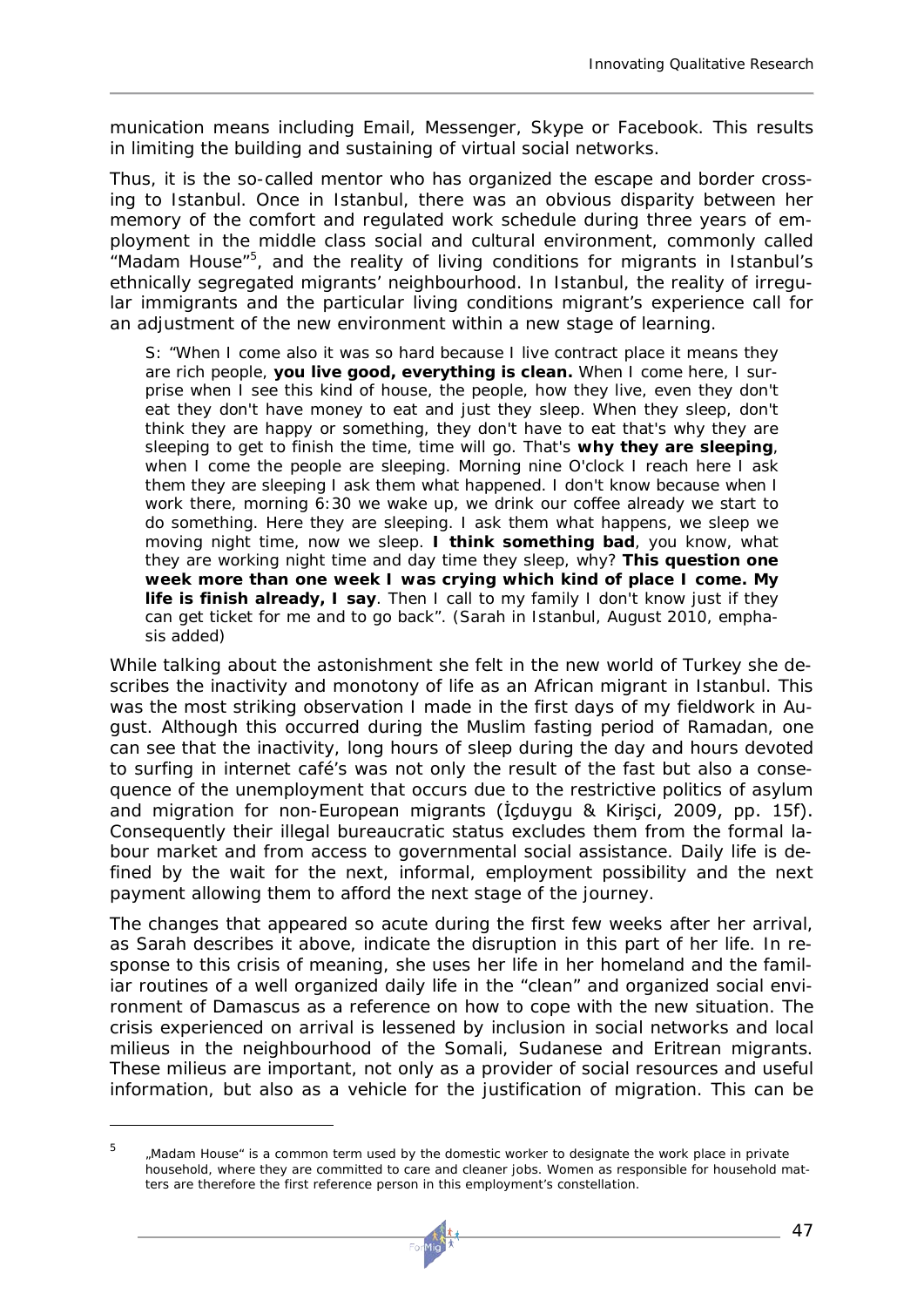described by the principles of hope, endurance, courage, acceptance of life in poverty and the uncertainty experienced by individuals sharing this hardship in the precarious conditions of migrant life. So the experienced co-migrants, who are represented by Sarah with "they", already internalized this discourse with its comforting role, which is reproduced it in communication with the newcomer.

S:"How you come here then again you go back to your country why? Just wait a little bit maybe it will change, the life, **they** say. I say, I wait, I try to work somewhere. Like this, a week like 100 \$ they give you. I don't know. Then ... but I was thinking to go to a... Europe, it's better." (Sarah in Istanbul, August 2010, emphasis added)

In fact, Sarah abandons the idea of crossing the Aegean Sea to reach Athens after a fatal accident involving her best friend who could afford to pay a smuggler. This tragic event on the boat journey persuades her to give up her illegal path to Europe. Her experience as a housemaid, knowledge of English, Arabic and Turkish helped her to integrate into the labour market for domestic workers in Turkey. She also registered for asylum in the UNHCR-Office in Ankara. However, her homesickness and the emergence of the possibility of trading goods made in Turkey superseded waiting for a decision on the asylum application. Back at the beginning, Sarah is negotiating new methods of leaving Ethiopia.

### 5. Conclusion

Qualitative research and the exploration of narratives in migration studies is a way of assessing and understanding a migrant's experiences within changing lifeworlds and, therefore, identifying meaningful patterns of social relationships and social action in the migration processes.

Migrants communicate, share experiences and try to make sense of the precariousness of their situation and their repeated experiences of liminality and disruption. The rationale sustaining their tenacity becomes clear when considering the narratives on the "holy goal" imagined to be at the end of the journey. One learns to cope with and accept the unacceptable and life-threatening conditions that characterize specific stages in Africa and the Middle East or dangerous journeys with insufficient means of transport. This acceptance is dependant on the difficulties encountered being in accordance with one's expectations and one's knowledge in this stage.

Notwithstanding the fact that semantic categories of adverse conditions and disillusionment unfold in these narratives, the classification of places and societies drives them towards the assumed goal.

The narratives of newcomer crises and the disillusionment migrants experience partly based on the shared imaginations in their home countries and on the way to Europe reveal collective illusions formed in specific life-world.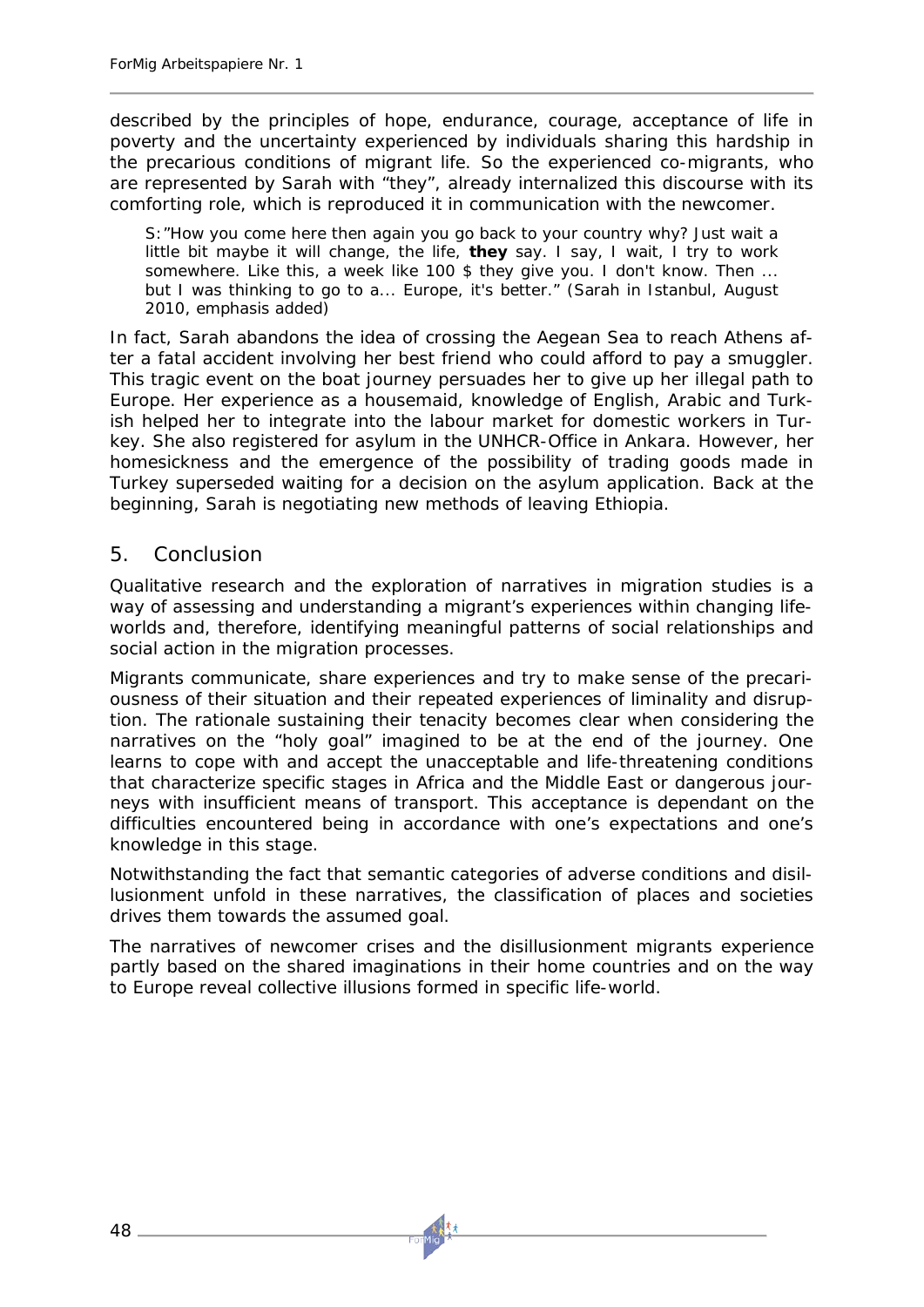#### 6. References

- Appadurai, A. (1996). *Modernity at large: Cultural Dimensions of Globalization.*  Minneapolis [u.a.]: Univ. of Minnesota Press.
- Bernal, V. (1997). Islam, Transnational Culture, and Modernity in Rural Sudan. In M. L. Grosz-Ngaté & O. H. Kokole (Eds.), *Gendered encounters: challenging cultural boundaries and social hierarchies in Africa (pp. 131–152). New* York: Routledge.
- Bjarnesen, J. (2009). A Mobile Life Story. Tracing Hopefulness in the Life and Dreams of a Young Ivorian Migrant. *Migration Letters, 6*(2), 119–129.
- Bourdieu, P. (1984). *Die feinen Unterschiede.* Frankfurt am Main: Suhrkamp.
- Brewer, K. T., & Denis Yükseker (2009). A survey on African Migrants and Asylum Seekers in Istnabul. In A. İçduygu & K. Kirişci (Eds.), *Land of Diverse Migrations. Challenges of Emigration and Immigration in Turkey* (1st ed., pp. 637–723). Istanbul: MIREKOC; Migration Research Programm at Koc University.
- Candea, M. (2009). Arbitrary Locations: In Defence of the Bounded Field-site. In M.-A. Falzon (Ed.), *Multi-sited ethnography. Theory, praxis and locality in contemporary research* (pp. 25–45). Farnham: Ashgate.
- Cohen, A. (Ed.) (1974). *Urban ethnicity.* London [u.a.]: Tavistock Publ.
- Collyer, M. (2010). Stranded Migrants and the fragmented Journey. *Journal of Refugee Studies, 23*(3), 273–293.
- Eastmond, M. (2007). Stories as Lived Experience: Narratives in Forced Migration Research. *Journal of Refugee Studies, 20*(2), 248–264.
- Etzold, B. (2009). *Illegalisierte Migration in der Flüssigen Moderne.* Berlin: wvb Wiss. Verl. Berlin.
- Falzon, M.-A. (2009). Multi-sited Ethnography: Theory, Praxis and Locality in Contemporary Research. In M.-A. Falzon (Ed.), *Multi-sited ethnography. Theory, praxis and locality in contemporary research* (pp. 1–23). Farnham: Ashgate.
- Findlay, A. M., & Li, F. L. N. (1997). An Auto-Biographical Approach to Understanding Migration: The Case of Hong Kong Emigrants. *Area, 29*(1), 34–44.
- Gilkes, P. (1999). *War in the Horn. The conflict between Eritrea and Ethiopia.*  London: Royal Inst. of Internat. Affairs.
- Glaser, B. G., & Strauss, A. L. (2008). *Grounded theory.* Bern [u.a.]: Huber.
- Glick Schiller, N., Basch, L., & Christina Blanc-Szanton (1997). Transnationalismus: Ein neuer analytischer Rahmen zum Verständnis von Migration. In H. Kleger (Ed.), *Transnationale Staatsbürgerschaft* (pp. 81–105). Frankfurt [u.a.]: Campus-Verl.
- Hannerz, U. (1998). Transnational Research. In H. R. Bernard (Ed.), *Handbook of methods in cultural anthropology* (pp. 235–256). Walnut Creek [u.a.]: Altamira Press.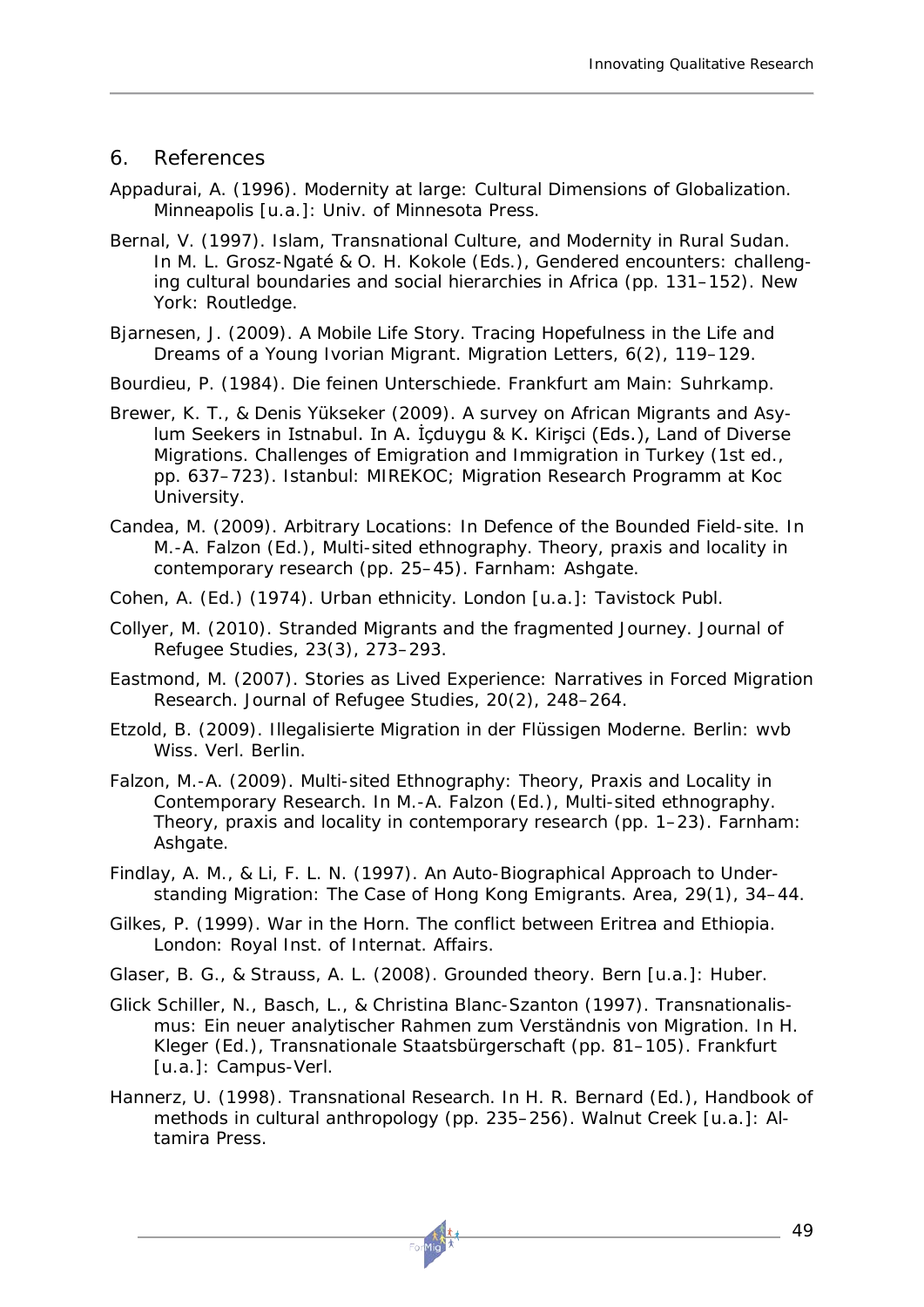Helsinki Yurttaşlar Derneği (HYD) (2007). *Unwelcome Guests: The Detention of Refugees in Turkey's "Foreigners' Guesthouses".* Retrieved November 23, 2010, from Helsinki Citizens' Assembly - Refugee Advocacy and Support Program (hCa - RASP):

http://www.hyd.org.tr/staticfiles/files/rasp\_detention\_report.pdf.

- İçduygu, A., & Kirişci, K. (2009). Introduction: Turkey's International Migration in Transition. In A. İçduygu & K. Kirişci (Eds.), *Land of Diverse Migrations. Challenges of Emigration and Immigration in Turkey* (1st ed., pp. 1–25). Istanbul: MIREKOC; Migration Research Programm at Koc University.
- Iosifides, T., & Sporton, D. (2009). Editorial: Biographical methods in migration research. *Migration Letters, 6*(2), 101–108.
- Iyob, R. (2000). The Ethiopian-Eritrean conflict: diasporic vs. hegemonic states in the Horn of Africa, 1991-2000. *Journal of Modern African Studies, 38*(4), 659–682.
- Kebede, E. (o. Jahr). *Ethiopia: An Assessment of the International Labour Migration Situation. The case of female labour migrants.* Retrieved June 15, 2011, from http://www.ilo.org/wcmsp5/groups/public/-- ed\_emp/documents/publication/wcms\_117931.pdf.
- Kibreab, G. (1987). *Refugees and development in Africa.* Trenton, NJ: Red Sea Pr.
- Kibreab, G. (2009). Forced labour in Eritrea. *Journal of Modern African Studies, 47*(1), 41–72.
- Knoblauch, H. (2005). *Wissenssoziologie.* Konstanz: UVK Verl.-Ges.
- Marcus, G. E. (1995). Ethnography in/of the World System: The Emergence of Multi-Sited Ethnography. *Annual Review of Anthropology, 24*, 95–117.
- Negash, T., & Tronvoll, K. (2000). *Brothers at War. Making Sense of the Eritrean-Ethiopian War.* Oxford: James Currey.
- Pankhurst, R. (1980). Ethiopian and other African slaves in Greece during the Ottoman occupation. *Slavery and Abolition, 1*(3), 341–343.
- Redeker Hepner, T. M. (2009). *Soldiers, martyrs, traitors, and exiles.* Philadelphia: Univ. of Pennsylvania Press.
- Redeker Hepner, T. M., & O'Kane, D. (2009). Biopolitics, Militarism, and Development in Contemporary Eritrea. In D. O'Kane & T. M. Redeker Hepner (Eds.), *Dislocations Series. Biopolitics, Militarism and Development: Eritrea in the 21 st Century.* (pp. ix–xxxvii). New York: Berghahn Books.
- Regt, M. de (2008). Employing Migrant Domestic Workers in Urban Yemen: A New Form of Social Distinction. *Journal of Women of the Middle East and the Islamic World, 6*, 154–175.
- Riccio, B. (2001). From 'ethnic group' to 'transnational community'? Senegalese migrants' ambivalent experiences and multiple trajectories. *Journal of Ethnic and Migration Studies, 27*(4), 583–599.
- Riccio, B. (2008). West African Transnationalisms Compared: Ghanaians and Senegalese in Italy. *Journal of Ethnic and Migration Studies, 34*(2), 217– 234.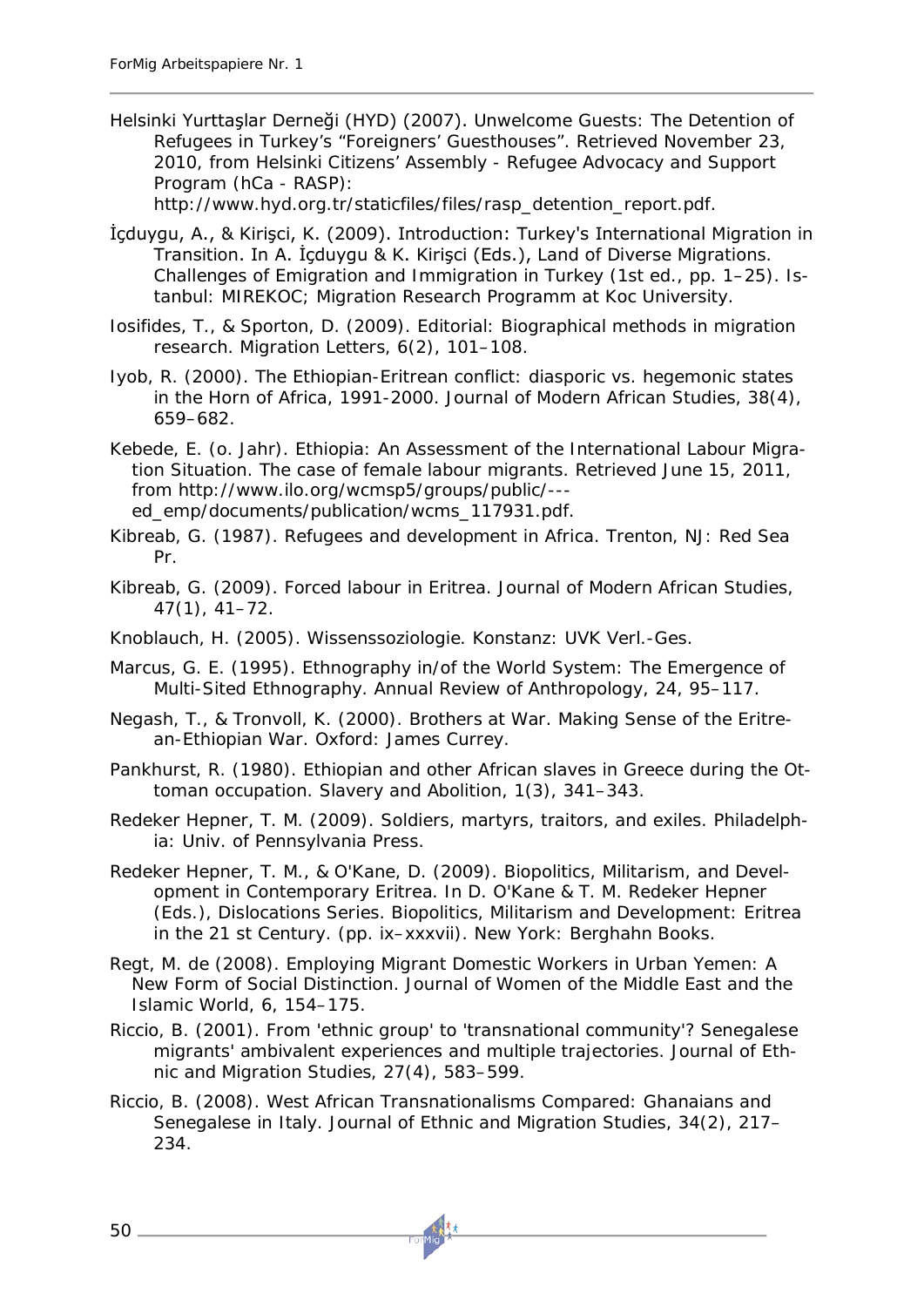- Rosenthal, G., & Fischer-Rosenthal, W. (2008). Analyse narrativ-biographischer Interviews. In U. Flick (Ed.), *Qualitative Forschung. ein Handbuch* (pp. 456– 467). Reinbek bei Hamburg: Rowohlt.
- Schulze, G. (2005). *Die Erlebnisgesellschaft.* Frankfurt am Main [u.a.]: Campus-Verl.
- Schütz, A. (1944). The Stranger: An Essay in Social Psychology. *American Journal of Sociology, 49*(6), 499–507.
- Schütz, A., & Luckmann, T. (1979). *Strukturen der Lebenswelt* (Vol. 1). Frankfurt am Main: Suhrkamp.
- Treiber, M. (2009). Trapped in Adolescence: The Post-War Urban Generation. In D. O'Kane & T. M. Redeker Hepner (Eds.), *Dislocations Series. Biopolitics, Militarism and Development: Eritrea in the 21st Century.* (pp. 92–114). New York: Berghahn Books.
- Treiber, M., & Tesfaye, L. (2008). Step by Step: Migration from Eritrea. In E.-M. Bruchhaus (Ed.), *Hot spot Horn of Africa revisited* (pp. 280–295). Berlin [u.a.]: Lit.
- Tsianos, V., Hess, S., & Karakayali, S. (2009). *Transnational migration. Theory and method of an ethnographic analysis of border regimes.* Working Paper No 55, University of Sussex. Retrieved March 12, 2011, from www.sussex.ac.uk/migration/documents/mwp55.pdf.
- United States Department of State (2010). *Trafficking in Persons Report 2010 – Ethiopia.* Retrieved February 12, 2011, from http://www.unhcr.org/refworld/country,,USDOS,,ETH,,4c1883f528,0.html.
- Vigh, H. (2009). Motion squared: A second look at the concept of social navigation. *Anthropological Theory, 9*(4), 419–438.
- Wengraf, T. (2002). *Qualitative research interviewing.* London [u.a.]: Sage.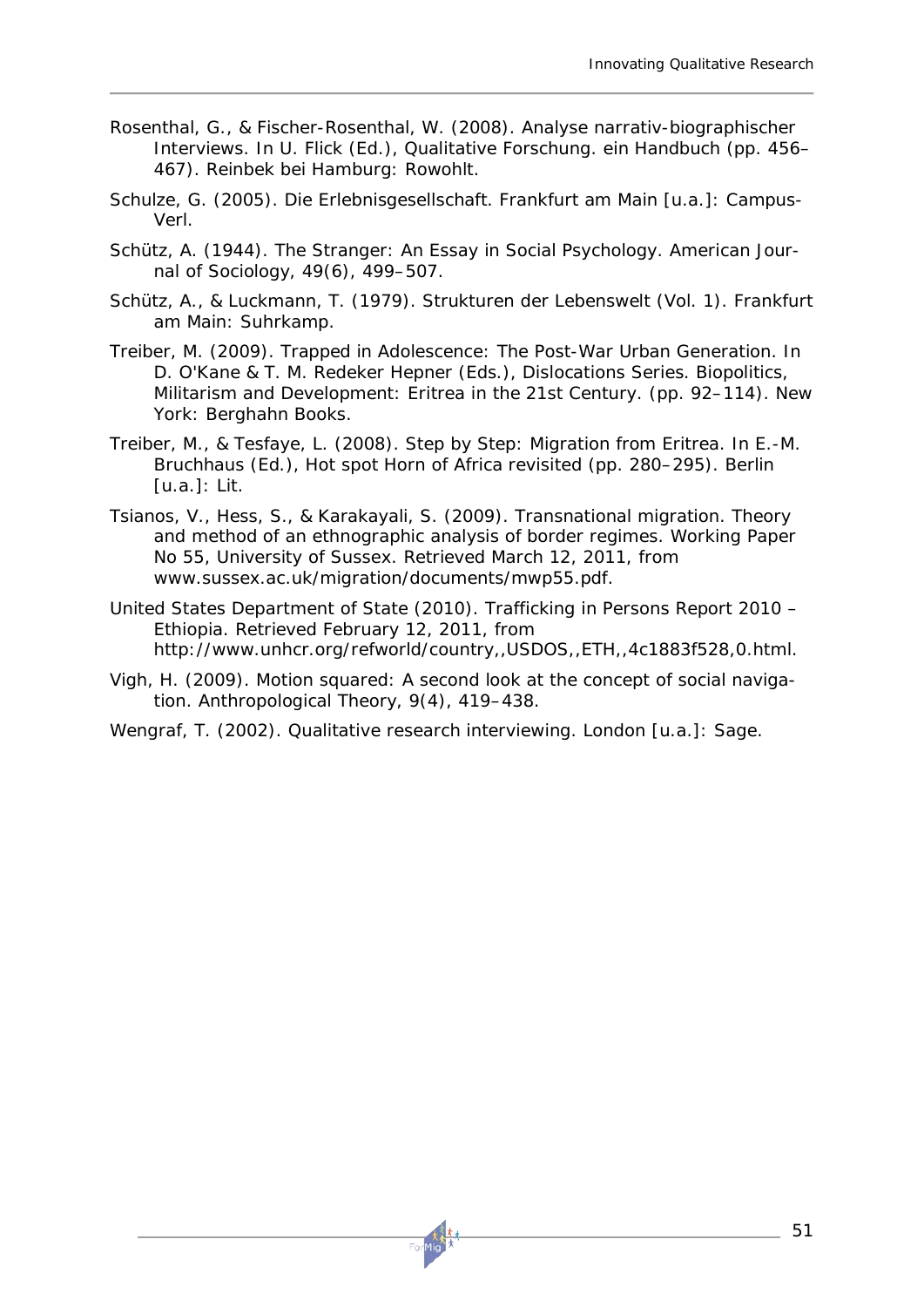Formight +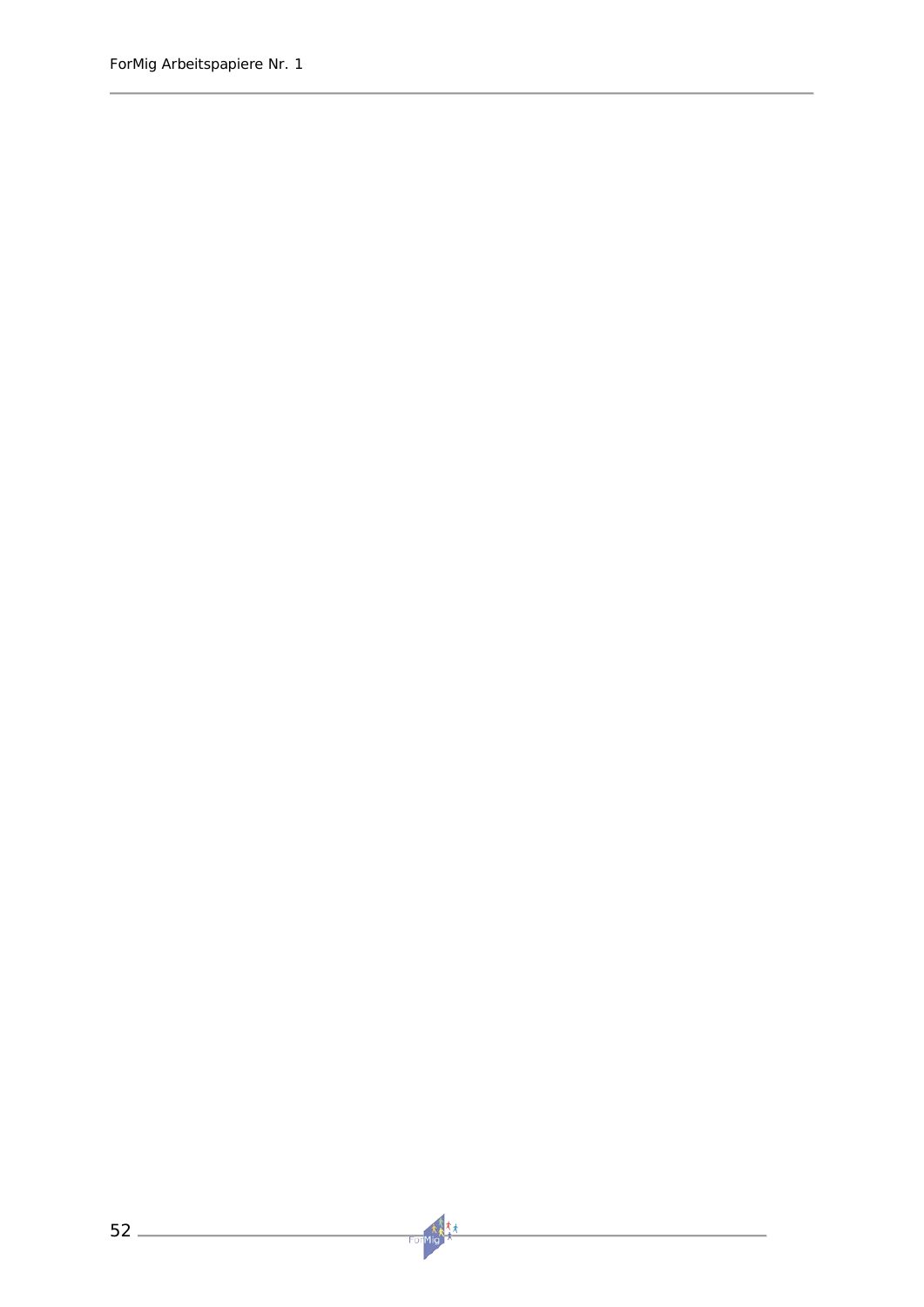# IV. Communicating Knowledge across Language Borders – "Moderating" as a Communicative Form at Bilingual Social Events among Spanish Speaking Migrants in Bavaria

*Bernd Rebstein, Marlen Rabl, Bernt Schnettler*

## 1. Introduction

l

Gatherings (Goffman 1961) are social situations in which participants communicate face-to-face. They can be more or less formal, may include a larger or smaller audience and typically evolve following a predetermined schedule. Its purpose may vary, so may its implementation. However, in either case, participants act and react in each other's immediate presence. This social realm – the "interaction order" in Goffman's term (1983) – constitutes a level of social organization *sui generis*. Studying it in its own right contributes to an improved understanding of the mechanisms of social integration. Nonetheless, it requires particular attention to the details of the on-going action and interaction, focusing on how several communicative modalities work together. Qualitative video-analysis (Knoblauch & Tuma 2011; Heath et al. 2010) as a recently developed instrument for social research is especially fruitful for studying complex social interaction and gaining in-depth insight into unknown social worlds. Following an interpretive approach, this study focuses on social gatherings organized in the context of Spanish-speaking migration in the urban areas of Bavaria. We study the social forms and communicative genres by which knowledge is being distributed both within the migrant population and between migrants and the resident population. When scrutinizing these processes, we pay special attention to the interplay of various communicative modalities, including speech, body movement, gesture, posture, deixis etc. in order to identify the expressed forms of knowledge.

# 2. Videography and Genre Analyses

Our methods are part of a developing field in qualitative social research that deals with audio-visual data recordings of "naturally" occurring social situations. Methods for analysing social interaction with video have received substantial input according to microscopic analytical approaches based on Ethnomethodology and Conversation Analysis (Heath et al. 2010). In our project, the analysis aims to describe the patterns of communicative action. Therefore, we conduct ethnographic field research using the method of "focused ethnography" (Knoblauch 2005a). The core data is in the form of recordings of naturally occurring situations (Silverman 2005). This method (Knoblauch & Tuma 2011) emphasises the ethnographic aspects of video analysis. With this practise, we are especially in-terested in the situational aspects and the ethnographic background knowledge.<sup>[1](#page-52-0)</sup>

<span id="page-52-0"></span><sup>&</sup>lt;sup>1</sup> Focused ethnography concentrates on communicative, situationally and temporary limited field stays, that are audio-visually tape-recorded in order to enable subsequent analysis. Thereby, the researcher tries to survey natural contexts that could have taken place in the same way without his attendance. In addition to the technical documentation and the conservation of communicative contexts, the researcher has the status of an observer in the field. Accordingly, he composes field reports and searches for background information by asking the performing agents. Subsequent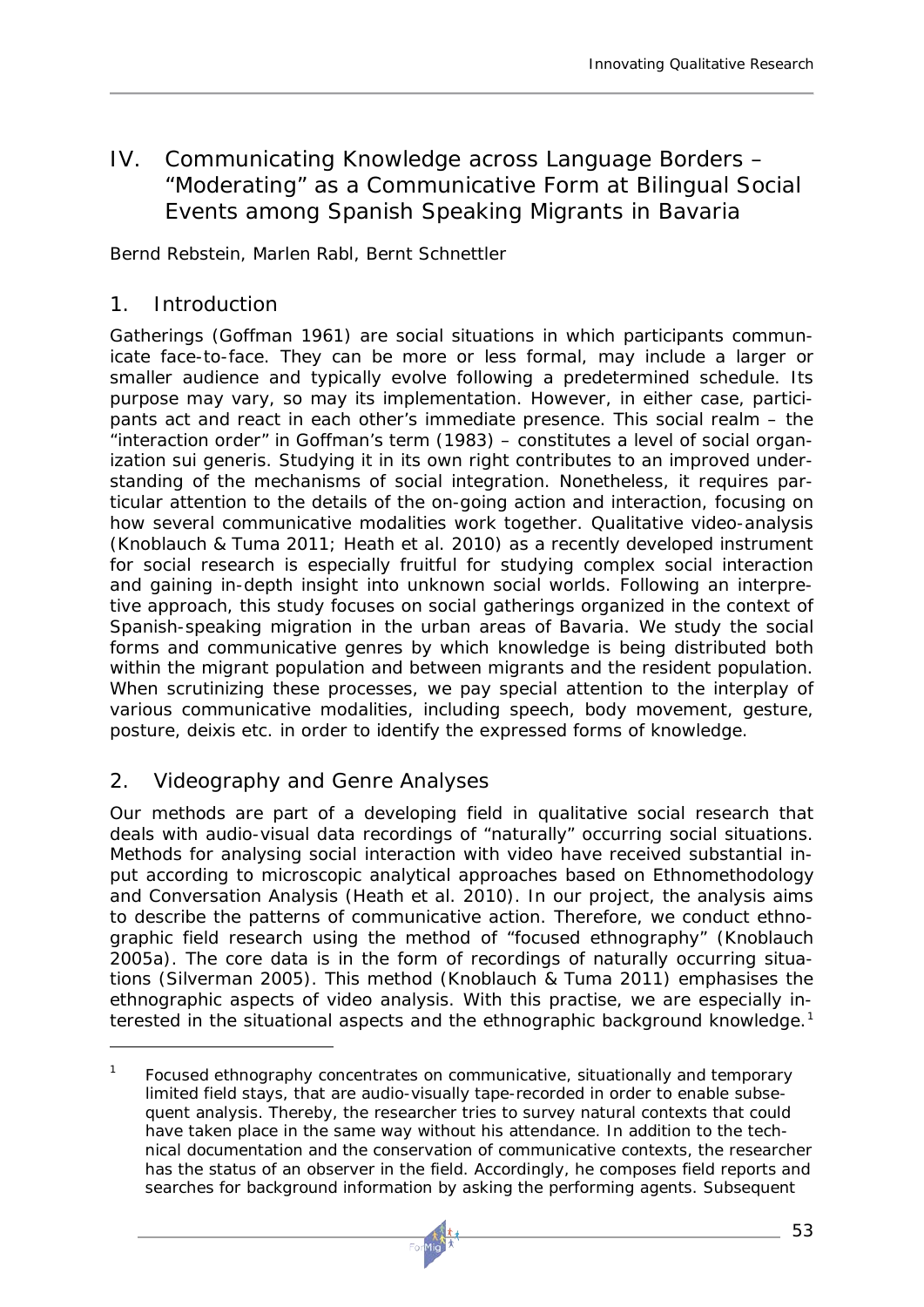Sociological genre analysis (Günthner & Knoblauch 1995) provides detailed descriptions and analysis of communicative action. In theory, "communicational problems" can be managed with communicative genres that are solutions to specific problems in the social stock of knowledge. Therefore, these solutions can be seen as highly important for the stability of a culture. Communicational genres are consolidated linguistic patterns that provide specific solutions to communication problems (Luckmann 1988). They act as mediating instruments between social structures and the knowledge of the individual as well as providing material for the *communicative construction of reality* (Luckmann 2006). For these reasons, communicational genres form the institutional core of social life (Knoblauch 2005b).





Focused ethnography, as used in this project, is part of an iterative research process. To generate the data we follow a theoretical sampling method, which systematically selects similar, deviant and contrasting cases. Each case – a naturally occurring event in the context of migration – requires extensive and timeconsuming preparation as well as the practical involvement needed to realize the audio-visual recordings. Once the data has been taped, we begin initial analysis of the raw material. The observation of recursive patterns in the audio-visual recordings allows us to select particular short sequences for further analysis. This selection is one of the critical parts of the research process. It is tailored for the general research interest (in this case: looking for sequences relevant for communicating knowledge) *and* the recursive patterns that might emerge from the material itself, independent from our pre-established research focus. Videoanalysis is, not exclusively but for the most part, a method of discovery. The selected sequences are transcribed, prepared for analysis, inspected and discussed in extensive data processing sessions. As we progress, these findings help us to choose further sequences from the data set and continue on to the next step in the method.

# 3. Communicating migrants' knowledge in staged events

Consider the following sequence from our sample. The discussion was recorded during an arranged information meeting that took place under the auspices of the »Latin-American theme week«, celebrated on a regular basis each year in Nuremberg [\(http://www.lateinamerikawoche.de\)](http://www.lateinamerikawoche.de/). A broad alliance of groups and associations involved with the Latin American community organize a series of events, including charity and fund-raising meetings, public rallies and lectures as well as cultural exhibits and performances. These are designed to inform, entertain and raise political awareness of Latin America. The organizers work alongside a broad alliance of civic associations and church-based organizations along with representatives from public administrations who deal with migration issues.

-

analysis of this data takes places in regular data analysis sessions.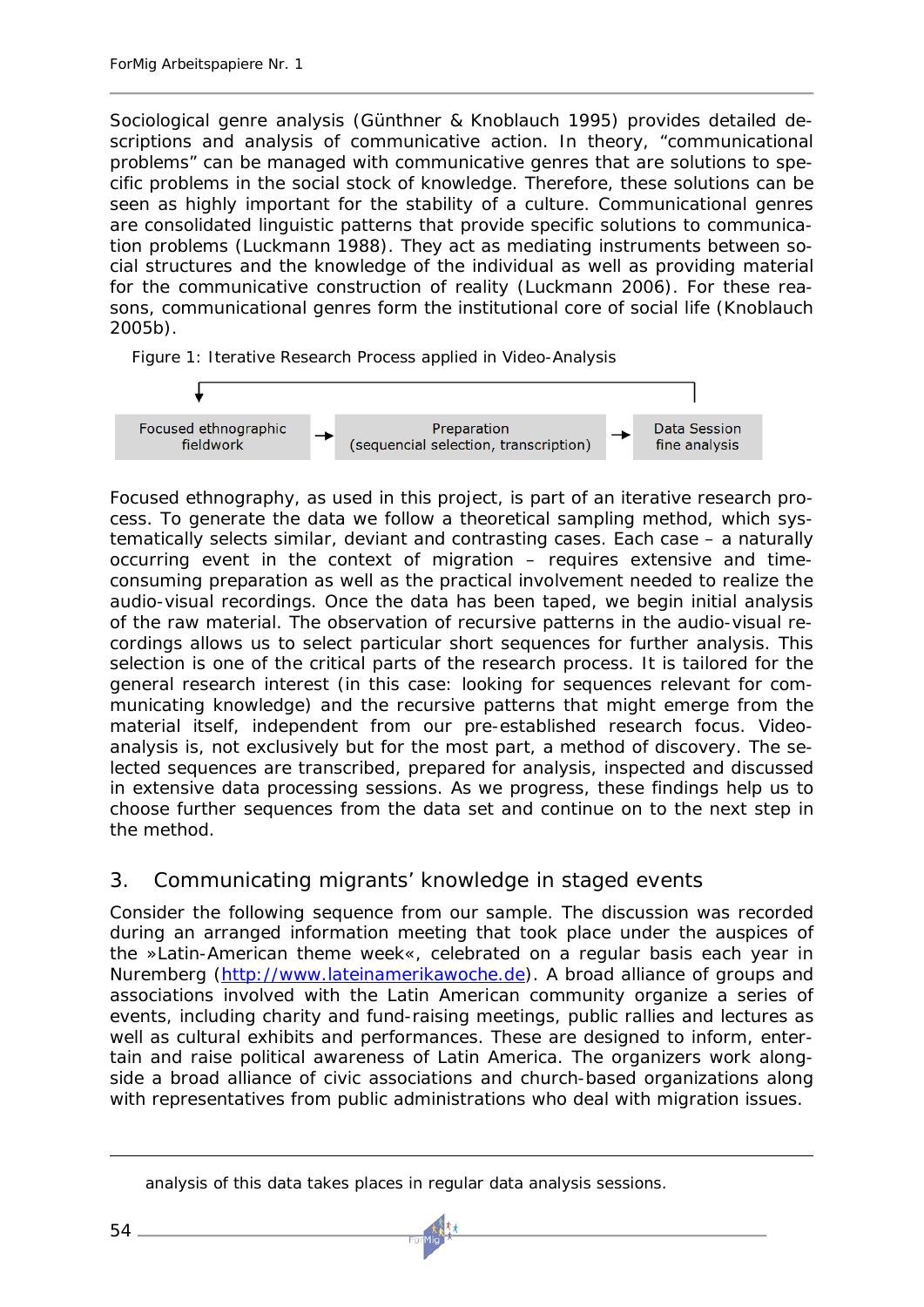The event we will focus on here took place in the evening and lasted about two hours. Throughout this period, two women sit on stage behind an elevated desk decorated with posters and deliver a speech to an audience of between twenty to thirty listeners. The speech as a whole deals with the subject of the current political, social and economic situation in El Salvador. The particular extract we will focus on, addresses the political role of communal radio stations in this country.



*Image 1: In this staged event, the German-speaking female moderator (M) is performing consecutive translation for the Spanish-speaking activist (A). The video extract of the analysed sequence can be accessed at: [www.soz.uni](http://www.soz.uni-bayreuth.de/de/videoanalysis)[bayreuth.de/de/videoanalysis](http://www.soz.uni-bayreuth.de/de/videoanalysis)*

Maria, the manager (M) of a local Bavarian aid organisation for Central and South-America, moderates the event. Maria had been previously living in El Salvador for two years. She acts as a translator for the activist's speech. This is delivered by Angela (A), a Salvadorian woman and activist for the radio station, who is exclusively Spanish-speaking. Angela is the central protagonist of this event, representing a "voice from Latin America".

Angela's slow and clear pronunciation allows Maria to understand, memorize translate and reproduce each part of Angela's speech. However, her speed and articulation may also be due to her attempts to adjust to a mixed audience of both native German and Spanish speakers, some of whom do not understand Spanish. Although only Maria and Angela have verbal parts in this sequence, it seems clear that this is not a dialogue between the actors on stage, but a *triad* of communication. Both interact verbally with each other not only in front of, but directly addressing the audience. This audience is the third component of the exchange and the main recipient of the communicative activities on stage. Furthermore, both of them have the specific purpose of "informing" the audience (in contrast to other events we have been recording, in which persuasive or ludic elements may dominate). In order to successfully communicate their meaning, it is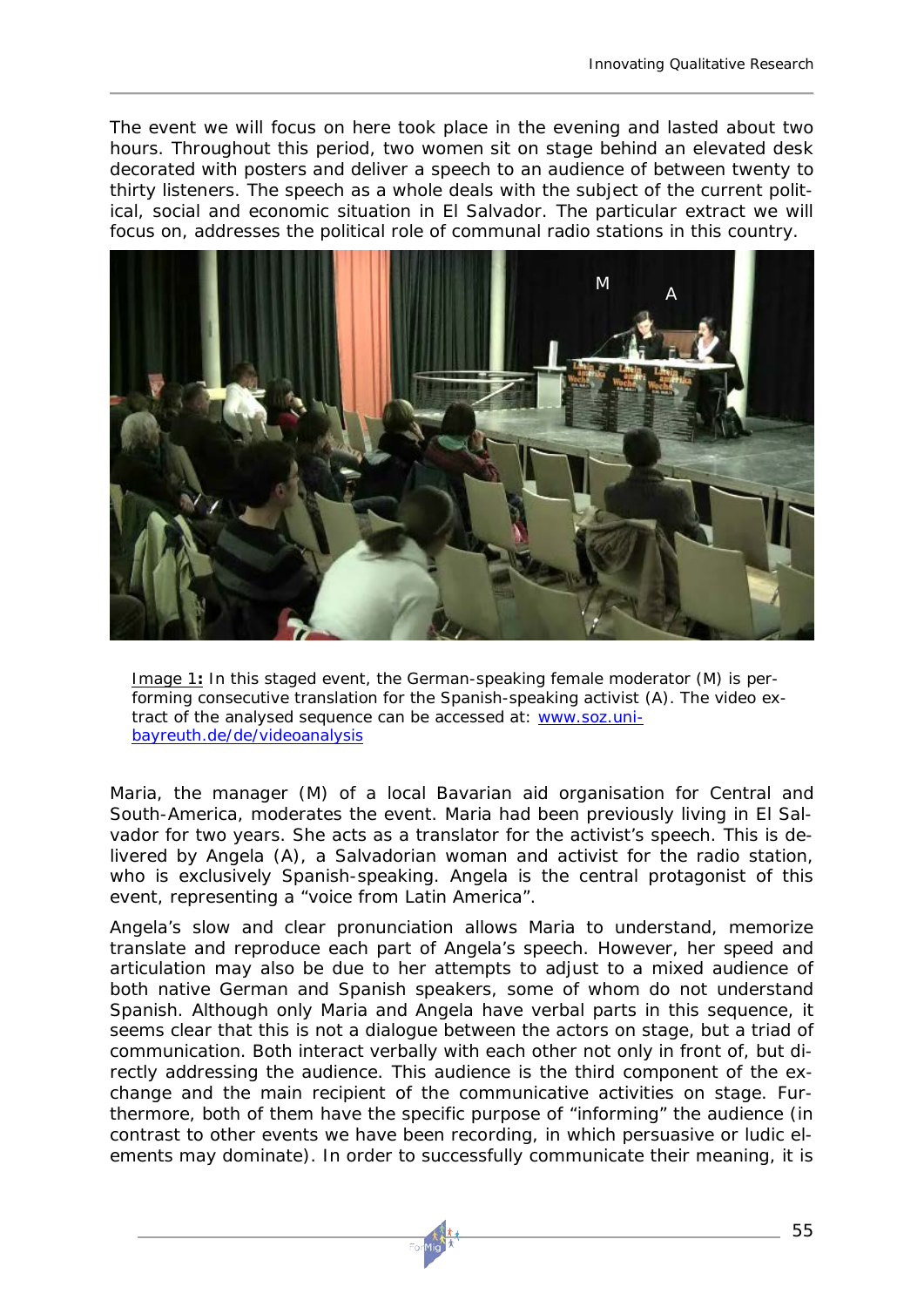imperative that they achieve unity between what Angela intended to communicate and Maria's translation.

The following sequence is initiated by Maria who speaks in well-articulated Spanish. In this 26 second-sequence, Angela and Maria talk extensively. Angela is speaking Spanish and Maria is speaking German as a translation of each part for the benefit of the audience. After finishing her sentence, Angela signals Maria to start the translation with a short pause. Maria will immediately begin her translation. Consider the first part of the original speech delivered in Spanish:

Transcript 1a: sistema democrático

- 1 A: en el salvador las radios *in El Salvador comunal radios*
- 2 comunitarias se le(s) ve como *are seen as*
- 3 los medios opositores (-) ah:  *opposing media*
- 4 (.) al sisTEMA demoCRATico *against the democratic system* 
	- 5 que hay en el salvador (-) *established in El Salvador*

The sequence above (cf. transcript 1 "sistema democrático") is an example of the recursive communicative phenomenon observable in our data, which will now be described in detail. In terms of speech content, Angela is alluding to the heavy criticism community radio stations are facing in her home country without, however, specifying *who* is attacking them. In line 2, she chooses a passive voice when describing this criticism: "in El Salvador, communal radios are seen as opposing media", emphasizing the fact that these radio stations were opponents to the established "democratic system" in El Salvador, an ironic statement given the deficient state of democratic development in El Salvador and the denunciation of those who allegedly fight for democratic improvement as "opponents" (line 3). The "democratic system established in El Salvador" (line 4) is rhetorically working as a *contradictio in adiecto.* Angela emphasises this, making it stand out from the rest of her speech. The irony is expressed through a special pronunciation distinct from standard Spanish (in Spanish, words are in principle "llanas", i.e. pronounced on the second last syllable). In line 4, she raises the tone of her voice and puts special emphasis on two words: "sisTEMA demoCRATico" by exaggerating the expected prosodic contour.

However, the expression of this irony is barely apparent to the German audience without additional explanation. Consider the way Maria immediately translates the following sentence into German:

Transcript 1b: Quotation marks

6 M: hm (-) und ((caughs)) das problem ist auch das  *the problem is also that*

7 in El SALvador eigentlich so kommunale radios *in el Salvador such comunal radios*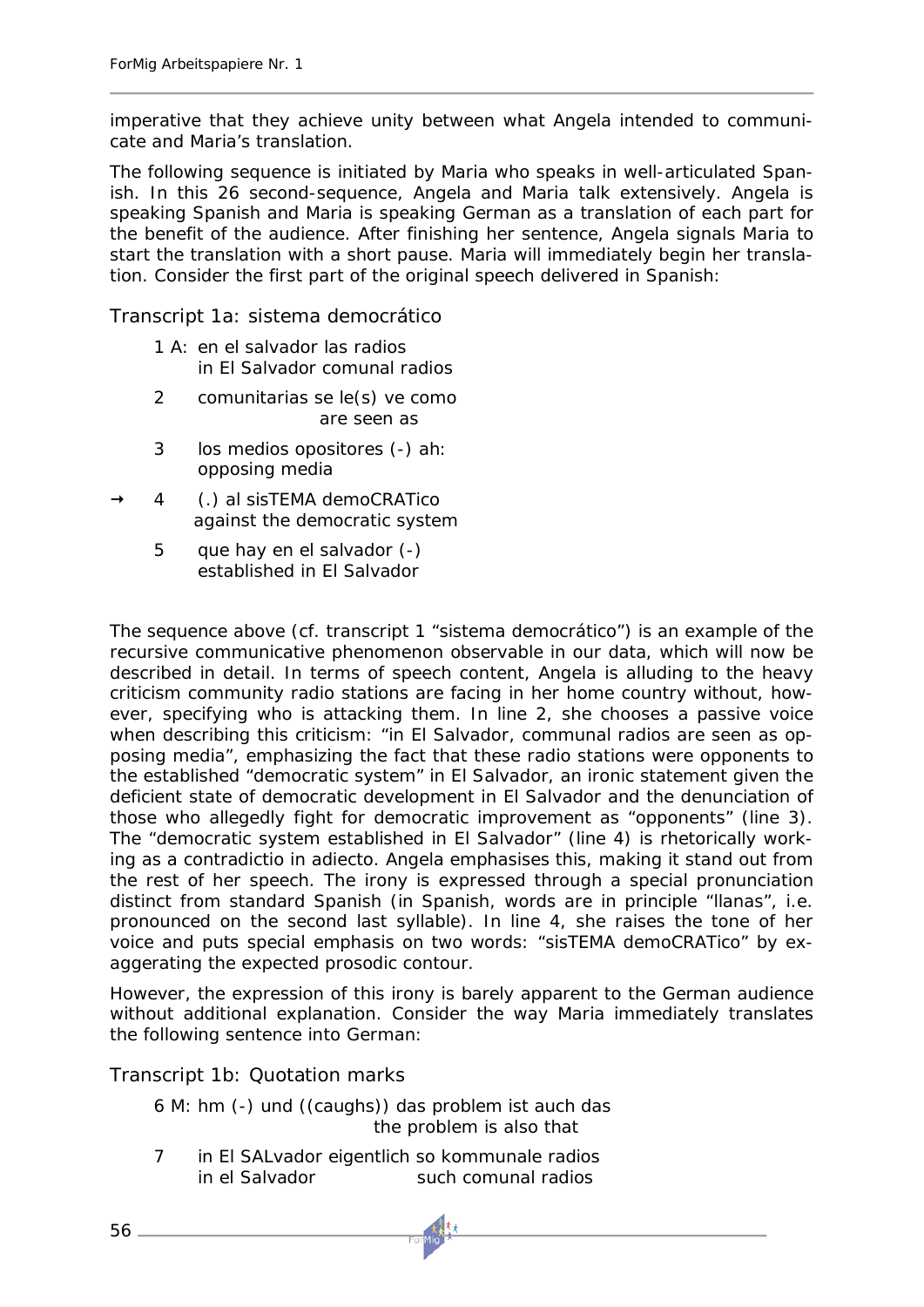- 8 immer als opposiTION gesehen werden zum *are always seen as opposition against*
- 9 demokratischen (.) an´=in anführungszeichen *the democratic in quotation marks*
	- 10 demokratischen system in el salvador *democratic system in El Salvador*

The translation starts in line 6 with a delay marker combined with a micro-pause, followed by a paralinguistic expression (coughing), and the sentence finally starts with a problematization ("the problem is"). Note that all four of these elements are absent in the Spanish original and therefore constitute additional *contextualization devices*. These contextualization devices are designed to provide the audience with the necessary information to enable them to understand the meaning of Angela's statement. The transcript already allows us to see the minute details of the interaction. However, the way in which the whole process of communicating relevant "knowledge" is performed by the participants only becomes clear when examining the interplay of verbal and visual conduct, especially the role body language plays in the interaction. This is used in order to enrich the speech with additional elements that help the audience to understand not only the denotative, but also the subtleties of the connotations of Angela's "message".

Score extract 1: Expressing irony

verbal interaction Gesture and facial expression

…al sisTEMA demoCRATico que hay en el Salvador

glances in audience direction and smiles



Inspecting video sequence 1 in detail [\(www.soz.uni-bayreuth.de/de/videoanalysis\)](http://www.soz.uni-bayreuth.de/de/videoanalysis) reveals some surprising results. After "medios oppositores" (line 3, transcript 1a), Angela leaves a micro pause, followed by "ah:", another signal of delay. This pause operates as a break for further consideration and is followed by the two specially emphasised words: "sisTEMA demoCRATico". The functional meaning of this apparently inappropriate accentuation becomes obvious the moment we consider, as well as the verbal interaction, the prosodic and gestural elements involved (cf. score extract 1):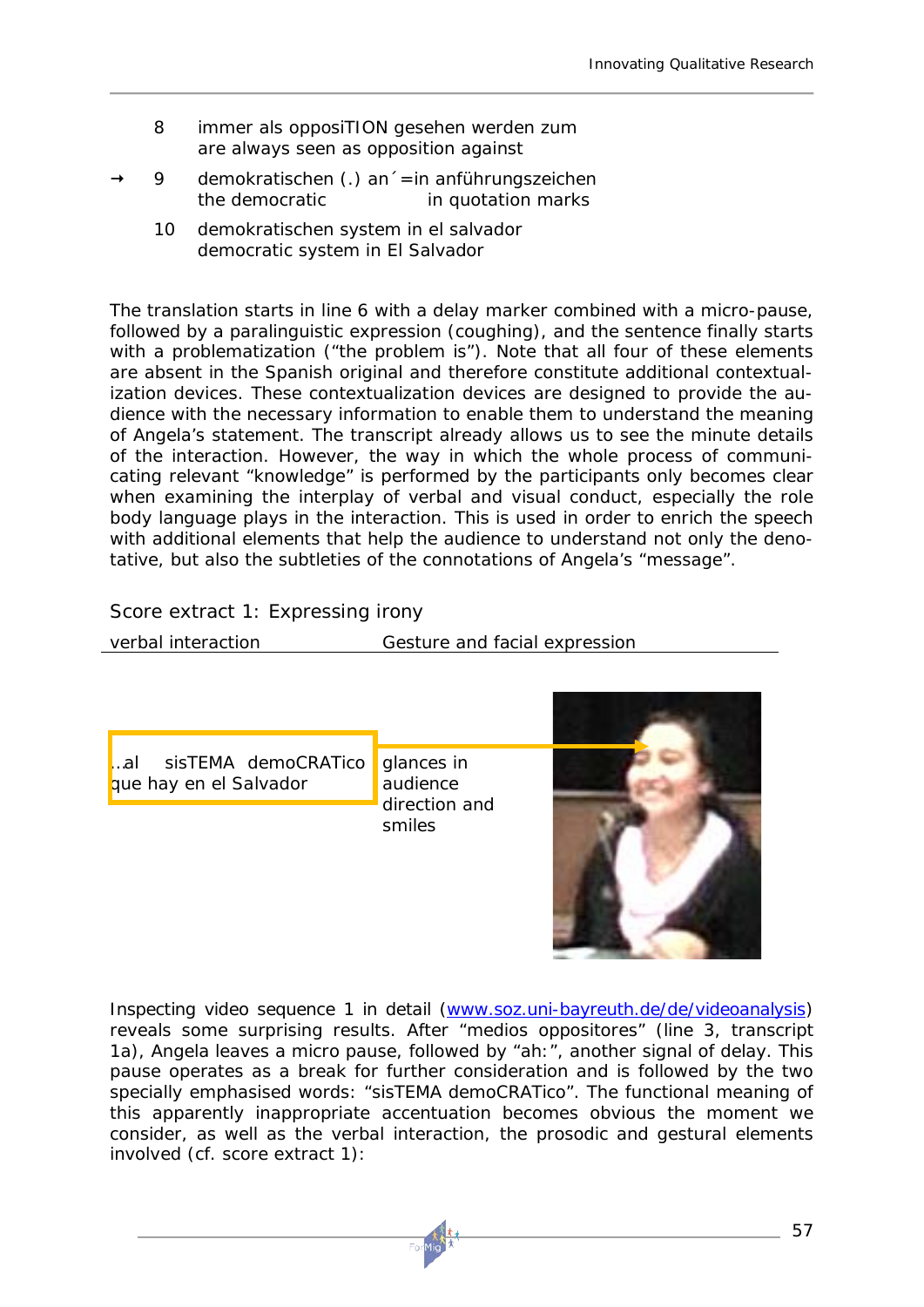Angela expresses this through pauses and emphasis. She accompanies it with a quick smile at the audience. It is the *simultaneous combination* of lexical, prosodic and mimic elements that produces this communicative form and expresses the intended irony. In other words, her smiling reframes her words, indicating that they should not be taken literally and are intended ironically. Thus, anyone who listened only to the apparent meaning of her words might completely misinterpret her meaning. Although Angela provides additional cues to show her intended meaning through her facial expression, non-Spanish speaking members of the audience might be unaware of or still not able to understand the full meaning of her message. They may simply be confused by the apparently contradictory meanings of the verbal and the mimic modality. Consider how, in the following section, Maria attentively responds to the need to reframe and contextualize Angela's speech:

### Score extract 2: Translating irony

Verbal interaction Gesture and facial expression

... zum demokratischen (.) an´ in Anführungszeichen demokratischen System in El Salvador

glances up and symbolises quotation marks with both hands



As the video shows, Maria is doing the "translation-work". This translation-work, however, is not a mere transmutation of information from one language into another. Simple sender-receiver information models usually disregard the most important features of the communication, which has to be scrutinized according to the sequential, moment-by-moment unfolding of events including all the simultaneous actions in all communicative modalities. Focusing on the complexity of human interaction by identifying typical and recurrent communicative forms allows further empirical insight into the microstructures of how particular communicative processes work. Therefore, we have to pay special attention to the ways in which those who interact utilize a particular communicative form and combine communicative elements from various modalities.

In the sequence above we can see how Maria orchestrates her words with facial expressions and how this combination operates. It is the "orchestration" (Schnettler 2006) of several communicative modalities that results in a particular meaning. After saying "demokratischen" (transcript 1b, line 8) Maria interrupts her speech for a moment, and then starts to interpret the irony Angela has implicitly expressed through a verbal and gestured performance (score extract 2). Note that the translation-work she is performing entails the transformation of a certain piece of information - the *ironic nature* of the Salvadorian "democratic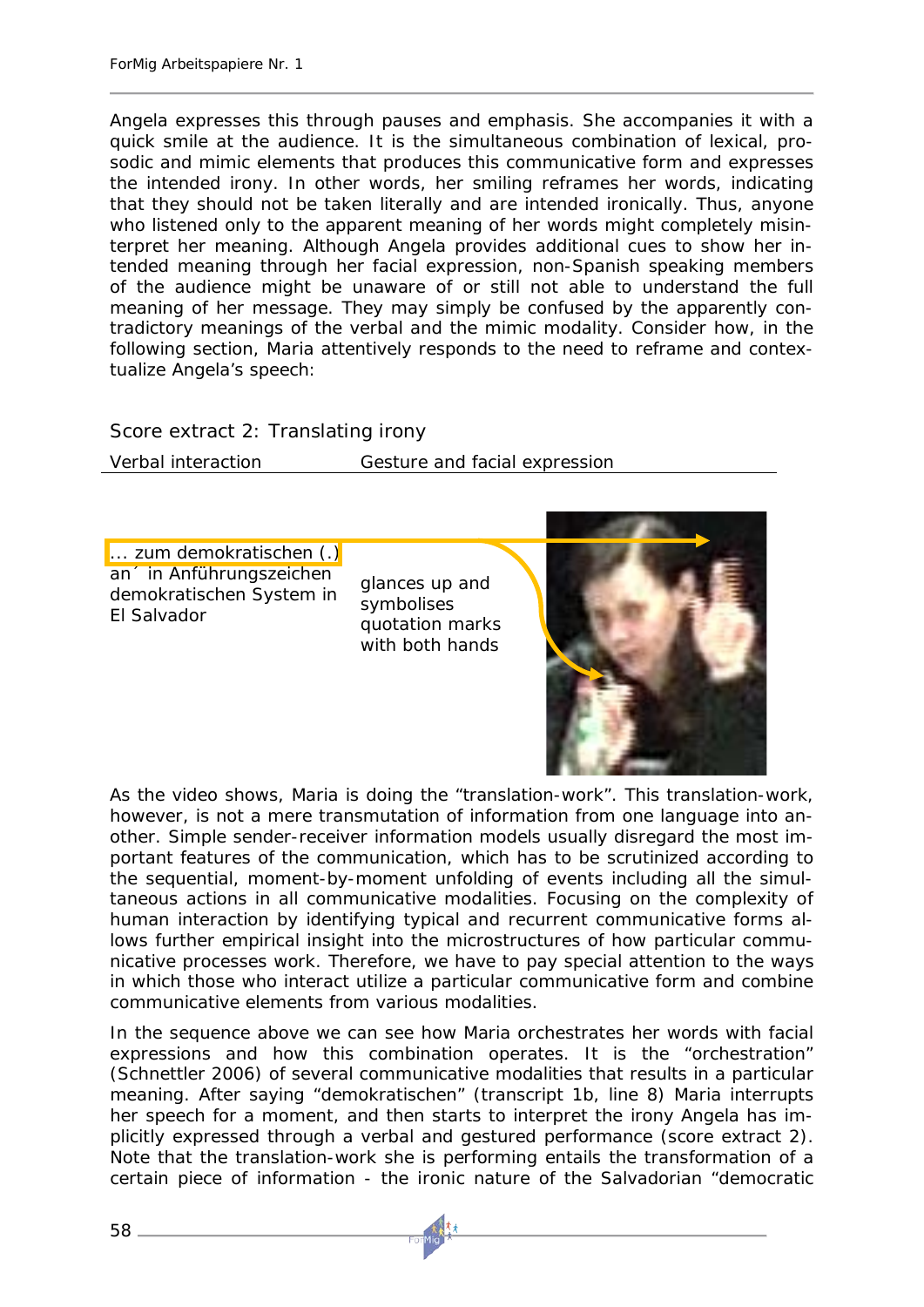system" – from one modality to another. In this situation Maria does not only rely on her mastery of language. She also draws on contextual knowledge regarding the specific historical and current socio-political situation in El Salvador. She may be considered a specialist since she has lived in the country for two years and has been paying particular attention to the news from that country. This specialist knowledge not only qualifies her to moderate this event. In this situation, she can draw on it, enabling her to reinterpret the irony for the sake of the audience who do not, in general even if some are exempt, have the opportunity to draw on similar expertise.

This sequence effectively demonstrates Maria's knowledge that El Salvador does *not* have an established democratic system since she is able to interpret the subtlety of Angela's words. Maria's use of her specialist knowledge in interpreting Angela's performance makes her true meaning accessible for the German speakers in the audience. The discovery of a particular orchestration embedded in a larger sequence is known as "moderation". Analysis of the internal structure and the interaction not only uncovers its functional utility in terms of "translating" one piece of information from one place, situation, etc. to another. As the analysis demonstrates, knowledge production and communication is not only an activity archived through interaction. By the way in which the performance is realized by the actors, they are continuously reshaping, reinterpreting and adding new elements to the process of "knowledge communication".

### 4. The interactional organization of moderating

As shown by the above analysis of the audio-visual data and the data gathered from many public social events, moderation plays an important role in the process of communicating knowledge. Frequently, in a number of analysed sequences, moderation forms part of a predesigned performative arrangement, especially prominent in staged events. The communicative setting in which moderation occurs can be identified as an *interactional triad*, which consists of the audience, the performers and the moderator. This communicative setting is fundamentally asymmetrical: *Members of the audience* can be characterized as primarily listening and observing. Throughout our data, sequences in which the audience were granted the opportunity to participate actively in the main exchange were comparatively rare. In all cases, this participation only partially took place and was usually scheduled towards the end of the event. Nevertheless, the spectators are a crucial part of the moderation triad, since the performance is intended for them and meaningless in itself.

In this communicative triad, the *performers* play the role of "experts". Their task is to communicate their specialist knowledge so that it can be understood by the audience. Their performance is closely related to the main topic of the event. Consequently, their activities are dominant within it, both in terms of duration and intensity. The *moderator* plays a subsidiary part. He introduces, frames or brings the interaction to a close. Regardless the overall purpose of the event (to inform, to entertain, to solve problems; cf. next chapter for details), moderating is concerned with the opening and closing of the event, the introduction of the programme and information on its progress, the presentation of guests and the introduction of the remaining performers.

Indisputably, moderation is a general communicative feature found in all sorts of events, not exclusive to migration contexts. In our data sample however (for de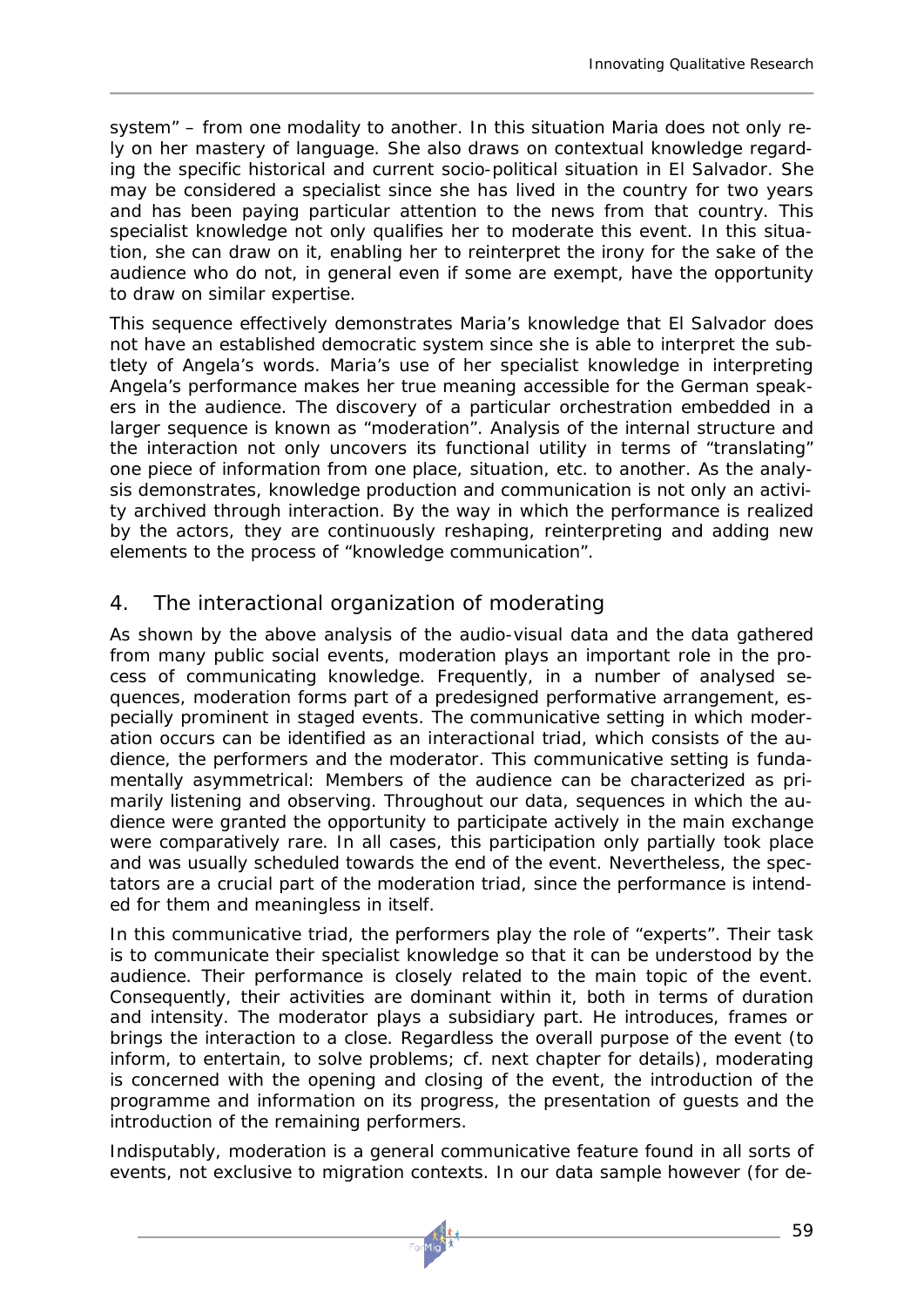tails, see above) we identify specific elements related to migration. This case is significantly different with regard to the communication situation in which the moderation operates. Due to the language barrier between the Spanish-speaking radio worker, Angela, and the mostly German-speaking audience, Maria cannot address the audience directly. Her moderation does not simply serve the purpose of politeness or simply pleasing Angela as the events main protagonist. Maria's moderation is a necessity, an actively designed and performed communicative activity, which is vital for the success of the event. Therefore, Angela speaks slowly and clearly enabling both the moderator and the Spanish-speaking individuals in the audience to understand her. Our research in similar contexts shows that foreign language speeches are especially reliant on specific gestures and mimes.

As shown in the example, moderation accomplishes considerably more than a literal translation. In order to meaningfully translate the irony, Maria uses prosodic markers (delay signals and emphasized pronunciation), gestures and facial expressions. But even the identification and application of all of these characteristics does not guarantee an adequate interpretation. This is only achieved using Maria's knowledge regarding Angela's social, cultural and political context. In addition to the correct interpretation of Angela's performance, it is important for the moderator to "read" the audience and infer its knowledge of context and understanding. Only then is Maria able to provide the required contextualization. Accordingly, Maria's role can be summarized as a *cultural mediator* between performance and audience.

### 5. Moderation as reflected in popular manuals

Based on our data, we have, so far, analysed some of the internal and interactional characteristics of moderation as a communicative form and identified the moderator of our sample as cultural mediator. With the purpose of taking a first step towards observing the external structural elements, we briefly consider the broader aspects of moderation as reflected in popular communication manuals. Moderation is currently used as a synonym for "processual design" (Seifert 2003: 75). Seifert points to the connection between the etymology of "moderation" and "temperance". He claims that two main uses of the concept have recently become significant. One for denoting a form of communication frequent in the context of mass-media and another for naming a particular social technique (Geißner 1993: 57f.). In media contexts, entertainment moderation is distinguished from journalistic moderation. The predominant purpose of moderation in the context of entertainment is to build "rhetoric bridges" (Seifert 2003: 75ff.). In contrast, the purpose of journalistic moderation is to produce information for an in-terested audience (ibid.).<sup>[2](#page-59-0)</sup>

1

<span id="page-59-0"></span><sup>&</sup>lt;sup>2</sup> Seifert distinguishes between three types of moderation according to the dominating communicative purpose shaped after the three fundamental rhetoric functions and called: entertainment (*Unterhaltung)*, information (*Information)* and problem solving (*Problembearbeitung)* moderation. Entertaining moderation serves to build rhetorical bridges. Examples can be found in festivities or celebrations (direct moderation) or quiz programmes broadcast on television, radio or on the internet (indirect moderation). Informative moderation takes place on roadshows such as readings (*Leserforen*) or even talk shows. For the open communal space these can be social gatherings of clubs (*Vereinsversammlungen*), for the private familiar space divorce mediations (*Scheidungs-Mediation*) or family therapy sessions. Workshops for con-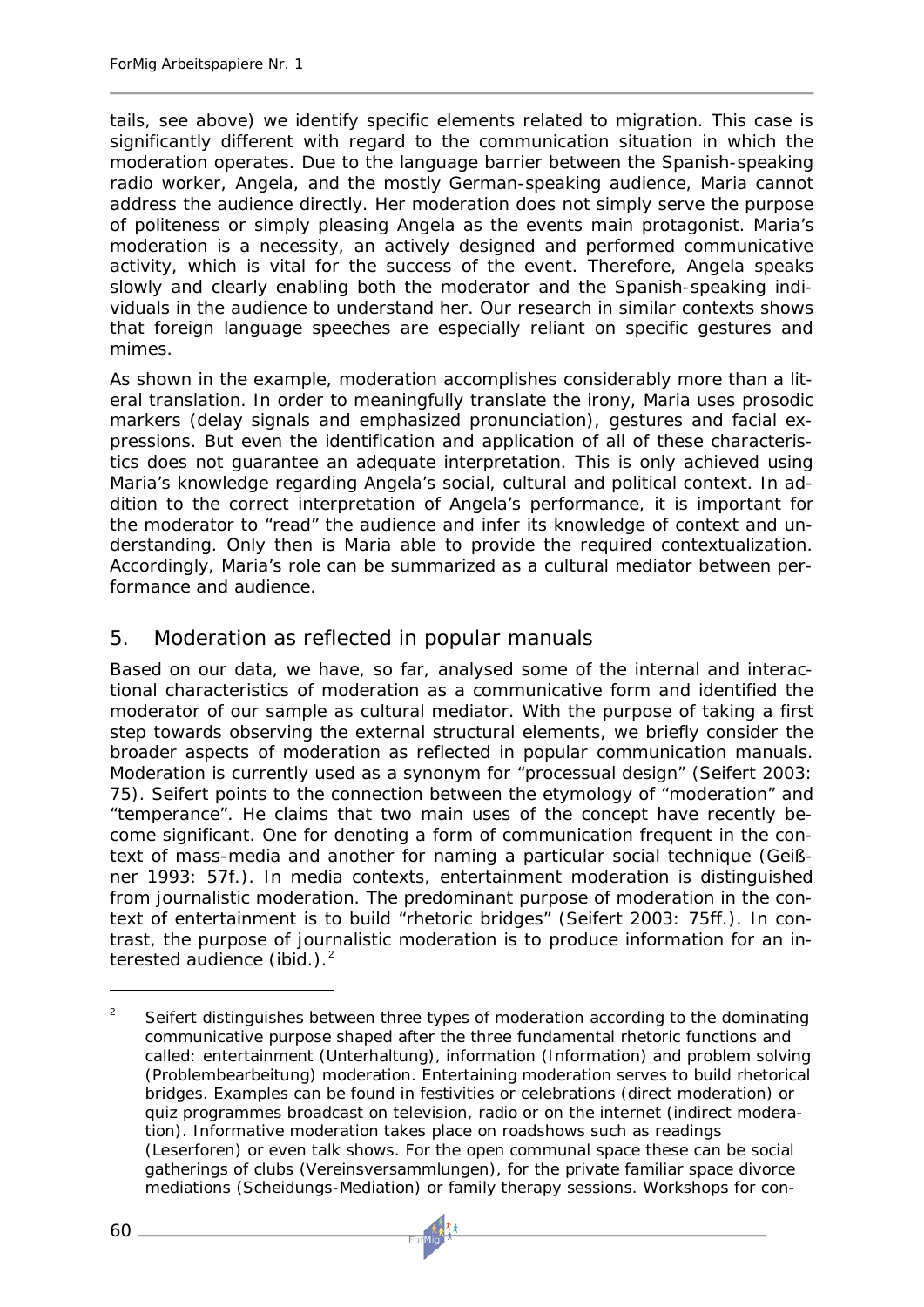However, if understood as a social technique, moderation takes place in social contexts such as family therapy as well as in operational, organisational or public municipal development. There, its purpose is to mediate between the diverging views, efforts and desires of competing actors in in pursuit of reconciliation (Seifert 2003, 78). In similar contexts, Ziegler (1992) describes the desirable qualities of the moderator in the idiom of popular science. According to his statements, a "good" moderator is incorruptible and influential, has competence and a social reputation. As a "moderate" personality he must have the ability to sympathise with others in order to act "decisively", motivate, animate and guide his audience (ibid., 227f.).

However, our video analysis illustrates important differences in the features reported by the literature as relevant for a successful communication. The dominant, pre-set topic of the event is of relevance here. The execution of moderation varies according to the setting. If this setting is characterized by an informative purpose, as in our example, the priority is the accurate and thorough communication of knowledge to the audience, to which the moderator must contribute. In contrast, during a panel discussion or a public debate, the elements of control and moderation are dominant. In an entertaining event the telling of anecdotes or jokes may appear in moderation.

Examining the model sequence reported above allows us to further differentiate between moderation patterns and moderation forms. Whereas *moderation patterns* are the structural components of moderation in a specific communication form, *moderation forms* describe the ways in which these patterns are utilized in and through the interaction. A moderation pattern may include a welcome followed by an introduction of the topic of the event. The moderation form, however, can vary if, for example, the moderator uses certain types of expression or chooses to implement elements of the moderation pattern befitting the activity.

The analysis shows that the question of "best practice" must be considered for communication patterns in the context of moderation in migration. Unlike conventional guidebook literature on the subject of presenting and moderating, our analysis does not answer the question of what type of moderation is most appropriate. Neither do we primarily strive to determine the criteria of communicative success. Instead, we are searching for the answer to the more basic question of how communicative activities operate within a particular situation. Accordingly, a high-resolution chronological analysis of its development illustrates the internal mechanisms by which the particular communicative form of moderation works in this context. Combining the results obtained from both analyses – videographic microanalysis enriched with ethnographic contextualization – allows us to describe outcomes that may also be used for more applied purposes, such as informing communication practices in migration contexts.

Besides the risk of the moderator misunderstanding the performance, there is also the danger of them misjudging the audience's knowledge. The latter can place restrictions on communication, for instance, when the moderator disregards necessary contextualisation. Or, in the opposite case, the "over-contextualisation" of an already well informed audience might be conceived as inappropriate, superfluous or even patronising, resulting in a bored or even irritated audience.

-

flict-solving are examples of moderation taking place in the organization or business domain.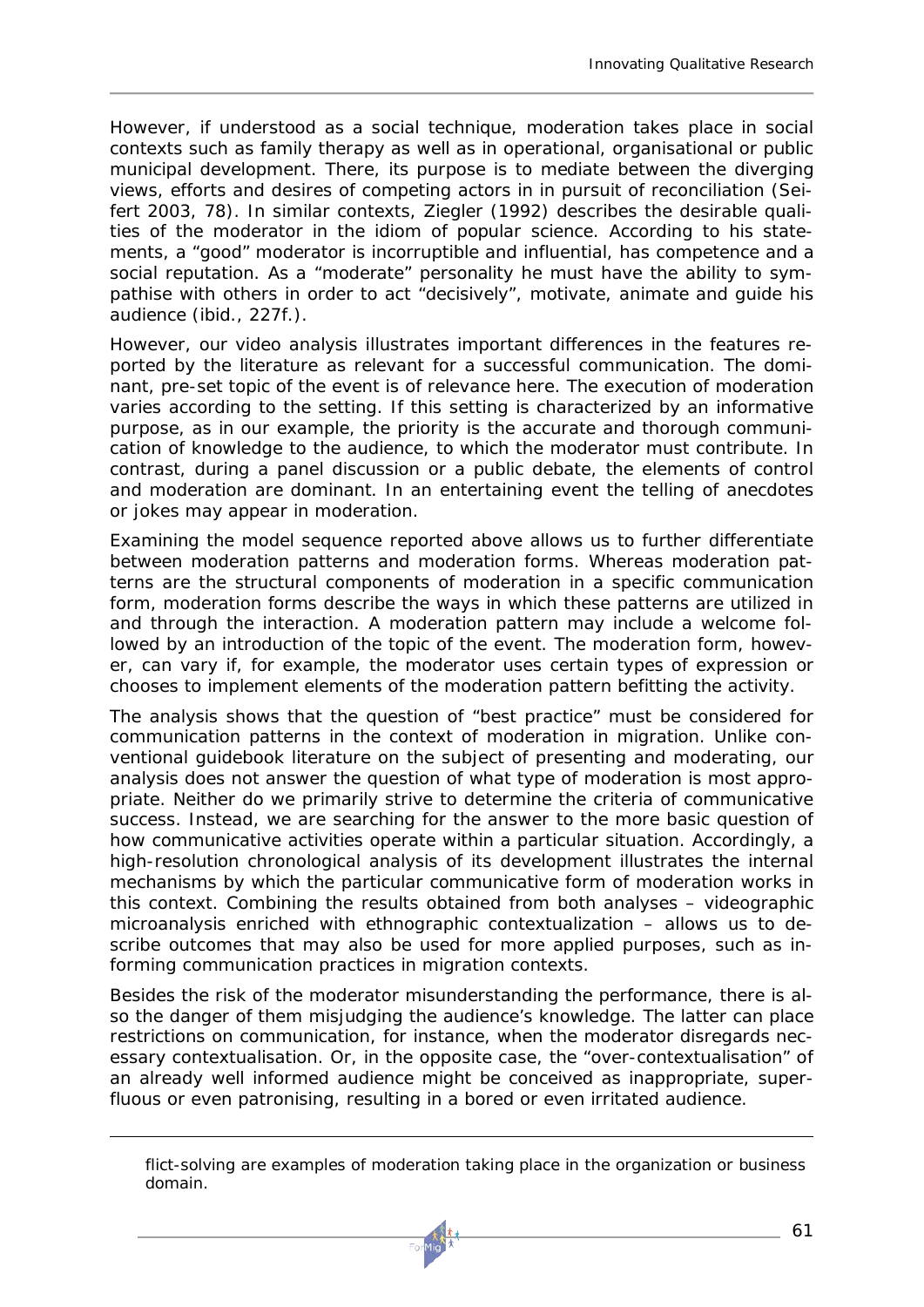Our analysis of the audio-visual data is still underway. It would therefore be premature to draw final conclusions at this point. However, the results of our study so far seem to confirm the interpretation that the communication of knowledge in migration settings depends on certain performance prerequisites. Our analysis also indicates criteria for successful moderation and cultural mediation in the migrational context. Our future efforts in this project intend to collect and consolidate the findings of communicational patterns in the context of integration.

Comparison with other cases has shown that the accomplishment of this communication pattern for knowledge transmission depends on how the communication triad is used. Successful "transfer" of knowledge is, however, always dependant on the moderator's ability to recognize these capabilities and to adapt his moderation to them. Further study of the relationship between the event design and the on-going performance ability of the triad-members is still required. Our analysis aims to understand whether the moderation pattern varies according to the context, and if so, how.

### 6. Research on knowledge and migration

Video-analysis of situated interaction is an expanding area of research. Numerous studies exist today, mainly in the fields of science, technology, education or communication research. Within migration studies, however, video-analysis is a new tool. Therefore, in this section we will discuss the broader methodical implications of our research. We argue that our interpretive approach allows us to study migration from a novel perspective. Current research on migration focuses mainly on the dynamics of migration processes themselves (Pries 2001, 12, 32; Han 2005, 69; as an outstanding example see Delia Nicoue's multi-sided approach to this issue). Our analysis is focused on a sociological perspective grounded in the new sociology of knowledge (Berger & Luckmann 1991/1966). It concentrates on the social situations that emerge from the dynamics mentioned above, which become particularly important in certain situations of "contact and motion zones" where migrants and members of the resident population interact. We call these situations "intercultural situations".<sup>[3](#page-61-0)</sup> Interaction in these situations is structured according to the typical differences in knowledge between "strangers" and "locals" (Schütz 1944). Our analysis of the face-to-face communication in migration situations draws on previous ethnographic research in the *small social life-worlds* of ethnic communities in Germany and its integrative and segregative aspects (Zifonun 2010, 2008; Zifonun & Cındark 2004). This is particularly relevant in relation to the communicative patterns than can be found in the context of integration.

With this perspective, we try to raise awareness of non-regular migration. Largely unnoticed by the majority of the German public, a recent and significant shift has occurred in the evaluation of migration, in both economic and in political respects. Today, political leaders and representatives from private enterprises and firms constantly praise the potential of migrants. This is because those in power are realizing that migrants might provide the resources required to fill the gaps

1

<span id="page-61-0"></span><sup>&</sup>lt;sup>3</sup> Soeffner & Zifonun (2005) argue that social differentiation should not be conceived as a only product of internal dynamics and social processes within our society but as being decisively influenced by *transnational*, *global* forces from outside. Social situations are shaped by what the authors describe as structural "interculturality".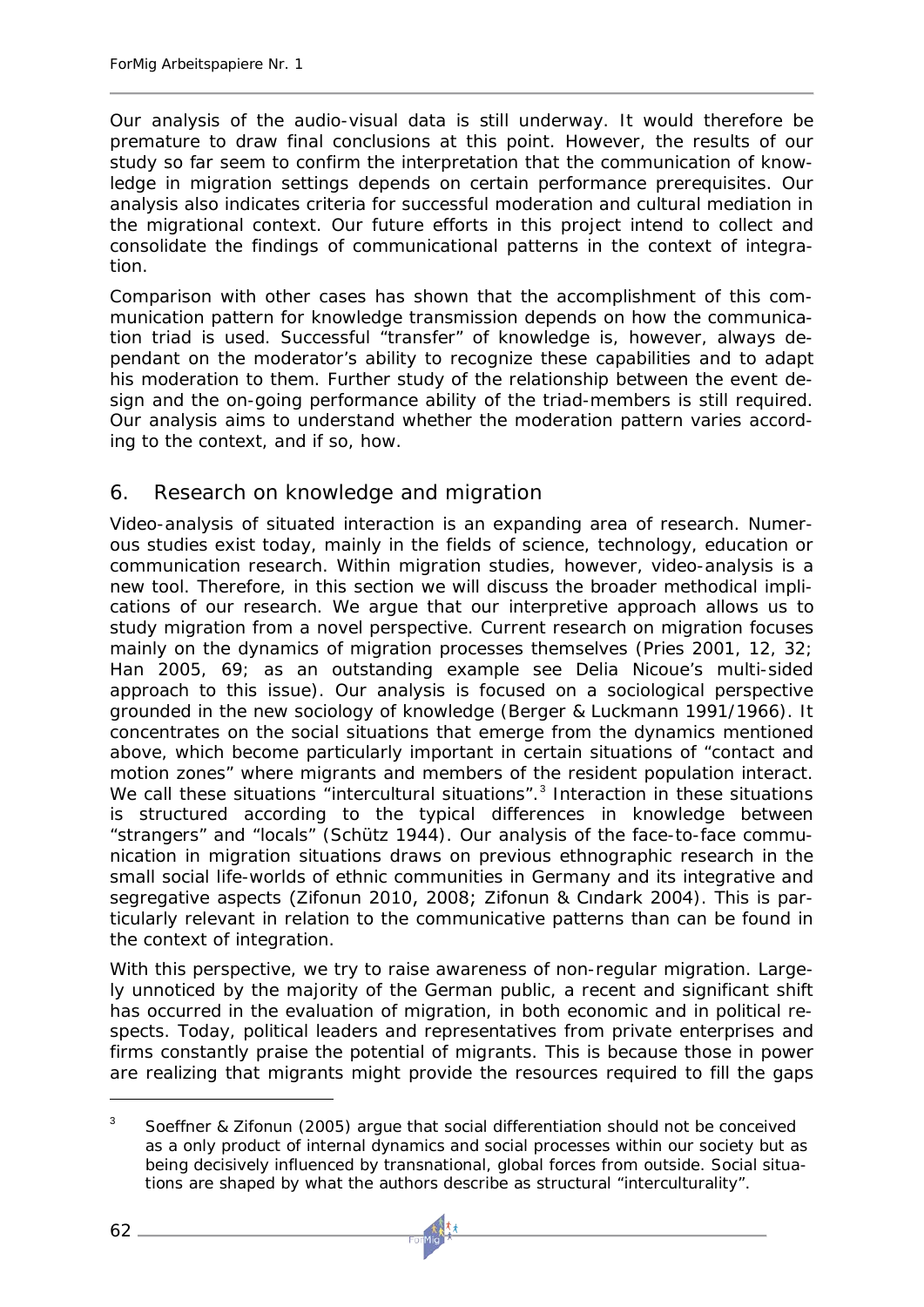that the demographic decline is leaving in welfare, social security systems and the labour market. Migration need not be stopped any more but must still be controlled and governed.

This paradigm shift induced a number of political demands, including calling "highly qualified professionals" from abroad, promises to improve educational opportunities for young immigrants and the recent appeal to harness the labour potential of the immigrant citizens already settled in Germany who have not yet been integrated into the job market. These citizens are often very well educated, but possess qualifications and skills that are not officially recognised by German authorities and institutions. Counteracting this "brain-waste"[4](#page-62-0) in order to benefit from the reservoirs of unused faculties and resources these migrants possess seems to be one of the most important challenges for the future of our society, which faces remarkable demographic change and an increasing lack of professionals.

The projects of the Bavarian Research Network Migration and Knowledge (For-Mig) are dedicated to exploring the potential of migrants in Bavaria. Their research is carried out from their particular disciplinary angle using complementary methods, both quantitative and qualitative. Each individual project, however, aims for more than just the identification of unused and economically valuable "cultural capital" (Bourdieu 1983, 53ff.) in order to allow it to be utilized. Above all, they intend to examine the knowledge of migrants, focusing on the "mechanisms" of its transfer and the creation of new knowledge in the host society (ForMig 2009). Beyond the specific academic contributions of each discipline to migration research, the network hopes to counter a flawed view of migration and integration in the German public and media by providing a differentiated description of its research results.

Our project "Communicating Knowledge in Social Gatherings: Focused Ethnographic Data Collection and Video Analysis of Migrant Knowledge" contributes to the network by allowing communicative activities to be differentiated and understood in the context of migration. Our questions are: How is knowledge communicated in public and semi-public events? What symbolic and ritual forms of communication are being used in these performances? The data is examined according to what (1) is being communicated by whom (2), how (3), and for what purposes (4). In this process, (1) is not relevant to context, but only to the object (stock of specialist knowledge) of the knowledge transfer. Most important, however, seem to be the properties of the agents (2) who determine the communication structure (3) themselves. In the example above, both the properties of the agents and the communicational structures have been reconstructed accordingly in order to provide results on the communication structures of their particular communicative form. According to the sociological concepts the new sociology of knowledge serves to elaborate (Berger & Luckmann 1991/1966; Schütz & Luckmann 1973, 1989), knowledge should not be defined in positivist terms as an external category. Knowledge is both individual and social: individual in the sense that it is indispensably tied to personal experience, competence and performance; and social because its distribution, objectification, validation and legitimization are bound to social interaction processes. It is obvious that knowledge does not exist separately from society. Empirically, knowledge can

l

<span id="page-62-0"></span><sup>&</sup>lt;sup>4</sup> See Englmann & Müller (2007) comprehensive study about the obstacles migrants face when searching for recognition of their foreign qualifications in Germany.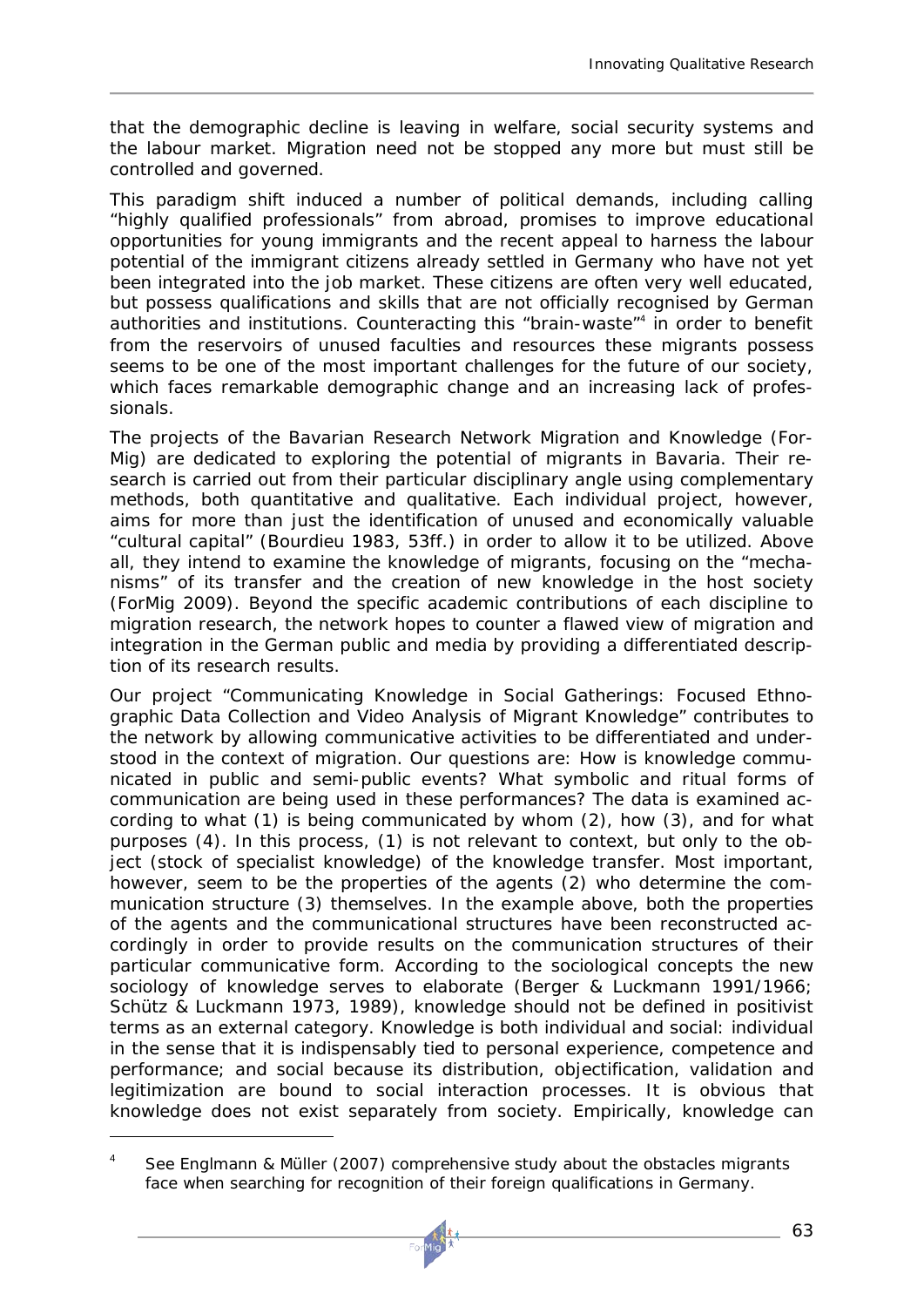only be studied in terms of communication, taking into account all communicative modalities, such as verbal, gestural, facial and postural expressions.

The framework of our research determines the field in two ways. On the one hand, it is localised to the Bavarian region and the urban centres of Munich, Nuremberg and Augsburg, on the other hand we focus mainly on Spanish-speaking contexts. Within Bavaria, these three cities show a high percentage of migrants in their population.<sup>[5](#page-63-0)</sup> Within those borders, we have collected an extensive body of real-life video data including 24 open social events. Thematically, these events include cookery and language courses, musical and cultural festivals, readings, intercultural open air events and festivals of national-historic content.

### 7. The communicative environment

The remaining chapters of this article will discuss knowledge and migration within the research context including reference to further methodological and theoretical properties. Referring to our on-going data analysis, we have discussed the special role of the recursively occurring communicational structure, observable in the field, described as moderation. In this process, we look for the specific ways in which this structure solves communicational problems (Ulmer 1988, 20), especially in multilingual settings, and the relation of this structure to the *communicative environment*. A definition of this environment will be given below.

From a sociological perspective, our research focuses on communication in naturally occurring contexts in the region that is the recipient of migration. We are not primarily concerned with the process of migration itself, but rather with the resulting forms of public social gathering that are observable as outcomes of the diverse migration into our country. The migration process in its macro-societal dimension can be understood through recently developed approaches such as the cumulative causation concept (Massey 1998) or the theory of transnational social spaces (Pries 1996, 2001).

With our research, we refer to the typology of "migrant social worlds" (Soeffner & Zifonun 2008) and phenomenological tradition. Here, the environment is understood as a shared stock of social knowledge, routines and patters of interaction. In general, the borders of an environment are drawn where shared assumptions, common interpretations and actions are no longer employed and expected behaviours are not fulfilled (ibid. 120). The communicative environment we have mentioned is understood as an addition to the five environments (migration environment, segregation environment, assimilation environment, marginalization environment, and intercultural environment) typified by Soeffner and Zifonun (2008: 120ff.). The core of this environment is established by the public gatherings of people who aim to combine sociocultural or political contexts from different parts of the world in one place. During these events a substantial part of the typical "communication within" (Schulze 2005, 174) takes place in an especially concentrated form. Related to this environment are those members of migrant groups, migrant and cultural associations, private and local political organisations who regularly participate in sociocultural and political activities during public events. Similar to the intercultural environment, we understand these agents as

1

<span id="page-63-0"></span><sup>&</sup>lt;sup>5</sup> The average percentage of citizens with migrant background in Bavaria is 19.4%, but it is much higher in these three cities. In Munich it reaches 35.2%, in Nuremberg 38.3% and in Augsburg even 39.4% (2010).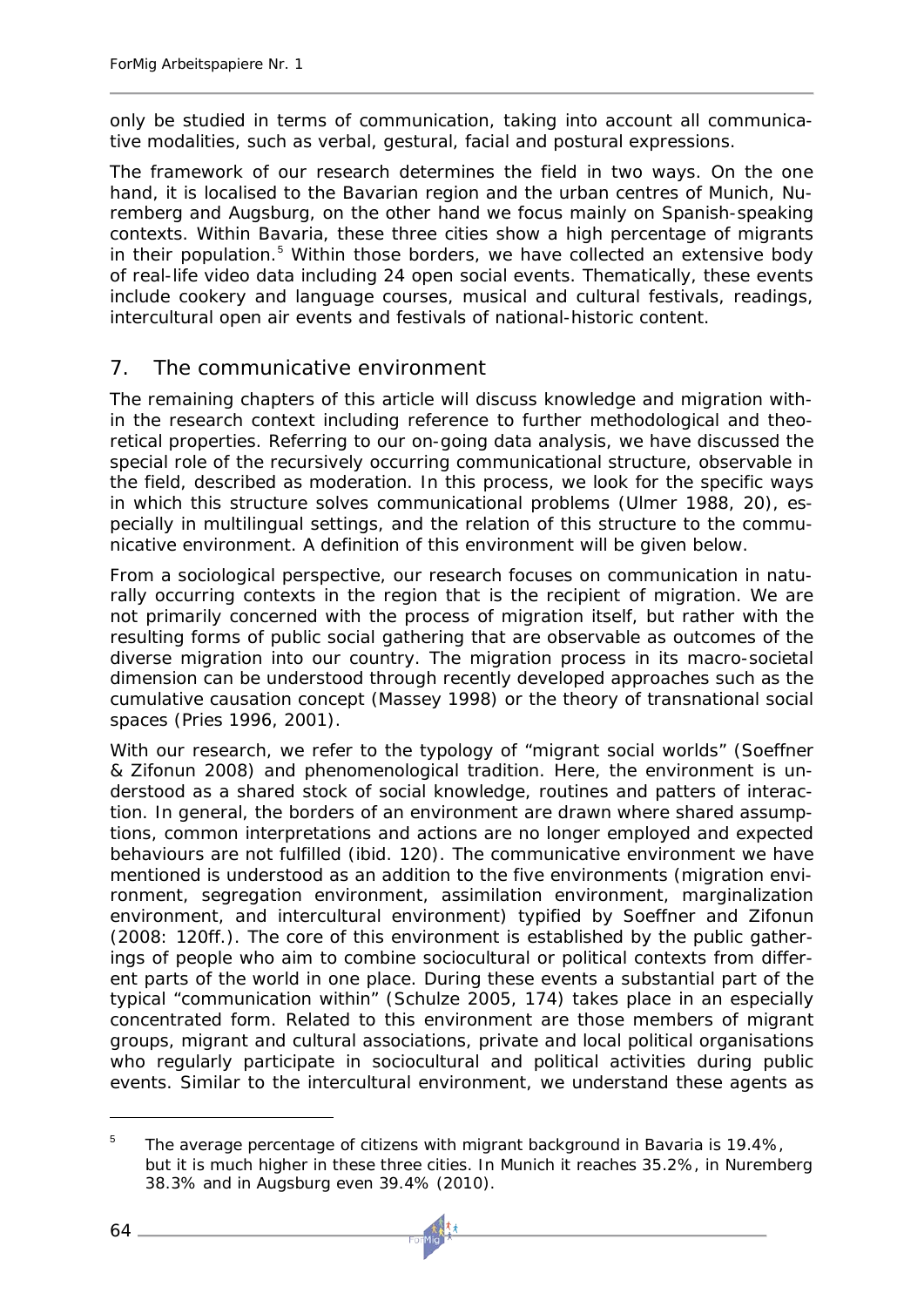egalitarian amongst themselves but *unlike* the intercultural environment, the communicative environment includes a special interest in the communication of the thematic differences found in the events. What is unusual is that the interaction of those foreign to the environment in these events is especially prevalent in this environment.

In many cases, the events we are studying are (co-)organized and directed by groups and associations within the communicative environment that can be counted as providers of origin-specific "migrant knowledge". Migrant knowledge can be understood as a stock of specialist knowledge that emerges from different socio-cultural experiences, matters of cause and gained skills. This type of knowledge is expressed through forms of communication that define this difference. This means that what is common knowledge in one place becomes specialist knowledge in another (Kissau 2010, 360). As well as migrants that have their social origin in a specific region, non-migrants can be counted as holders of this stock of specialist knowledge. This can be the case when they are permanently located in the communicative environment (t. ex. as family members) or have intense experience in the respective region of origin. One result of our research that effects migration theory is that the label "migrant association" should be restricted in its use. We are discovering that these associations not only play a crucial role in the process of integrating migrants into the host society, as has been noted earlier (Heitmeyer), but also constitute zones of "cultural contact" themselves. All the groups we have been examining were not exclusively composed of one ethnic group, nor did they exclude particular members. As well as people with a migration background, we always find people from the host country participating in these events. Among these participants are family members (partners, children of migrants) and those who frequently participate, both with and without migration experience, and are interested in the subject of the particular groups. Regarding migration theory, the associations we are studying are not only important because of their role in identity-building within the diaspora (Lehmann 2001, 169), or as mediators and bridges between home and resident culture (Cappai 2000). Both are undeniably important functions with reference to the maintaining of the traditions of their emergent society in the receiving society. More importantly, they represent a specific place in modern societies, not hidden in the backyard of modernity, but at its forefront. They create spaces of intercultural interaction in which its members interact not only through the exchange of knowledge but create areas of contact to provide optimum conditions for innovation and the creation of new knowledge. Therefore, our experiences in the research praxis provide a strong argument for the integrative character of these events within the communicative environment. Therefore, the results of our field research also provide some information about integrative contexts.<sup>[6](#page-64-0)</sup>

### 8. Conclusion: Social events as spaces of communicating variety

Communication in the communicative environment is determined by structural factors, such as the origin of content and its spatial and temporal realisation while the communication is also dependent on the present subjects and their relationships with each other. There exists a wide range of open social events in

1

<span id="page-64-0"></span> $6$  Integration must not be conceived as result of a process but – following the idea of socialisation – as a process itself that emerges from continuous mutual interaction (Soeffner & Zifonun 2008: 118).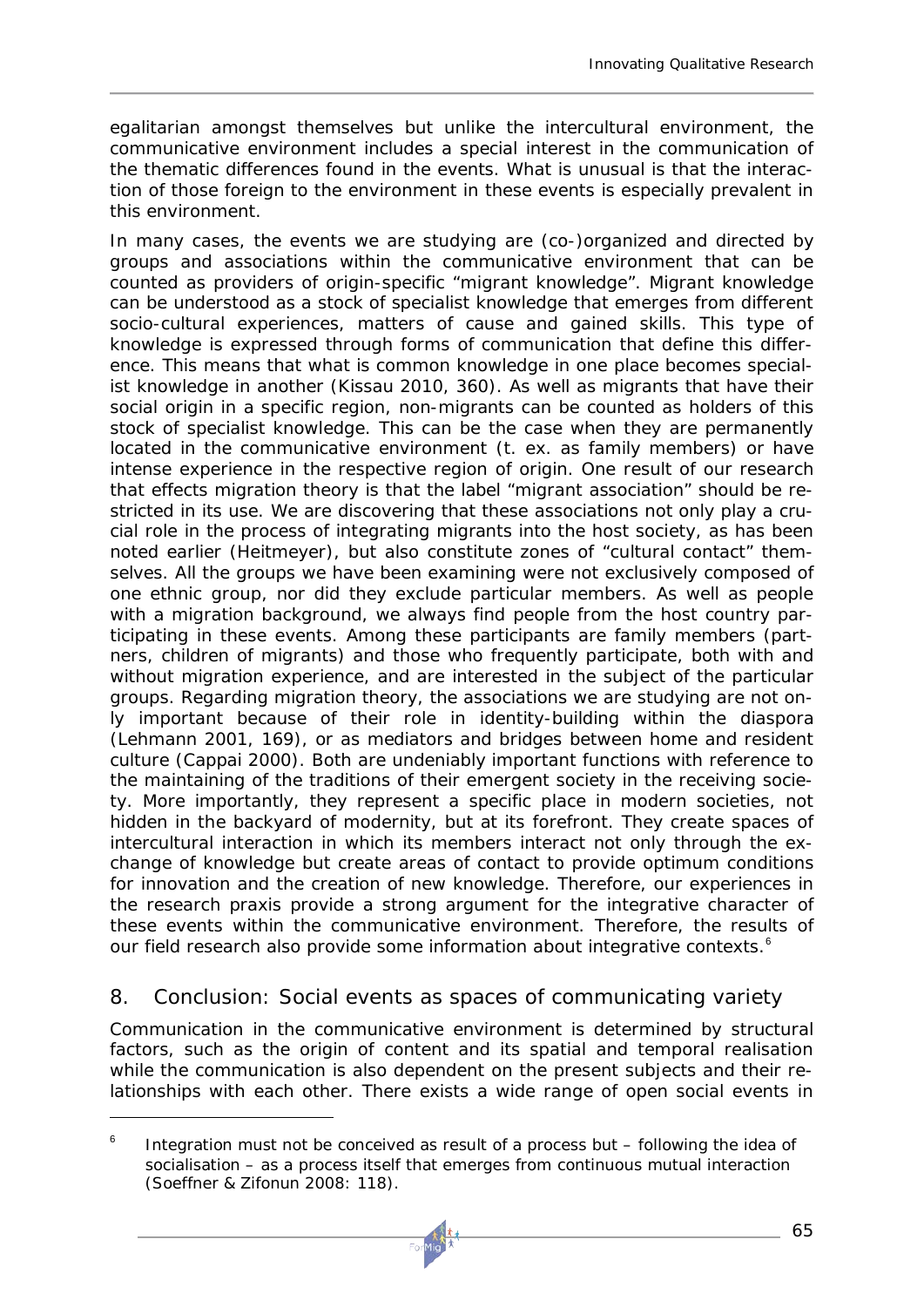Spanish-speaking contexts. This includes, for instance, Cuban cookery lessons, Spanish Christmas song performances, a Mexican mariachi ensemble concert, stage plays, presentation of children aid projects and a recital by a well-known Argentinean writer.

Despite thematic differences between each event, the analysis reveals the common, comprehensive communication structures on which we focus. Basically, this setting can be described as being located between two poles on a dichotomous scale. The first pole signifies the informal *ad hoc communication* that appears in the spatial and temporal frame of the event. This form of face-to-face communication varies in location, time frame and personal awareness. Furthermore the communication is decentralised so that it is not accessible to all of the visitors to an event. The second pole defines strictly formalised interactions, e.g. performances that are locally bound and cover a specific theme. This pole is realised within a well defined personal frame and a limited amount of time. The contents of this performance are not only known beforehand by the organisers but also by the visitors. This pole also shapes the official frame of the event. As "focused communication" (Goffman 1961), these contexts are structured in terms of a stage performance (such as a planned and practiced band gig, a presentation or an authors reading) and as such are inherently accessible to each and every participant.

The presentation of formal communication in the field is recursively implemented as a triad. Participants are (1) the performers, who communicate specific knowledge while performing, (2) the audience, who receive this performance and (3) subjects, who act as mediators between both groups. These mediators we call moderators according to our results as demonstrated above. As we have shown, this role is not only an embellishment of the event, but an essential part of successful communication. The success of communication at formalized events within the communicational environment is achieved and influenced by these moderators through their expertise and knowledge of multilingual contexts. As a matter of course, moderators can fail in their task due to various reasons (cf. pp 8-11). However, as this on-going analysis shows, there is the possibility of determining the structure and requirements of successful communication in migrational contexts. This can lead to better recognition, integration and understanding of migrants in the receiving countries concerned.

### References

Beauftragte der Bundesregierung für Migration, Flüchtlinge und Integration (2010). 8. Bericht der Beauftragten der Bundesregierung für Migration, Flüchtlinge und Integration über die Lage der Ausländerinnen und Ausländer in Deutschland.

[http://www.bundesregierung.de/Content/DE/Publikation/IB/Anlagen/2010-](http://www.bundesregierung.de/Content/DE/Publikation/IB/Anlagen/2010-11-03-8-lagebericht,property=publicationFile.pdf) [11-03-8-lagebericht,property=publicationFile.pdf](http://www.bundesregierung.de/Content/DE/Publikation/IB/Anlagen/2010-11-03-8-lagebericht,property=publicationFile.pdf)

Berger, P. L. & T. Luckmann (1991) [1966]. *The Social Construction of Reality: A Treatise in the Sociology of Knowledge*. New York: Penguin.

Bourdieu, P. (1983). Ökonomisches Kapital, kulturelles Kapital, soziales Kapital. In R. Kreckel (Ed.), *Soziale Ungleichheiten: Sonderheft der Sozialen Welt* (pp. 183-198). Opladen: Westdeutscher.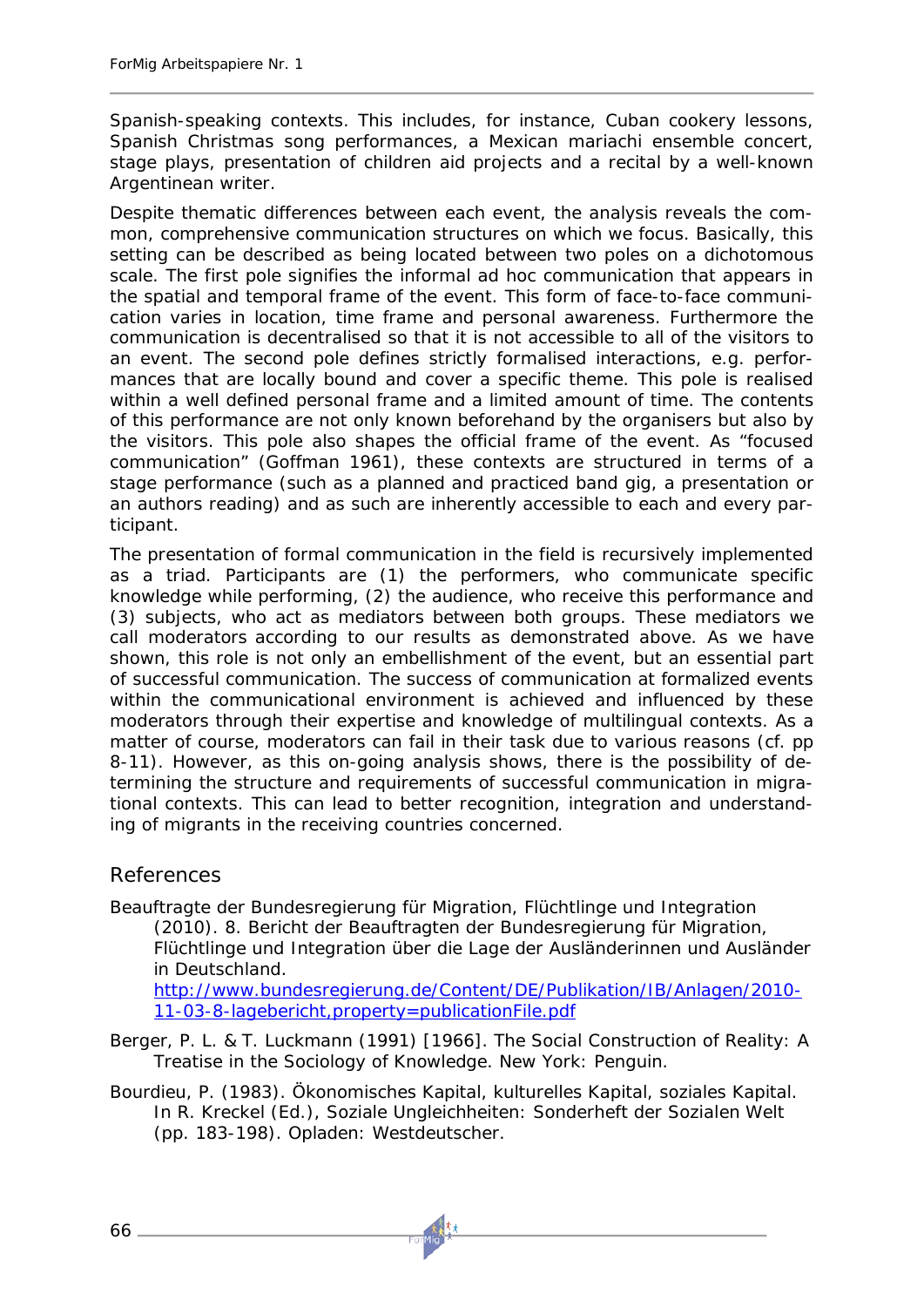- Cappai, G. 2000, *Im migratorischen Dreieck: Eine empirische Untersuchung über Migrantenorganisationen und ihre Stellung zwischen Herkunfts- und Aufnahmegesellschaft*. Stuttgart: Lucius & Lucius.
- Englmann, B. & Müller, M. (2007). *Brain Waste. Die Anerkennung von ausländischen Qualifikationen in Deutschland*. Augsburg: Tür an Tür - Integrationsprojekte gGmbH.
- ForMig, Forschungsverbund (2009) *Antrag an das Bayerische Staatsministerium für Wissenschaft, Forschung und Kunst auf Bewilligung eines Bayerischen Forschungsverbunds zum Thema Migration und Wissen* (unpublished Ms.).
- Geißner, H. (1993). Moderate Rhetoren. Typen des Moderierens. In K. Pawlowski (Ed.), *Sprechen, Hören, Sehen: Rundfunk und Fernsehen in Wissenschaft und Praxis* (pp. 55-63). Basel, München: Ernst Reinhardt.
- Goffman, E. (1961). *Behavior in Public Places: Notes on the social organization of gatherings*. New York: The Free Press.
- Goffman, E. (1983). The Interaction Order. *American Sociological Review,* 48, 1- 17.
- Günthner, S. & Knoblauch, H. (1995). Culturally Patterned Speaking Practices: The Analysis of Communicative Genres. *Pragmatics,* 5(1), 1-32.
- Han, P. (2005). *Soziologie der Migration: Erklärungsmodelle, Fakten, politische Konsequenzen, Perspektiven*. Stuttgart: Lucius & Lucius.
- Heath, C., Hindmarsh, J. & Luff, P. (2010). *Video in Qualitative Research*. London: Sage.
- Kissau, K. (2010). "Ethnische Sphären" im Internet. In M. Müller & D. Zifonun (Eds.), *Ethnowissen: Soziologische Beiträge zu ethnischer Differenzierung und Migration* (pp. 349-370). Wiesbaden: VS-Verlag.
- Knoblauch, H. (2005). Focused Ethnography [30 paragraphs]. *Forum: Qualitative Social Research [Online Journal]*, 6(3), Art. 44, Available at http://nbnresolving.de/urn:nbn:de:0114-fqs0503440.
- Knoblauch, H. (2005b). *Wissenssoziologie*. Konstanz: UVK/UTB.
- Knoblauch, H. & Tuma, R. (2011). Videography: An interpretative approach to analyzing video recorded social interaction. In E. Margolis & L. Pauwels (Eds.), *The SAGE Handbook of Visual Research Methods* (pp. 414–430). London, Thousand Oaks etc.: Sage.
- Lehmann, K. (2001). *Vereine als Medium der Integration: Zur Entwicklung und Strukturwandel von Migrantenvereinen*. Berlin: Hithit.
- Luckmann, T. (1988). Kommunikative Gattungen im kommunikativen Haushalt einer Gesellschaft. In G. Smolka-Kordt, P. M. Spangenberg & D. Tillmann-Bartylla (Eds.), *Der Ursprung der Literatur* (pp. 279-288). München: Fink.
- Luckmann, T. (2006). Die kommunikative Konstruktion der Wirklichkeit. In D. Tänzler, H. Knoblauch & H.-G. Soeffner (Eds.), *Neue Perspektiven der Wissenssoziologie* (pp. 15–26). Konstanz: UVK.
- Massey, D. S. (1998). *Worlds in motion: Understanding international migration at the end of the millennium*. Oxford: Clarendon Press.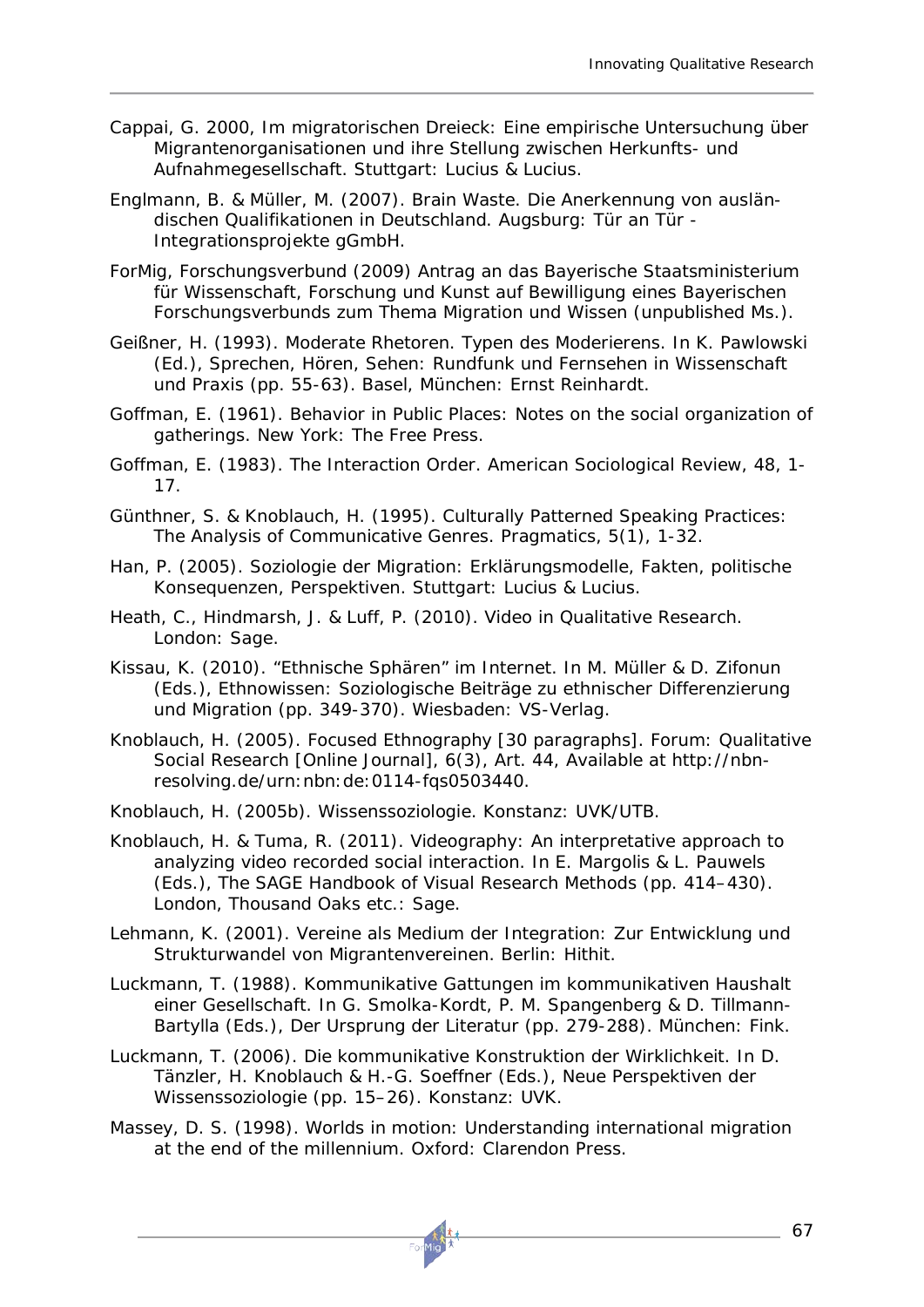- Nicoué, D. (2011). Studying Migration and Migrants' Knowledge among Eritreans and Ethiopians in Multiple Stations. In Miriam Busse et al, Innovating Qualitative Research: New Directions in Migration München 2011, S. 35 - 52.
- Pries, L. (1996). Transnationale Soziale Räume: Theoretisch-Empirische Skizze am Beispiel der Arbeitswanderungen Mexico - USA. *Zeitschrift für Soziologie,* 25(6). 456-472.
- Pries, L. (2001). *Internationale Migration*. Bielefeld: Transcript.
- Schnettler, B. (2006). Orchestrating Bullet Lists and Commentaries: A Video Performance Analysis of Computer Supported Presentations. In H. Knoblauch et al. (Eds.), *Video Analysis - Methodology and Methods: Qualitative Audiovisual Data Analysis in Sociology* (pp. 155-168). Frankfurt, New York: Lang.
- Schulze, G. (2005). *Die Erlebnisgesellschaft: Kultursoziologie der Gegenwart*. Frankfurt, New York: Campus.
- Schütz, A. (1944). *The Stranger: An Essay in Social Psychology*. *The American Journal of Sociology,* 49(6), 499-507.
- Schutz, A. & Luckmann, T. (1973). *The Structures of the Life-World I*. Evanston, Ill: Northwestern University Press.
- Schutz, A. & Luckmann, T. (1989). *The Structures of the Life-World II*. Evanston, Ill: Northwestern University Press.
- Seifert, W. J. (2003). Moderieren. In A. E. *Auhagen* & H.-W. Bierhoff (Eds.), *Angewandte Sozialpsychologie: Das Praxishandbuch* (pp. 75-87). Weinheim, Basel, Berlin: Beltz PVU.
- Silverman, D. (2005). Instances or Sequences? Improving the State of the Art of Qualitative Research. *Forum: Qualitative Social Research [Online Journal],* 6(3), Art. 30, Available at http://nbn-resolving.de/urn:nbn:de:0114 fqs0503301.
- Soeffner, H.-G. & Zifonun, D. (2005). Integration eine wissenssoziologische Skizze. In W. Heitmeyer & P. Imbusch (Eds.), *Integrationspotenziale einer modernen Gesellschaft* (pp. 391-407). Wiesbaden: VS Verlag.
- Soeffner, H.-G. & Zifonun, D. (2008). Integration und soziale Welten. In H.-G. Soeffner & S. Neckel (Eds.), *Mittendrin im Abseits: Ethnische Gruppenbeziehungen im lokalen Kontext* (pp. 115-132). Wiesbaden: VS: VS-Verlag.
- Ulmer, B. (1988), Konversionserzählungen als rekonstruktive Gattung: Erzählerische Mittel bei der Rekonstruktion eines Bekehrungserlebnisses. *Zeitschrift für Soziologie,* 17(1), 19-33.
- Ziegler, A. (1992). Wer moderieren will muß Maß nehmen und Maß geben Kulturgeschichtliche Hinweise zum heutigen Verständnis von Moderation. *Gruppendynamik - Zeitschrift für Angewandte Sozialpsychologie,* 23(3), 215-236.
- Zifonun, D. (2008). Imagined Diversities: Migrantenmilieus in der Fußballwelt. In G. Klein & M. Meuser (Eds.), *Ernste Spiele: Zur politischen Soziologie des Fußballs* (pp. 43-57). Bielefeld: Transcript.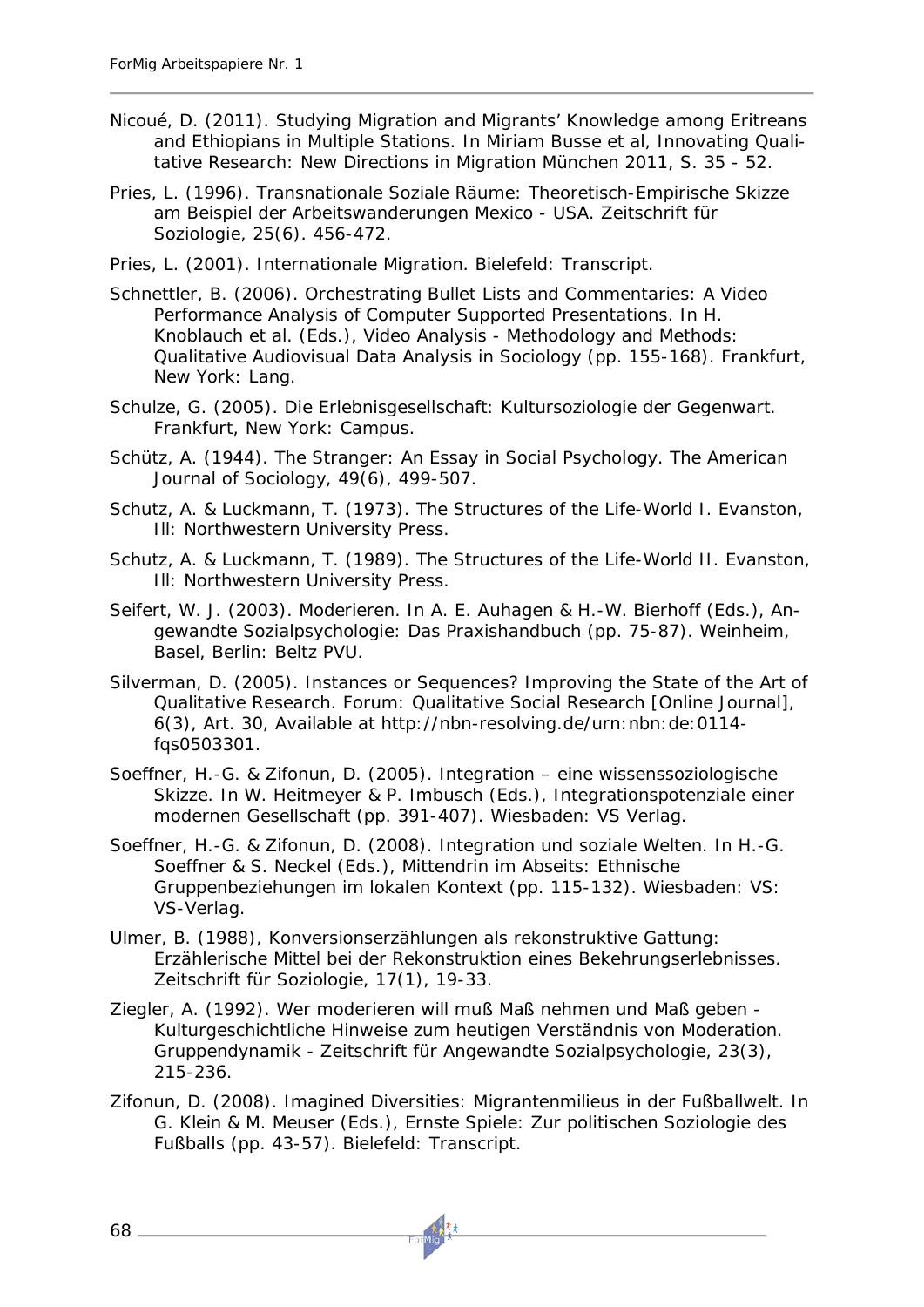- Zifonun, Dariuš (2010). Jenseits von "ethnic community" und "ethclass"'. Migrantenmilieus als lebensweltliche Individualisierungs- und Differenzierungsphänomene. In P. A. Berger & R. Hitzler (Eds.), *Individualisierungen: Ein Vierteljahrhundert 'jenseits von Stand und Klasse'?* (pp. 139-151). Wiesbaden: VS Verlag.
- Zifonun, D. & Cındark, İ. (2004). Segregation oder Integration? Die soziale Welt eines "türkischen" Fußballvereins in Mannheim. *Deutsche Sprache,* 32(3), 270-298.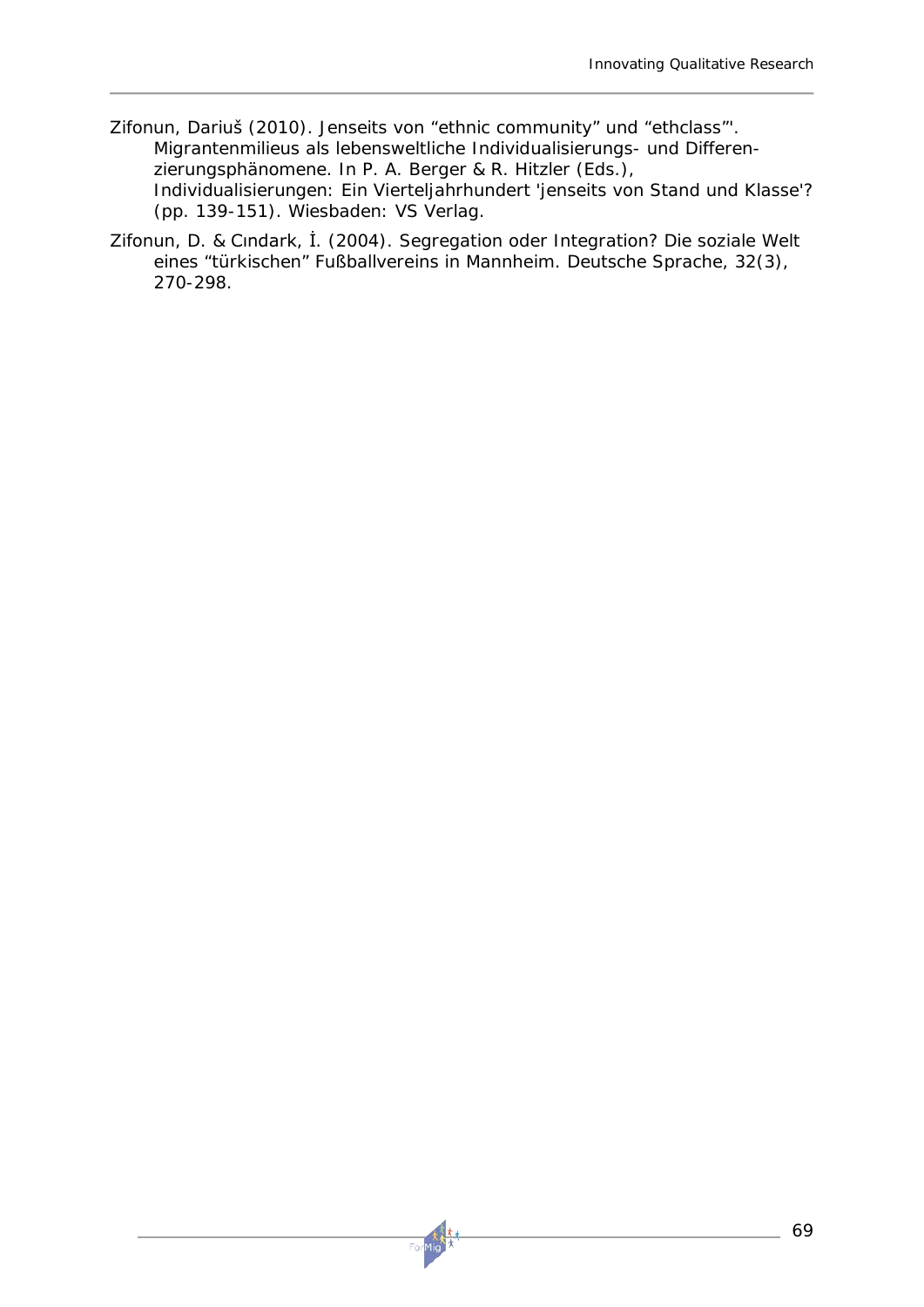Formig XX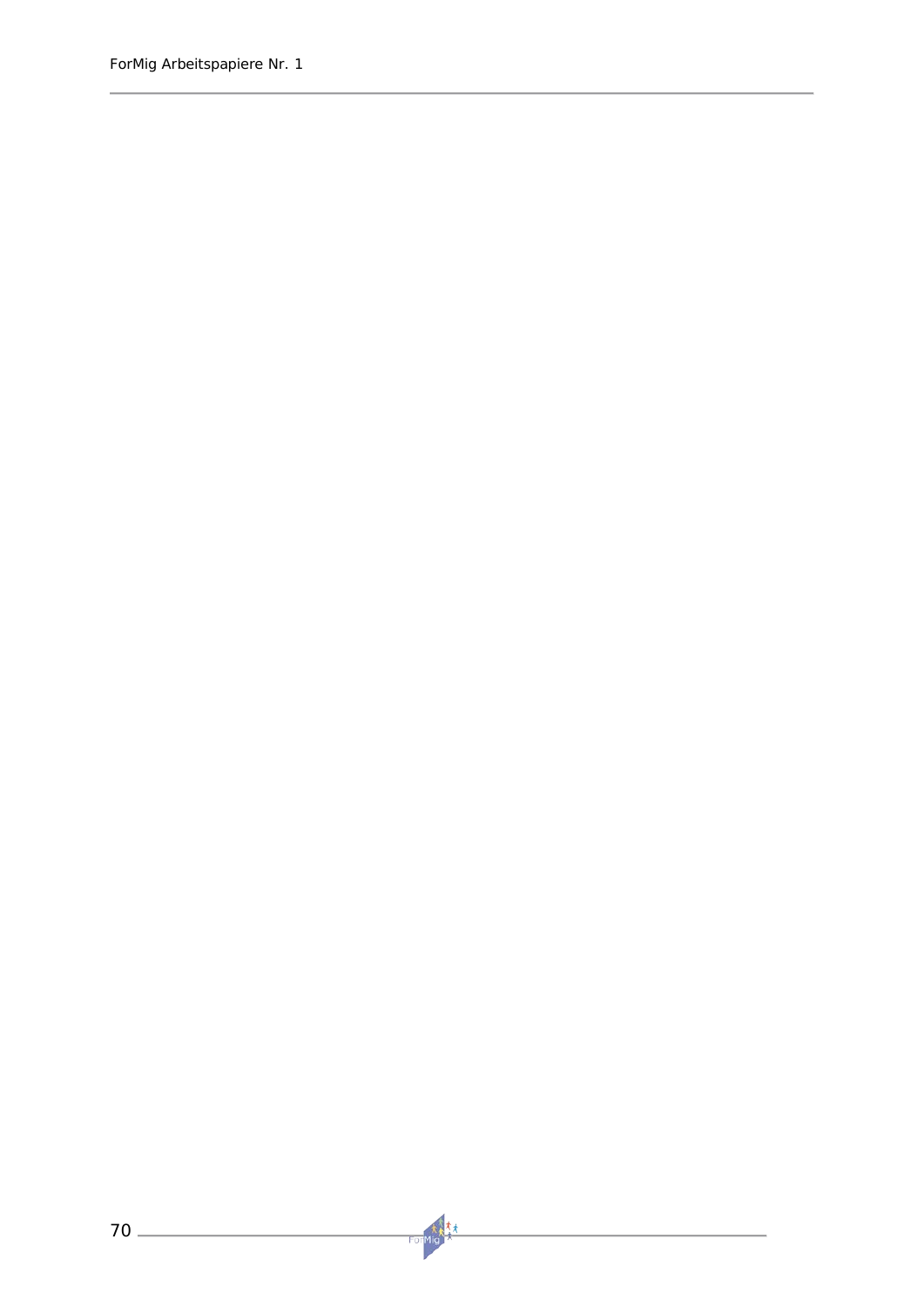# Appendix

# Forschungsverbund Migration und Wissen (ForMig)

The Research Network Migration and Knowledge consists of 10 research institutions (both university and non-university) in Bavaria. It is funded for three years by the Bavarian State Ministry for Science, Research and Culture (StMWFK). ForMig's target is to provide top-level research on the topic of migrants' knowledge, mechanisms of knowledge transfer and, based on this, possibilites of generating new knowledge.

### Authors

### Miriam Busse

Miriam Busse is Research Associate at the Chair of Human Resource Management and Leadership, Faculty of Law, Economics, and Business Administration, University of Bayreuth, Germany. She studied Business Administration at the University of Bayreuth (specialization: human resource management; organization & management). Diploma in 2009. Member of the research network "Migration and Knowledge (ForMig)"; research project: "Temporary immigration: Inpatriates and knowledge exchange in multinational companies".

### Edda Currle

Edda Currle is Senior Researcher at the european forum for migration studies (efms), institute the University of Bamberg, Germany. She studied library and information science at the FH Bibliothekswesen, Stuttgart. Diploma (FH) in 1990 and political sciences and economics at the Otto-Friedrich University of Bamberg and the University of Leipzig. Diploma in 1996. Member of the research network "Migration and Knowledge (ForMig)"; research project: "Brain Gain? Patterns of immigration and career of foreign researchers in Bavaria".

### Torsten M. Kühlmann

Torsten M. Kühlmann is a full professor in the Department of Law, Economics, and Business Administration, University of Bayreuth, Germany. He teaches human resource management. Spokesman of the research network "Migration and Knowledge (ForMig)"; research project: "Temporary immigration: Inpatriates and knowledge exchange in multinational companies".

### Delia Nicoué

Delia Nicoué is Research Assistant in the "ForMig" project: ["Dynamic worlds of](http://www.formig.net/index.php?option=com_content&view=article&id=104%3Avorstellungswelten&catid=48%3Aprojekte&Itemid=152&lang=EN)  [learning: Knowledge and communication](http://www.formig.net/index.php?option=com_content&view=article&id=104%3Avorstellungswelten&catid=48%3Aprojekte&Itemid=152&lang=EN) of young urban migrants from Eritrea [and Ethiopia"](http://www.formig.net/index.php?option=com_content&view=article&id=104%3Avorstellungswelten&catid=48%3Aprojekte&Itemid=152&lang=EN) and PhD-student at the Chair of Anthropology, University of Bayreuth. She studied German Literature at the University of Abomey-Calavi in Benin and at the University of Paris 8 Vincennes - Saint Denis in France where she received a Magister Artium in Literature Studies in 2003. She completed a MA in African Studies at the University of Bayreuth in Germany in 2010.